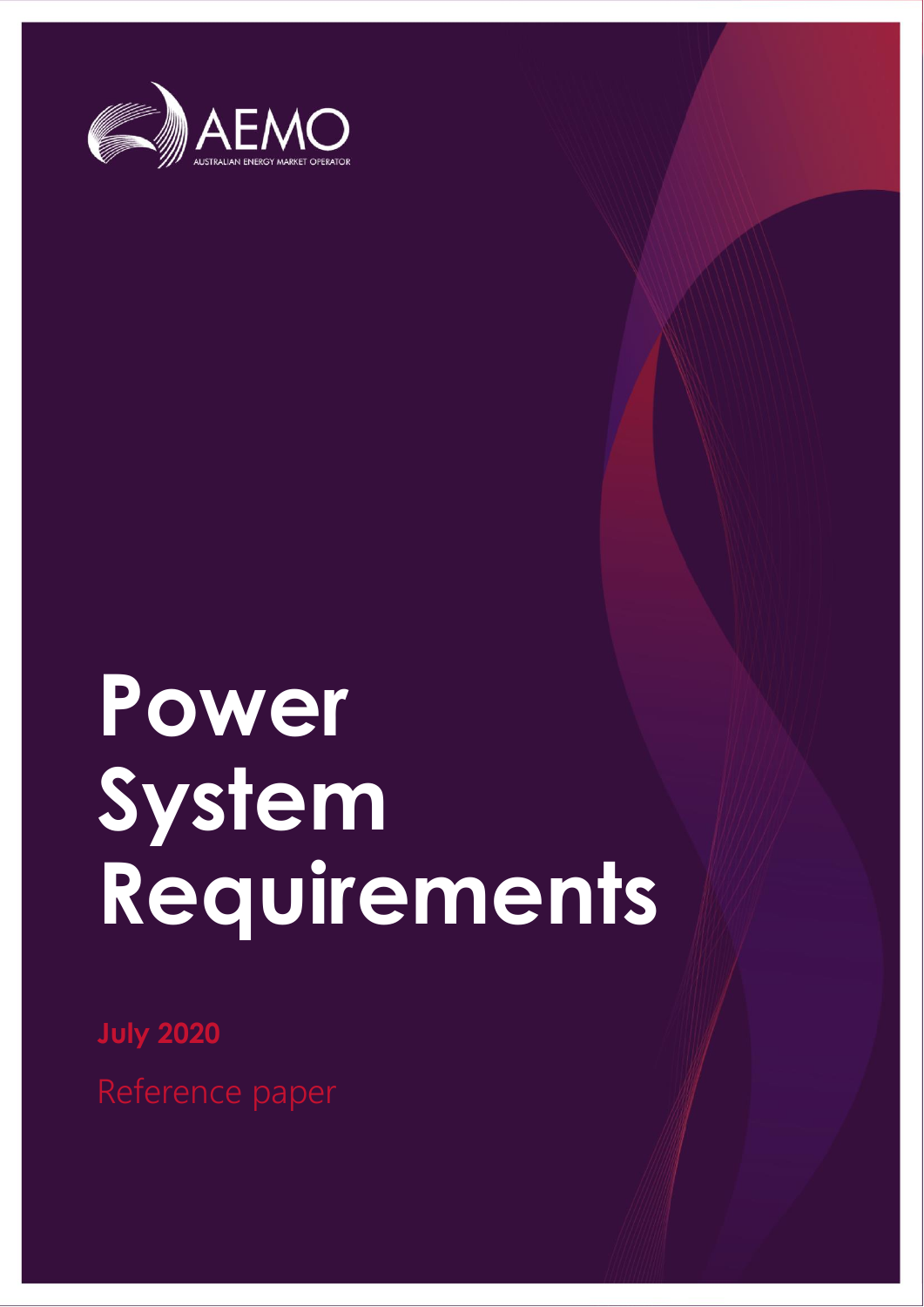## **Important notice**

#### **PURPOSE**

AEMO prepared this document to provide information about the technical and operational requirements of the power system. It was updated in 2020 based on information available since its initial publication.

This update is based on information available at 26 June 2020. Information made available after this date may have been included in this publication where practical.

#### **DISCLAIMER**

This document or the information in it may be subsequently updated or amended. This document does not constitute legal or business advice, and should not be relied on as a substitute for obtaining detailed advice about the National Electricity Law, the National Electricity Rules, or any other applicable laws, procedures or policies. AEMO has made every effort to ensure the quality of the information in this document but cannot guarantee its accuracy or completeness.

Accordingly, to the maximum extent permitted by law, AEMO and its officers, employees and consultants involved in the preparation of this document:

- make no representation or warranty, express or implied, as to the currency, accuracy, reliability or completeness of the information in this document; and
- are not liable (whether by reason of negligence or otherwise) for any statements or representations in this document, or any omissions from it, or for any use or reliance on the information in it.

| <b>Version</b> | Release date | <b>Changes</b>                                                                                                                                                                                                                                                                                                                                                                                              |
|----------------|--------------|-------------------------------------------------------------------------------------------------------------------------------------------------------------------------------------------------------------------------------------------------------------------------------------------------------------------------------------------------------------------------------------------------------------|
| 1.0            | 6/3/2018     | Initial release                                                                                                                                                                                                                                                                                                                                                                                             |
| 2.0            | 24//7/2020   | Refresh of information in document to align with latest information, including:<br>Updates to references and links, including addition of reading list in Section 5.                                                                                                                                                                                                                                        |
|                |              | Updates to content throughout to reflect current power system information, trends and active<br>projects; in particular, updates to DER information, primary frequency response (S3.2.2), system<br>strength (S3.3), and system restoration (S3.4). The grid formation section has now been incorporated<br>in the System Restoration section (S3.4), with updated notes reflecting AEMO's latest thinking. |
|                |              | Additional information and links in Section 4 to include AEMO's more recent publications and thinking,<br>including the Renewable Integration Study, Integrated System Plan, and DER Program.                                                                                                                                                                                                               |
|                |              | References to "non-synchronous" changed to "inverter-based", and references to "rooftop PV"<br>changed to "distributed PV".                                                                                                                                                                                                                                                                                 |

#### **VERSION CONTROL**

© 2020 Australian Energy Market Operator Limited. The material in this publication may be used in accordance with the [copyright permissions on AEMO's website](http://aemo.com.au/Privacy_and_Legal_Notices/Copyright_Permissions_Notice).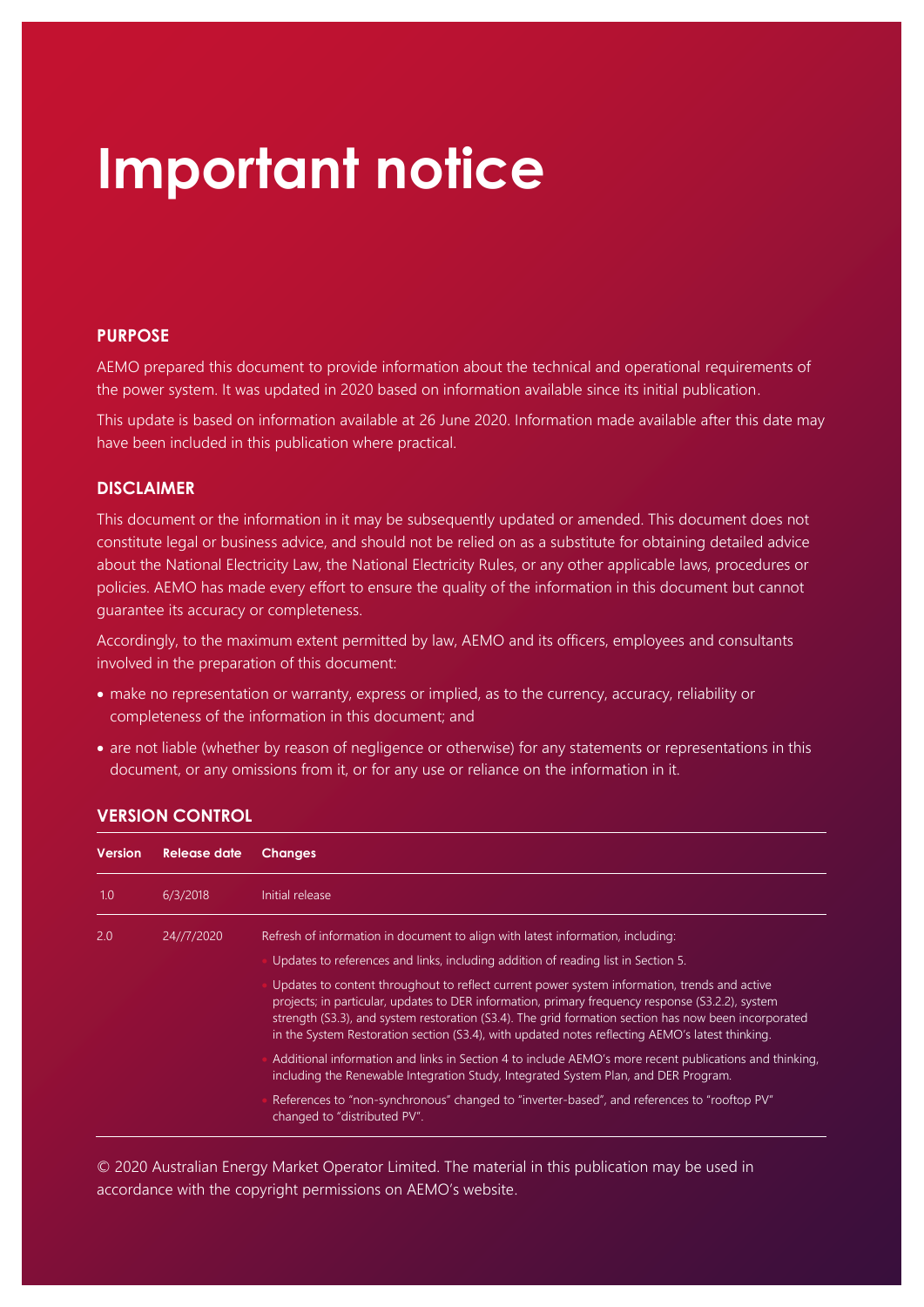## **Contents**

| 1.  | Introduction                                                    | 4              |
|-----|-----------------------------------------------------------------|----------------|
| 2.  | <b>Operability</b>                                              | 5              |
| 2.1 | Dispatchability                                                 | 6              |
| 2.2 | Predictability                                                  | $\overline{7}$ |
| 3.  | <b>Technical attributes</b>                                     | 11             |
| 3.1 | Resource adequacy and capability                                | 12             |
| 3.2 | Frequency management                                            | 17             |
| 3.3 | Voltage management                                              | 21             |
| 3.4 | System restoration                                              | 24             |
| 4.  | Meeting the technical and operational needs of the power system | 27             |
| 4.1 | Ability of different technologies to provide services           | 27             |
| 4.2 | The need for a portfolio of technical solutions                 | 27             |
| 4.3 | Work programs to understand and address system needs            | 28             |
| 5.  | Reference resources                                             | 31             |
|     | Measures, abbreviations, and glossary                           | 34             |

## **Tables**

| Table 1 | Operational pre-requisites for the power system                        | 5  |
|---------|------------------------------------------------------------------------|----|
| Table 2 | Technical attributes, and services required to deliver them            | 11 |
| Table 3 | Overview of resource adequacy and capability requirements and services | 13 |
| Table 4 | Overview of frequency management services                              | 17 |
| Table 5 | Summary of main issues associated with low system strength             | 23 |
| Table 6 | Relevant AEMO publications                                             | 31 |

## **Figures**

| Figure 1 | Operation timescales for services needed                                                   | 12 |
|----------|--------------------------------------------------------------------------------------------|----|
| Figure 2 | Frequency control services acting to restore power system frequency after a<br>disturbance | 18 |
| Figure 3 | Simplified contingency response profile                                                    | 20 |
| Figure 4 | Summary of required system services, and capability of technologies to provide<br>them     | 30 |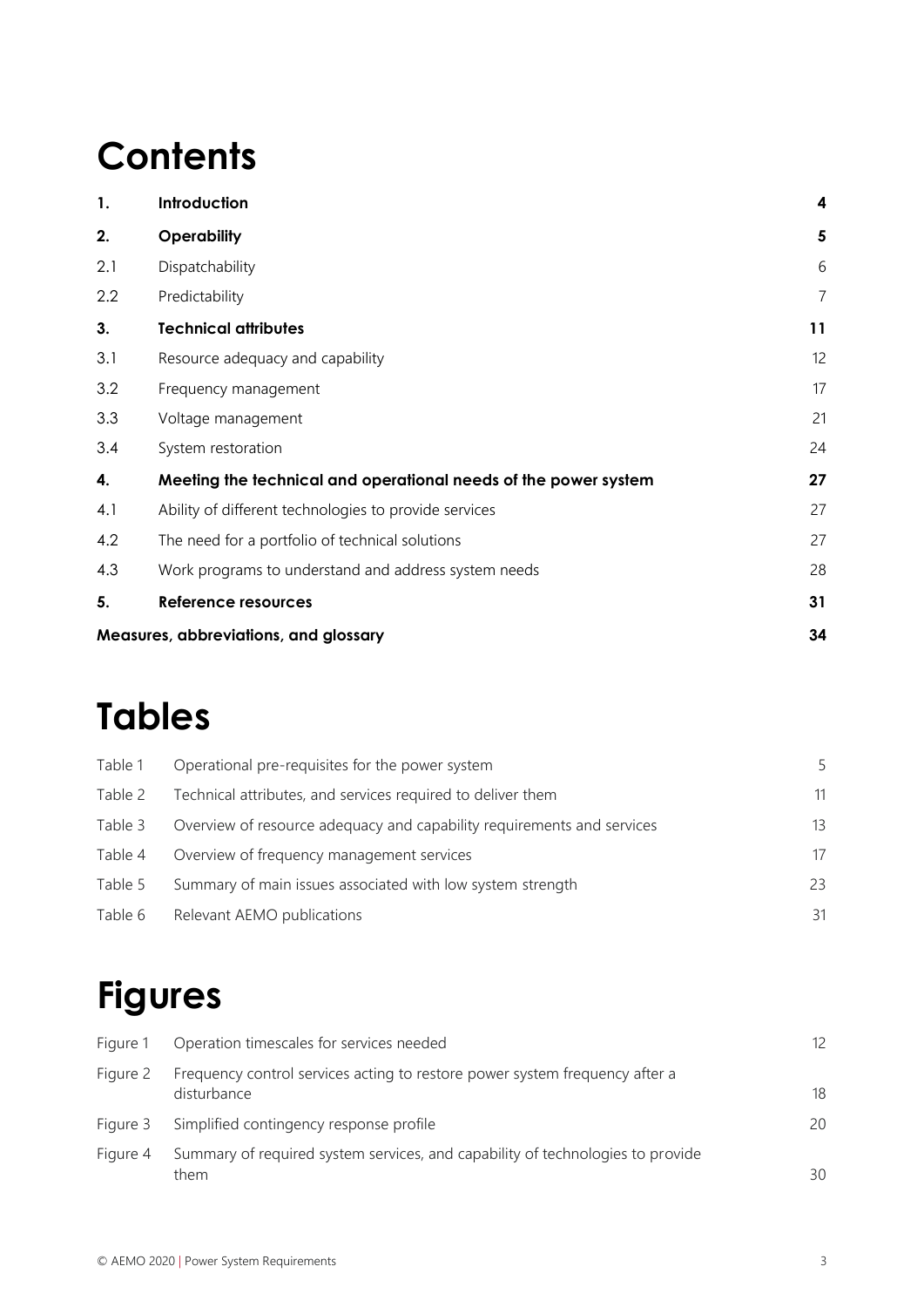# <span id="page-3-0"></span>**1. Introduction**

Modern **power systems** are giant, multi-faceted machines. To operate the complex 'system of systems' in Australia's **National Electricity Market (NEM)**, AEMO oversees in aggregate millions of separate electricity **supply** and **demand** decisions in real time, all day, every day.

The NEM, like power systems worldwide, is being transformed from a system dominated by large thermal power stations, to a system including a multitude of power **generation** resources and technologies of various sizes<sup>1,2</sup>. At the same time, customers are engaging with their electricity supply in new ways.

The energy transformation involves a shift from:

- Firm to variable energy sources.
- **Synchronous** to **inverter-based resource (IBR)** generation.
- A centralised to a decentralised system.
- Passive to active **consumers**.

All bolded terms are defined in the glossary at the end of this paper for easy reference.

AEMO's challenge is to continually meet the needs of the power system, in the face of major structural changes and the resulting uncertainty across investment and operational timeframes.

While the power system is being transformed, the laws of physics that determine electrical flows do not change. To maintain a secure and reliable system, a range of interdependent technical and operational needs must be met at all times.

Physically, the NEM operates on one of the world's longest interconnected power systems, stretching from Port Douglas in Queensland to Port Lincoln in South Australia and across the Bass Strait to Tasmania – a distance of around 5,000 kilometres. By international standards, the NEM is unusually long and sparse, which affects power system dynamics.

Interactions in any power system are highly complex and dynamic. Operating a power system involves a continuum of decisions. AEMO needs to know what is happening in real time, and anticipate what is likely to happen in the coming seconds, minutes, hours, days, weeks, years, even decades.

This work culminates in the continuous matching of supply with demand and constant provision of essential **voltage** and **frequency** management services, ensuring sufficient reserves so the power system is robust enough to cope with unexpected events and stay within the power system operational design limits.

<sup>1</sup> A short overview of the changes underway in the power system is in AEMO's Future Power System Security video at [https://www.youtube.com/watch?v=Ffi\\_TWasa9A.](https://www.youtube.com/watch?v=Ffi_TWasa9A)

<sup>&</sup>lt;sup>2</sup> An overview of the challenges associated with the changing power system, particularly over the next five years, is in AEMO's Renewable Integration Study 101 webinar a[t https://www.youtube.com/watch?v=34W46QjO3ls.](https://www.youtube.com/watch?v=34W46QjO3ls)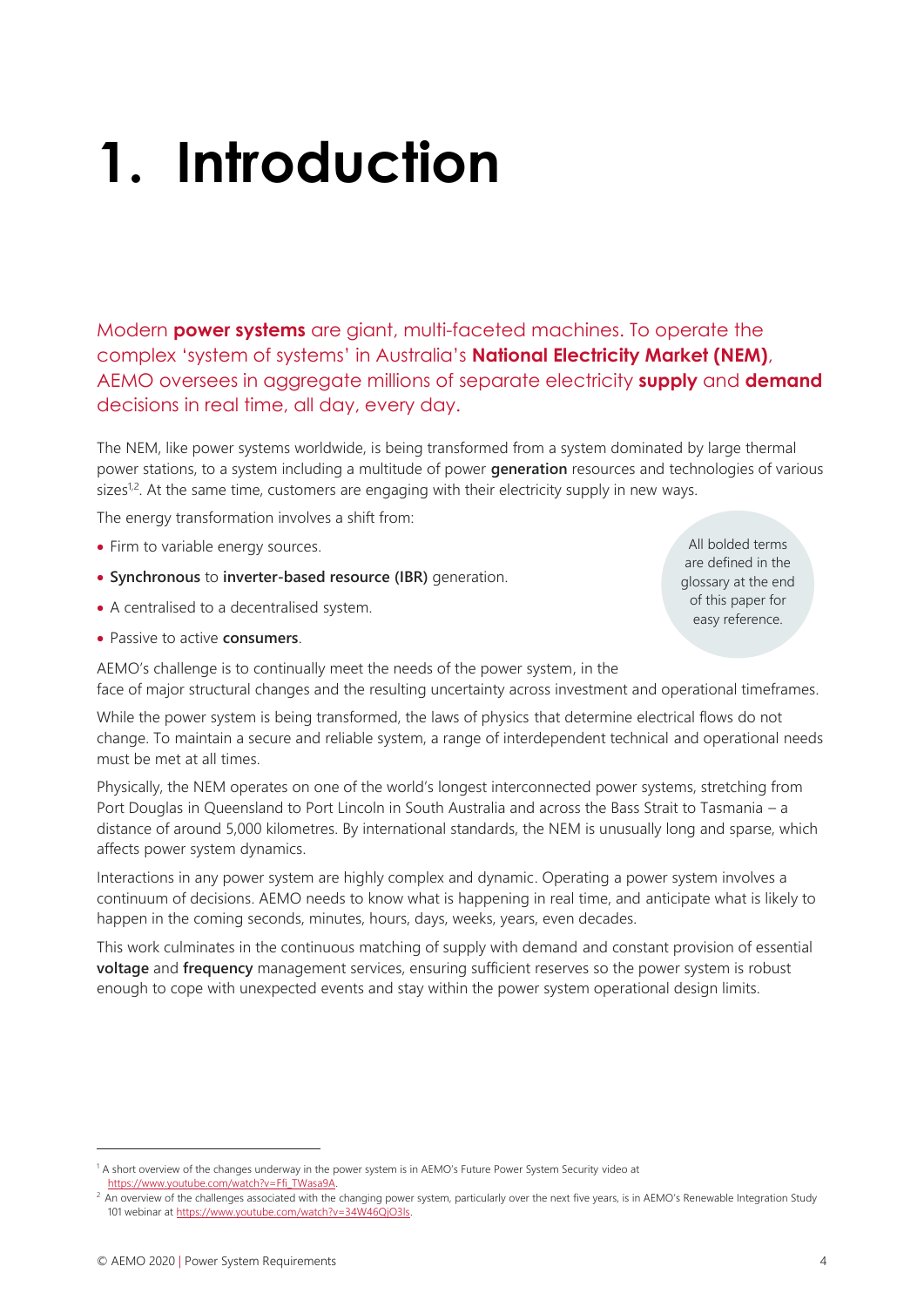# <span id="page-4-0"></span>**2. Operability**

To achieve a secure and reliable power system, capable of supplying consumers with the electricity they demand with a very high degree of confidence, AEMO and network service providers (NSPs) must have access to a number of critical operational levers to manage the power system within its technical limits. 'Operational pre-requisites' are summarised in Table 1 and discussed in the remainder of this chapter.

#### <span id="page-4-1"></span>**Table 1 Operational pre-requisites for the power system**

| <b>Attribute</b>                             | <b>Description</b>                                                                                                                                                                                                                                                                                                                                       |
|----------------------------------------------|----------------------------------------------------------------------------------------------------------------------------------------------------------------------------------------------------------------------------------------------------------------------------------------------------------------------------------------------------------|
| Dispatchability of<br>the power system       | Ability to manage dispatch and configure power system services to maintain system security and reliability.<br>"Dispatch" refers to the process whereby AEMO issues set points to generators (and certain loads) to<br>operate at a certain output.                                                                                                      |
| <b>Predictability of</b><br>the power system | Ability to:<br>• Measure or derive accurate data on energy demand, power system flows, and generation output across<br>numerous time frames (real time, hours/days/weeks/years ahead) as key inputs into planning and<br>operational decision-making.<br>• Forecast upcoming power system conditions and have confidence in how the system will perform. |

#### Using these operational levers, AEMO keeps the power system in balance using **security-constrained economic dispatch**.

Every five minutes, AEMO dispatches the market to meet demand and ancillary services using the 'leastcost' combination of generation (or demand response) available. To do this, AEMO's dispatch computer calculates an optimal solution to a security-constrained dispatch problem, which contains a large number of variables, parameters, limits, and constraints, including:

- Forecast demand AEMO's estimate of the aggregate electricity to be consumed by all customers in each NEM region during the next 5-minute period.
- Forecast output from wind and solar generators, non-scheduled generation (generation that does not participate in the market), and distributed energy resources (DER, such as distributed photovoltaic [DPV] systems).
- The prices and quantities contained in the bids and offers submitted by generators and loads that participate in the market.
- Network flows constraining generation where required to keep power flows within the technical limits of available network infrastructure (further details are in Section [3.1\)](#page-11-0).
- Frequency maintaining frequency in the NEM close to 50 hertz (Hz) (further details are in Section 3.2).
- Voltage co-ordinating the voltage profile across the main transmission grid using resources from generators and network assets to maintain voltages within technical limits (further details are in Section Error! Reference source not found.).
- Equipment limits ensuring equipment remains within its technical limits.

The optimal solution will be to dispatch the 'least-cost' combination of generation (and dispatchable load) to meet demand and ancillary services, based on bids and offers, while remaining within the security and reliability parameters.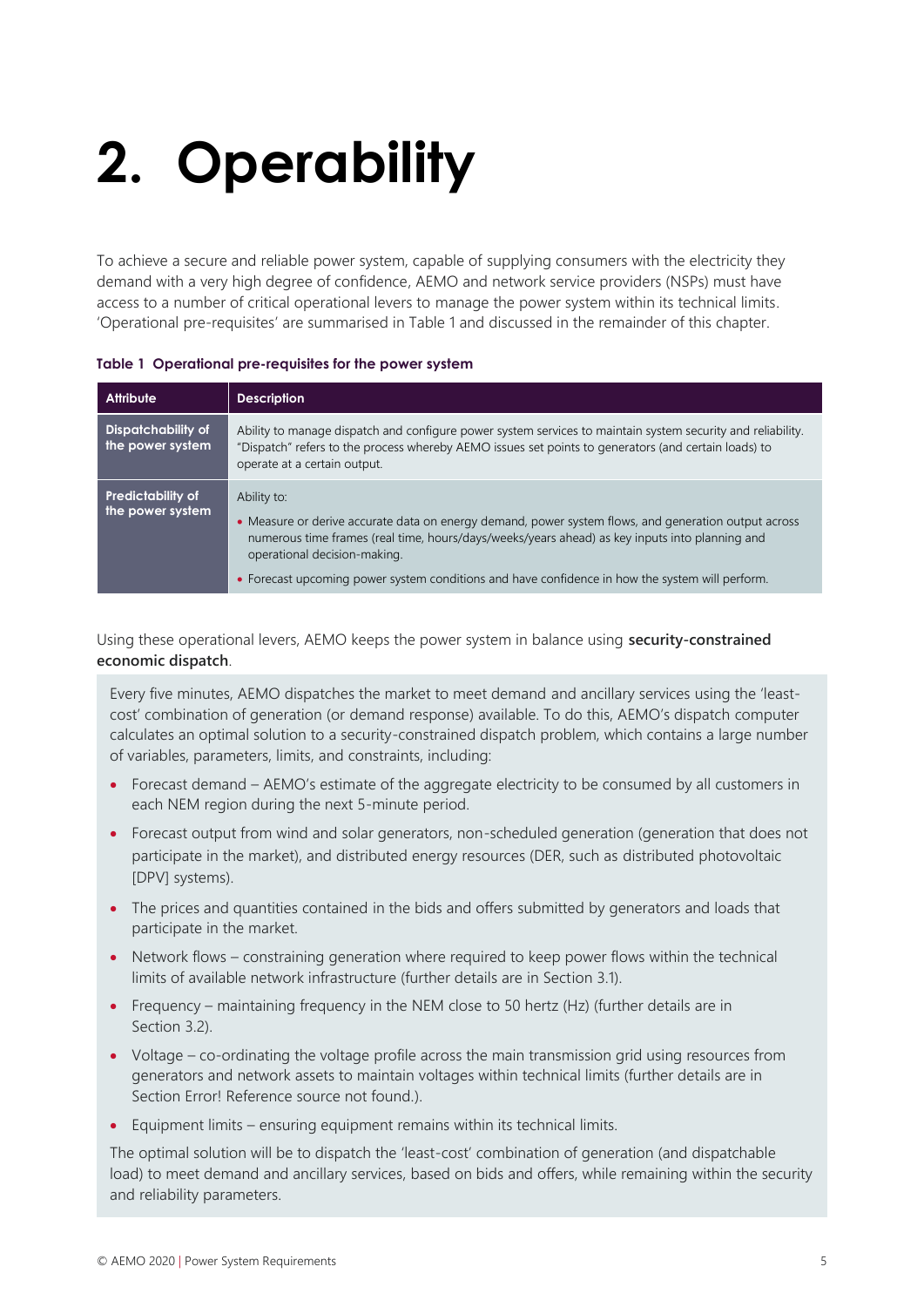## <span id="page-5-0"></span>2.1 Dispatchability

The balancing process hinges on the **dispatchability** of the overall portfolio of available energy resources and key characteristics of each technology.

The concept of the dispatchability of an energy resource can be considered as the extent to which its output can be relied on to 'follow a target'.

To ensure a resilient power system, however, operators need a deeper understanding of the characteristics of the portfolio, both in investment and operational timeframes. As well as understanding whether energy assets can adhere to a dispatch target, AEMO also needs to understand how controllable the assets it has at its disposal are, how much they can be relied upon, and how flexible they are. These dimensions of dispatchability are introduced below.

#### 2.1.1 Controllability

The controllability of a resource relates to the resource's ability to reach a set point (output target) requested by an AEMO dispatch process, whether that be zero megawatts, the maximum available capacity of the unit, or something in between.

It can also apply to demand response and batteries, for instance, an industrial load that can be turned down or up to meet system requirements, or aggregated household resources such as pool pumps, refrigerators, and air conditioners. At a minimum, this capability might be limited to the ability to switch off if required to manage security or reliability.

Examples of fully controllable resources include thermal generators like coal or gas power stations that have control systems that interface directly with AEMO's dispatch systems.

Full control is not always practical or possible, and some assets, like wind farms, may be visible to AEMO's systems but not fully controlled by them. For example, wind farms tend to produce at their full output given the wind resources available, which means that unless already capped at below their full potential output, they can only be dispatched down.

Other assets, such as DER, are not typically configured for central control. DPV systems comprise the majority of the large and growing DER fleet in the NEM today. The majority of DPV systems simply feed surplus energy into the grid, irrespective of the needs of the power system at the time. However, innovation is occurring in the aggregation of individual DER units to offer capacity, energy, and ancillary services in a controlled manner to the market. Various technical trials (such as Virtual Power Plant [VPP] demonstrations<sup>3</sup>) and consideration of market participation pathways (including the wholesale demand response mechanism<sup>4</sup> and two-side markets 5 ) are currently ongoing.

#### 2.1.2 Firmness

System operators need to have some level of confidence that resources are available. The firmness of a resource relates to the resource's ability to confirm its energy availability.

For example, how long can the source provide a requested amount of energy once dispatched, and how far in advance can the energy be guaranteed by the source? This could be a probabilistic quantification for wind and solar. Firmness also relates to whether a resource is dependable or prone to technical failures.

Knowing how firm the portfolio of resources is allows the operator to efficiently and effectively orchestrate the balance of supply and demand in real time and to identify the need for new investment in the future.

<sup>&</sup>lt;sup>3</sup> For more information on VPP demonstrations, see [https://aemo.com.au/initiatives/major-programs/nem-distributed-energy-resources-der](https://aemo.com.au/initiatives/major-programs/nem-distributed-energy-resources-der-program/pilots-and-trials/virtual-power-plant-vpp-demonstrations)[program/pilots-and-trials/virtual-power-plant-vpp-demonstrations.](https://aemo.com.au/initiatives/major-programs/nem-distributed-energy-resources-der-program/pilots-and-trials/virtual-power-plant-vpp-demonstrations)

<sup>4</sup> For more information on the wholesale demand response mechanism, se[e https://www.aemo.com.au/initiatives/trials-and-initiatives/wholesale-demand](https://www.aemo.com.au/initiatives/trials-and-initiatives/wholesale-demand-response-mechanism)[response-mechanism.](https://www.aemo.com.au/initiatives/trials-and-initiatives/wholesale-demand-response-mechanism)

<sup>&</sup>lt;sup>5</sup> For more information on the Energy Security Board's Post 2025 work on two-sided markets, se[e http://www.coagenergycouncil.gov.au/publications/two](http://www.coagenergycouncil.gov.au/publications/two-sided-markets)[sided-markets](http://www.coagenergycouncil.gov.au/publications/two-sided-markets)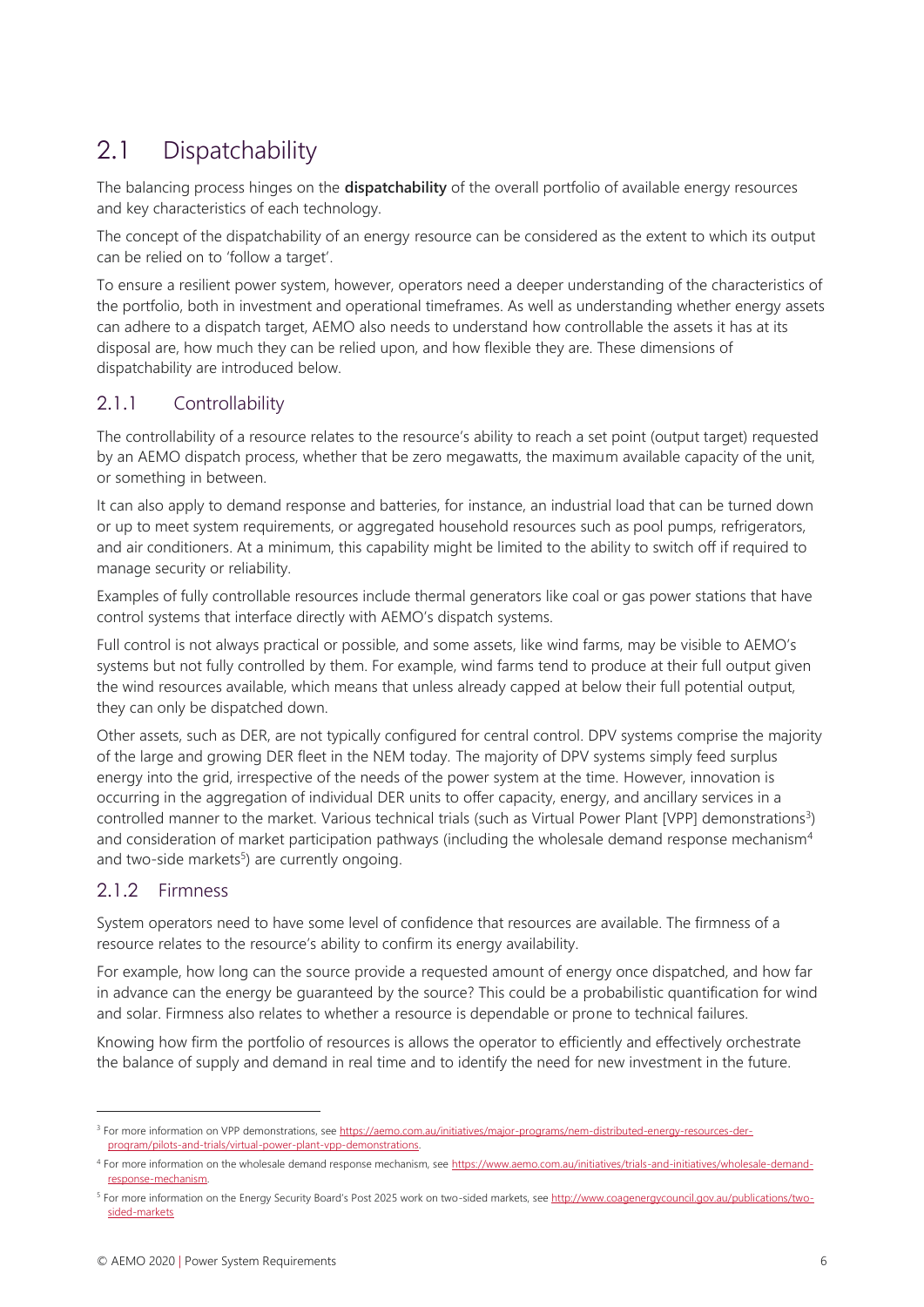This level of confidence also provides a benchmark for system operators to calculate efficient levels of reserve capacity, that is, the additional headroom needed to protect the system from unexpected **contingency** events.

#### 2.1.3 Flexibility

The ability of the system to respond to expected and unexpected changes in the supply-demand position (such as changes in variable renewable energy generation output, generation failures, and variations in demand) over all necessary timeframes, is another critical dimension of dispatchability.

The flexibility of a resource is the extent to which its output can be adjusted or committed in or out of service. This includes:

- The speed of response to start up and shut down.
- The rate of ramping.
- Whether it can operate in the full range of capability, or has restrictions (such as a minimum generation requirement, or a limitation on the amount of bulk energy that can be produced).

Flexible energy resources include demand response. This can be in the in the form of controllable and uncontrollable loads, varying electricity usage in response to market signals, both behind-the-meter resources and large industrial facilities directly connected to the transmission network, such as aluminium smelters.

Flexibility is relevant over a range of timeframes. In the short term (as close as five minutes), flexibility is required to manage variations in demand or the sudden drop-off of generation, such as a sudden reduction in wind or utility-scale PV resource output. A more gradual ramping period (2-3 hours) may be required as the contribution of DPV reduces as the sun sets and consumer demand increases towards the end of the day.

Further information on the need for system flexibility, key changes to sources of flexibility, and a regional analysis on flexibility needs over varying timescales is available in AEMO's Renewable Integration Study Stage 1 report, Appendix  $C^6$ .

While a power system has a strong supply of generally conventional generation technologies, this may sufficiently capture a system operator's needs.

However, like the NEM, power systems around the world are entering a transitional period where both the generation and demand side are becoming more variable, decentralised, and digitised.

In this context, system operators require a far more detailed understanding of what the portfolio is capable of at any given time.

## <span id="page-6-0"></span>2.2 Predictability

To be able to keep the power system continuously in balance, AEMO must be able to anticipate supply and demand, to have the right mix of resources available.

Historically, demand followed a predictable pattern, and supply was dispatched to meet demand. Both supply and demand are becoming increasingly influenced by variable factors (such as wind speed and cloud cover)<sup>7</sup>. As variable renewable energy generation becomes more prevalent, the power system needs to be able to manage the unpredictability associated with the weather<sup>8</sup>.

Consumers are more actively managing their energy supply and consumption, including by installing DPV. These DPV systems are installed behind the meter and their output and behaviour also impacts the

<sup>&</sup>lt;sup>6</sup> AEMO. Renewable Integration Study Stage 1 report, Appendix C. April 2020, available a[t https://www.aemo.com.au/-/media/files/major](https://www.aemo.com.au/-/media/files/major-publications/ris/2020/ris-stage-1-appendix-c.pdf?la=en)[publications/ris/2020/ris-stage-1-appendix-c.pdf?la=en.](https://www.aemo.com.au/-/media/files/major-publications/ris/2020/ris-stage-1-appendix-c.pdf?la=en) 

<sup>7</sup> DPV manifests within the power system as negative demand because it is located behind the customer's meter.

<sup>&</sup>lt;sup>8</sup> The Renewable Integration Study Stage 1, Appendix C on Variability and Uncertainty details the challenges of managing the power system with increasing levels of variability and uncertainty. Se[e https://aemo.com.au/-/media/files/major-publications/ris/2020/ris-stage-1-appendix-c.pdf?la=en.](https://aemo.com.au/-/media/files/major-publications/ris/2020/ris-stage-1-appendix-c.pdf?la=en)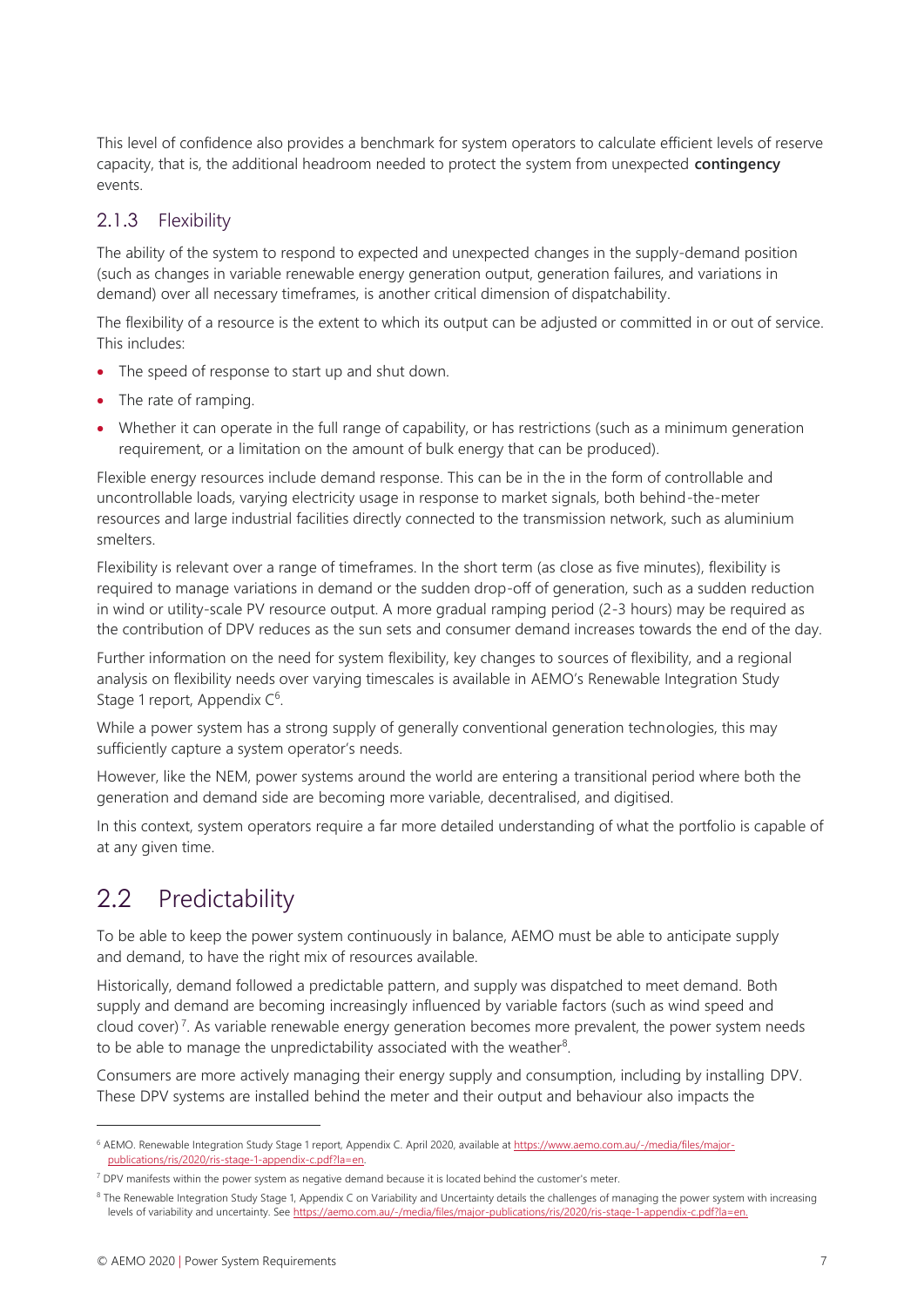predictability of demand to the bulk system operator. While these devices are individually small, at the aggregate scale seen today (over 9 gigawatts [GW] of installed DPV capacity in the NEM) their contribution is becoming significant.

#### 2.2.1 Visibility

The visibility of a resource relates to how accessible information on plant characteristics, output and conditions are to the system operator.

AEMO continuously determines and revises the limitations on the system, taking into account information on the prevailing and projected power system and plant conditions, and predicting the impacts of reasonably foreseeable events.

To be able to anticipate changes and maintain the supply-demand balance, system operators require visibility<sup>9</sup> of system and plant conditions and understanding of how they may change.

This information needs to be both comprehensive and made available in a timeframe that allows for an optimised response. Examples of information received include real-time information regarding electrical demand, the output level of generating systems, energy conversion model data for wind and solar forecasting, availability of demand response, state of charge for batteries, system voltages and system frequency, and power flows on major network elements.

Unlike transmission-connected generation sources (such as large-scale wind or solar, gas, hydro, or coal), the millions of DPV systems in the NEM power system are required to submit static data upon installation to the DER Register. The DER Register, implemented in March 2020, provides improved information to AEMO and the industry on the static characteristics of DER devices and is a first step towards increasing system visibility over DER<sup>10</sup>.

With increasing levels of localised, individual generation coming into the power system, the continued safe, secure, and reliable supply of electricity to consumers becomes more dependent on increased visibility of these DER components to AEMO. More details about the need for visibility of the power system, and the techniques AEMO currently uses to operate and control the power system, can be found in AEMO's Renewable Integration Study Stage 1 report<sup>11</sup>, and Visibility of Distributed Energy Resources<sup>12</sup>.

#### 2.2.2 System performance

Performance standards specify agreed minimum levels of technical performance and capability for network elements, generators, or devices. Performance standards that are comprehensive and well defined, and promote behaviour that supports the secure operation of the power system, are important in being able to effectively model power system dynamics under a range of system conditions (see Section 2.2.3 on modelling).

For system performance, the principles and guidelines for achieving and maintaining power system security are defined in the National Electricity Rules (NER) Chapter 4.

For generating systems that are registered in the NEM<sup>13</sup>, performance standards are governed under the NER Chapter 5 and agreed between the connecting generator, NSP, and AEMO.

For low-voltage, distribution-connected generation, the AS/NZS4777.2 standard for inverter-connected energy systems defines the minimum performance and capability requirements that apply to DER. This Standard is currently (at June 2020) being reviewed to better align the defined performance with those of transmission connected generation and to ensure that the behaviour of these devices supports the reliable

<sup>&</sup>lt;sup>9</sup> Visibility is sometimes referred to as observability.

<sup>&</sup>lt;sup>10</sup> For more information on the DER register, se[e https://aemo.com.au/en/energy-systems/electricity/der-register.](https://aemo.com.au/en/energy-systems/electricity/der-register)

<sup>&</sup>lt;sup>11</sup> AEMO. Renewable Integration Study Stage 1, April 2020, available a[t https://aemo.com.au/-/media/files/major-publications/ris/2020/renewable](https://aemo.com.au/-/media/files/major-publications/ris/2020/renewable-integration-study-stage-1.pdf?la=en&hash=BEF358122FD1FAD93C9511F1DD8A15F2)[integration-study-stage-1.pdf?la=en&hash=BEF358122FD1FAD93C9511F1DD8A15F2.](https://aemo.com.au/-/media/files/major-publications/ris/2020/renewable-integration-study-stage-1.pdf?la=en&hash=BEF358122FD1FAD93C9511F1DD8A15F2)

<sup>&</sup>lt;sup>12</sup> AEMO. Visibility of Distributed Energy Resources, January 2017, available at [https://www.aemo.com.au/-/media/files/electricity/nem/](https://www.aemo.com.au/-/media/files/electricity/nem/security_and_reliability/reports/2016/aemo-fpss-program----visibility-of-der.pdf?la=en&hash=251EB64B76EAF1DC09658D6107F229B1) [security\\_and\\_reliability/reports/2016/aemo-fpss-program----visibility-of-der.pdf?la=en&hash=251EB64B76EAF1DC09658D6107F229B1.](https://www.aemo.com.au/-/media/files/electricity/nem/security_and_reliability/reports/2016/aemo-fpss-program----visibility-of-der.pdf?la=en&hash=251EB64B76EAF1DC09658D6107F229B1)

<sup>&</sup>lt;sup>13</sup> These are typically generating systems that are greater than 5 MW, that are not exempt from registering in the NEM.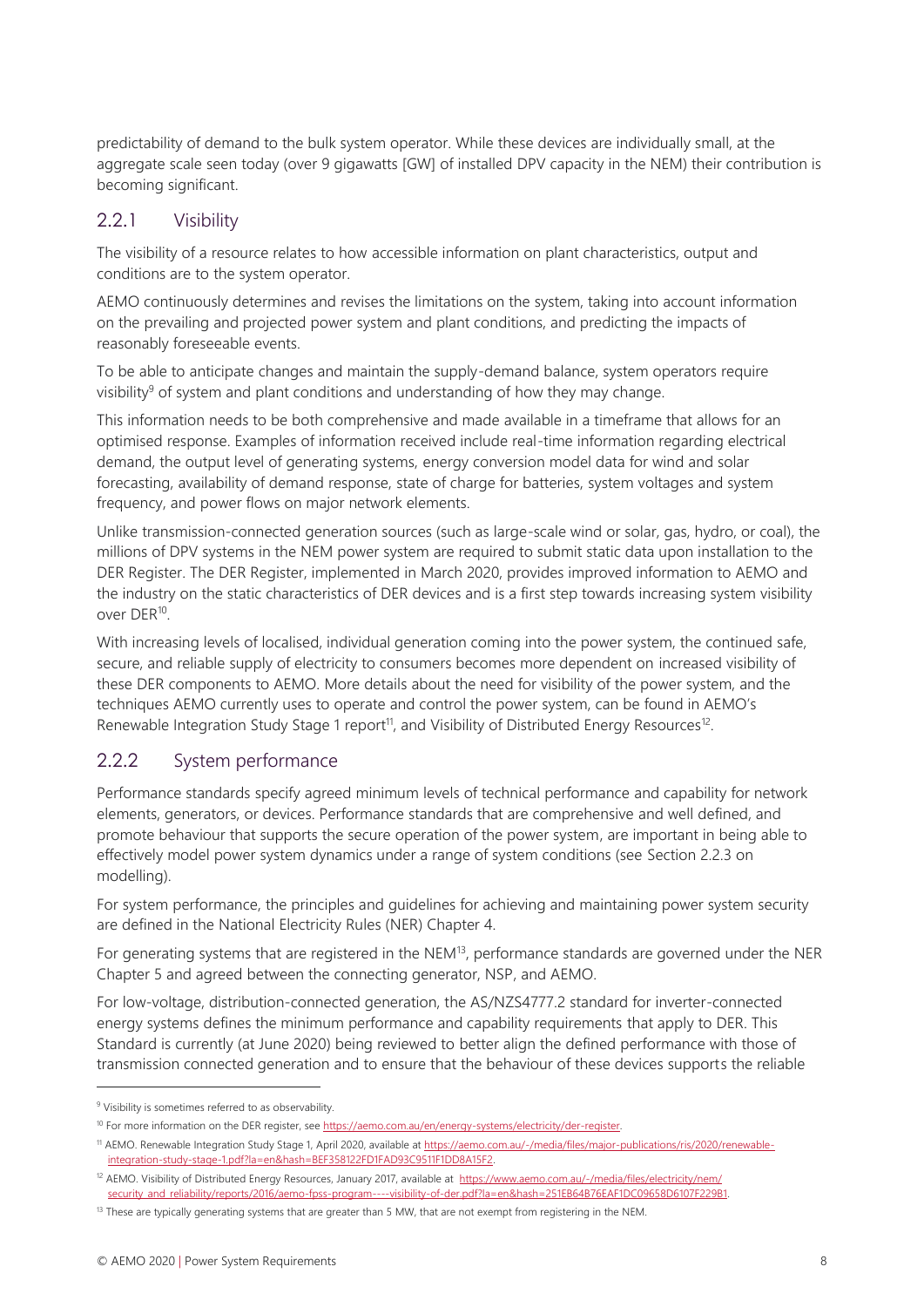and secure operation of the grid. This includes specifying minimum disturbance ride-through capabilities that align with power system needs, improving responses to autonomously maintain the grid within technical limits, and providing minimum system measurement and control to provide certainty of the inverter response.

Improved performance and capability of DER inverters will become critical for system security as distribution-connected generation systems begin to dominate certain operational periods. More information on the need to align performance standards of small-scale devices can be found in AEMO's Technical Integration of DER report<sup>14</sup> and the AS/NZS 4777.2 page of the AEMO website<sup>15</sup>.

#### 2.2.3 Power system modelling

A power system model is a set of mathematical equations, typically a combination of algebraic and differential equations, which can be used to emulate the response, over time, of a real physical system. Power system operators require adequate models and tools to simulate system performance under future conditions, to have confidence in how the overall system will perform.

To model power system behaviour on an ongoing basis, AEMO needs up-to-date information about the behaviour of plant connected to the power system. These models are critical inputs, used to assess technical performance standards, to determine power system operational limits<sup>16</sup>, including inertia and system strength requirements, as well as to assess the connection requirements for future generators. Examples of information used by AEMO in power system modelling are:

- **Transmission network** this may include information on network elements, such as transmission lines, transformers, or other equipment used to transport electricity.
- **Generation** AEMO requires modelling information to represent the physical arrangement of the generating system and its connection to the network. Models and information must be provided to AEMO under a range of circumstances which are defined in AEMO's Power System Model Guidelines<sup>17</sup>.
- **DER** DER behaviour during system **disturbances** in the NEM has been well documented by AEMO over recent years, including in AEMO's Technical Integration of DER Report<sup>18</sup>, Renewable Integration Study Stage 1 Appendix A Report<sup>19</sup> and power system incident reports<sup>20</sup>. There is evidence that a significant proportion of DER can disconnect or cease operation during power system disturbances. Analysis from these disturbance events has been used to incorporate DER behaviour into AEMO's power system models. Based on this analysis and modelling, further work is being completed to refine DER response to disturbances to support beneficial power system outcomes via updates to the AS/NZS4777.2 standards (see section 2.2.2 on Performance Standards above).
- **Load** focus has also been directed to better understand the dynamic response of load to system disturbances and everyday voltage management. Effort is currently underway through AEMO's DER

<sup>&</sup>lt;sup>14</sup> AEMO. Technical Integration of DER, April 2019, available a[t https://www.aemo.com.au/-/media/Files/Electricity/NEM/DER/2019/Technical-Integration/](https://www.aemo.com.au/-/media/Files/Electricity/NEM/DER/2019/Technical-Integration/Technical-Integration-of-DER-Report.pdf) [Technical-Integration-of-DER-Report.pdf](https://www.aemo.com.au/-/media/Files/Electricity/NEM/DER/2019/Technical-Integration/Technical-Integration-of-DER-Report.pdf)

<sup>15</sup> Se[e https://aemo.com.au/initiatives/major-programs/nem-distributed-energy-resources-der-program/standards-and-connections/as-nzs-4777-2-inverter](https://aemo.com.au/initiatives/major-programs/nem-distributed-energy-resources-der-program/standards-and-connections/as-nzs-4777-2-inverter-requirements-standard)[requirements-standard.](https://aemo.com.au/initiatives/major-programs/nem-distributed-energy-resources-der-program/standards-and-connections/as-nzs-4777-2-inverter-requirements-standard)

<sup>&</sup>lt;sup>16</sup> The development of limits advice, based in part on power system models, is used to ensure operation of the power system within a secure envelope. For further information on limit advice, se[e https://aemo.com.au/en/energy-systems/electricity/national-electricity-market-nem/system-operations/](https://aemo.com.au/en/energy-systems/electricity/national-electricity-market-nem/system-operations/congestion-information-resource/limits-advice) [congestion-information-resource/limits-advice.](https://aemo.com.au/en/energy-systems/electricity/national-electricity-market-nem/system-operations/congestion-information-resource/limits-advice)

<sup>17</sup> Se[e https://aemo.com.au/-/media/Files/Electricity/NEM/Security\\_and\\_Reliability/System-Security-Market-Frameworks-Review/2018/Power\\_Systems\\_](https://aemo.com.au/-/media/Files/Electricity/NEM/Security_and_Reliability/System-Security-Market-Frameworks-Review/2018/Power_Systems_Model_Guidelines_PUBLISHED.pdf) [Model\\_Guidelines\\_PUBLISHED.pdf.](https://aemo.com.au/-/media/Files/Electricity/NEM/Security_and_Reliability/System-Security-Market-Frameworks-Review/2018/Power_Systems_Model_Guidelines_PUBLISHED.pdf)

<sup>&</sup>lt;sup>18</sup> AEMO. Technical Integration of DER, April 2019, available a[t https://www.aemo.com.au/-/media/Files/Electricity/NEM/DER/2019/Technical-Integration/](https://www.aemo.com.au/-/media/Files/Electricity/NEM/DER/2019/Technical-Integration/Technical-Integration-of-DER-Report.pdf) [Technical-Integration-of-DER-Report.pdf.](https://www.aemo.com.au/-/media/Files/Electricity/NEM/DER/2019/Technical-Integration/Technical-Integration-of-DER-Report.pdf)

<sup>19</sup> AEMO, Renewable Integration Study Stage 1 Appendix A, April 2020, available a[t https://aemo.com.au/-/media/files/major-publications/ris/2020/ris-stage-](https://aemo.com.au/-/media/files/major-publications/ris/2020/ris-stage-1-appendix-a.pdf?la=en)[1-appendix-a.pdf?la=en.](https://aemo.com.au/-/media/files/major-publications/ris/2020/ris-stage-1-appendix-a.pdf?la=en)

<sup>&</sup>lt;sup>20</sup> Such as the Queensland and South Australia system separation on 25 August 2018, available at [https://www.aemo.com.au/-/media/Files/Electricity/NEM/](https://www.aemo.com.au/-/media/Files/Electricity/NEM/Market_Notices_and_Events/Power_System_Incident_Reports/2018/Qld---SA-Separation-25-August-2018-Incident-Report.pdf) [Market\\_Notices\\_and\\_Events/Power\\_System\\_Incident\\_Reports/2018/Qld---SA-Separation-25-August-2018-Incident-Report.pdf.](https://www.aemo.com.au/-/media/Files/Electricity/NEM/Market_Notices_and_Events/Power_System_Incident_Reports/2018/Qld---SA-Separation-25-August-2018-Incident-Report.pdf)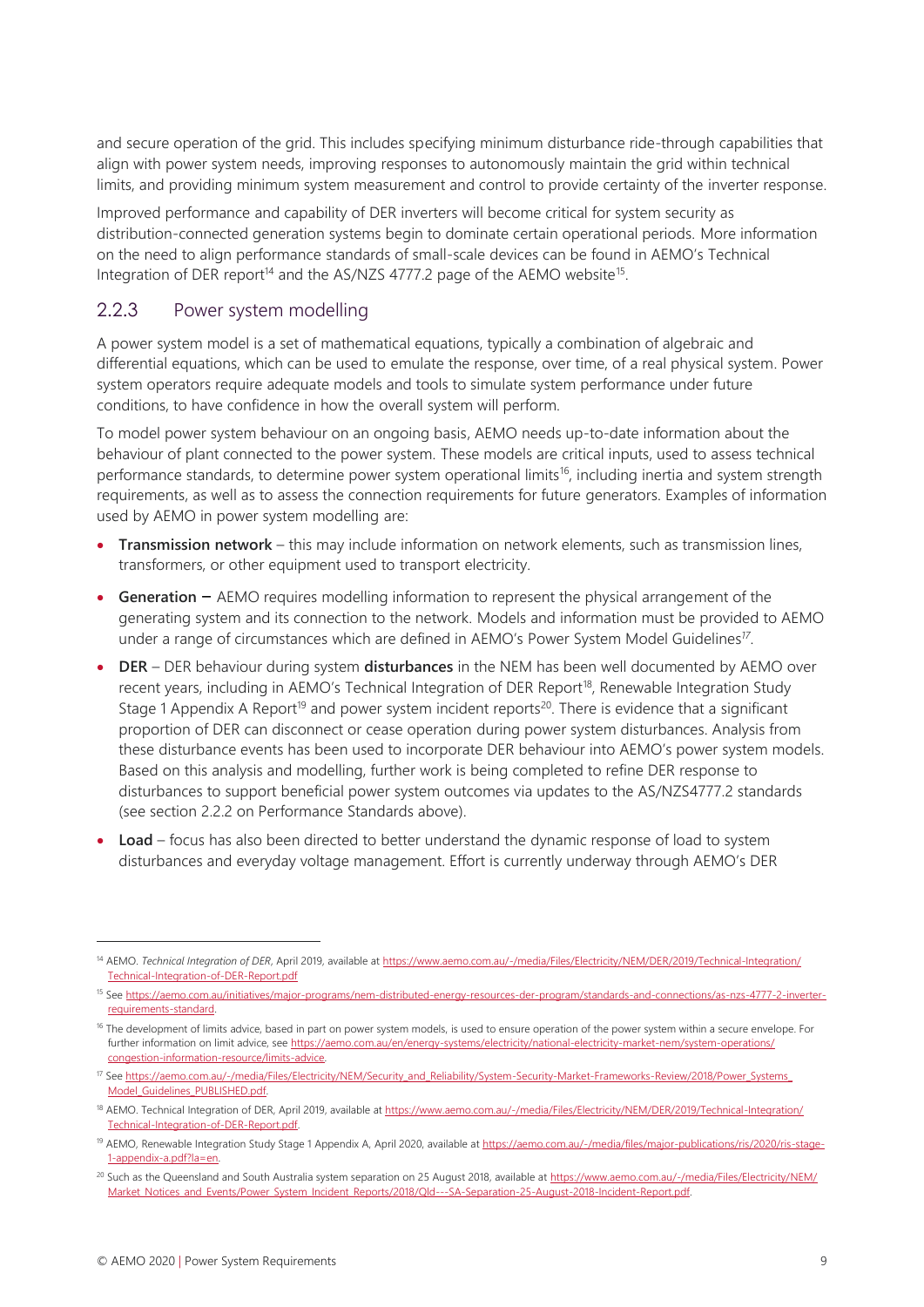Program<sup>21</sup> to improve understanding of load response to disturbances and their representation in power system modelling.

Improved accuracy and confidence in AEMO's simulation models allows the system to be run in a less conservative manner (for example, holding less frequency control reserves), leading to more efficient outcomes for consumers. Without knowledge of how DER and loads respond to faults, constraints and **interconnector** transfer limits may be too conservative (underutilising network capacity), or too optimistic (risking system security).

#### 2.2.4 Forecasting

Power system operators require accurate forecasts of upcoming system conditions across operational and longer-term horizons, to be able to effectively maintain the supply-demand balance and therefore the system within its technical envelope.

Over longer-term horizons (10-20 years), AEMO conducts modelling and analysis to provide the market with information through the Energy Adequacy Assessment Projection (EAAP) $^{22}$ , Electricity Statement of Opportunities (ESOO)<sup>23</sup> and Integrated System Plan (ISP)<sup>24</sup>.

In operational timeframes, AEMO produces forecasts for wind and solar, through the Australian Wind Energy Forecasting System (AWEFS) and Australian Solar Energy Forecasting System (ASEFS)<sup>25</sup> and demand forecasts through the Demand Forecasting System (DFS) up to a week ahead.

The forecasting of wind and solar (including DPV) is more important than ever for the operation of the power system. The forecasting of wind and solar (including DPV) is more important than ever for the operation of the power system. These generation sources are increasingly influencing the resource availability forecast estimate across the NEM, and in turn affects the ability of the system to maintain the supply-demand balance.

Technological development and innovation have resulted in significant improvements in weather forecast accuracy, however the level of accuracy and precision achievable by best practice weather forecasts can still lead to significant challenges in predicting variable renewable energy (VRE) output and variability in the power system.

Increasing penetrations of variable renewable generation sources, and a rapid increase in DER installed behind the meter and demand response, mean AEMO must include uncertainty as a key element in forecasting methodologies so it can be managed in a least-cost way.

AEMO and other market participants, in particular wind and solar generators, are continually developing their operational forecasting capabilities. For example, advances in participants providing their own wind and solar dispatch forecasts has been ongoing since 2018<sup>26</sup>.

Challenges in forecasting wind and solar resources in operational timeframes and actions to improve forecasting technologies to account for uncertainty are highlighted in AEMO's Renewable Integration Study Stage 1, Appendix C<sup>27</sup>.

AEMO is working with market participants to pursue new and innovative approaches to forecasting demand and supply and system service levels.

<sup>&</sup>lt;sup>21</sup> For more information on AEMO's DER Program, see <https://aemo.com.au/en/initiatives/major-programs/nem-distributed-energy-resources-der-program>

<sup>&</sup>lt;sup>22</sup> For information on AEMO's EAAP, see [https://aemo.com.au/en/energy-systems/electricity/national-electricity-market-nem/nem-forecasting-and](https://aemo.com.au/en/energy-systems/electricity/national-electricity-market-nem/nem-forecasting-and-planning/forecasting-and-reliability/energy-adequacy-assessment-projection-eaap)[planning/forecasting-and-reliability/energy-adequacy-assessment-projection-eaap.](https://aemo.com.au/en/energy-systems/electricity/national-electricity-market-nem/nem-forecasting-and-planning/forecasting-and-reliability/energy-adequacy-assessment-projection-eaap) 

<sup>&</sup>lt;sup>23</sup> For information on AEMO's ESOO, see [https://aemo.com.au/energy-systems/electricity/national-electricity-market-nem/nem-forecasting-and](https://aemo.com.au/energy-systems/electricity/national-electricity-market-nem/nem-forecasting-and-planning/forecasting-and-reliability/nem-electricity-statement-of-opportunities-esoo)[planning/forecasting-and-reliability/nem-electricity-statement-of-opportunities-esoo.](https://aemo.com.au/energy-systems/electricity/national-electricity-market-nem/nem-forecasting-and-planning/forecasting-and-reliability/nem-electricity-statement-of-opportunities-esoo)

<sup>&</sup>lt;sup>24</sup> For information on AEMO's ISP, see [https://aemo.com.au/en/energy-systems/major-publications/integrated-system-plan-isp.](https://aemo.com.au/en/energy-systems/major-publications/integrated-system-plan-isp)

<sup>&</sup>lt;sup>25</sup> For more information on AEMOs solar and wind energy forecasting systems, se[e https://aemo.com.au/energy-systems/electricity/national-electricity](https://aemo.com.au/energy-systems/electricity/national-electricity-market-nem/nem-forecasting-and-planning/operational-forecasting/solar-and-wind-energy-forecasting)[market-nem/nem-forecasting-and-planning/operational-forecasting/solar-and-wind-energy-forecasting.](https://aemo.com.au/energy-systems/electricity/national-electricity-market-nem/nem-forecasting-and-planning/operational-forecasting/solar-and-wind-energy-forecasting)

 $^{26}$  For information on the joint project between AEMO, ARENA and industry to provide participant dispatch forecasts since 2018, see [https://aemo.com.au/energy-systems/electricity/national-electricity-market-nem/nem-forecasting-and-planning/operational-forecasting/solar-and-wind](https://aemo.com.au/energy-systems/electricity/national-electricity-market-nem/nem-forecasting-and-planning/operational-forecasting/solar-and-wind-energy-forecasting/participant-forecasting)[energy-forecasting/participant-forecasting.](https://aemo.com.au/energy-systems/electricity/national-electricity-market-nem/nem-forecasting-and-planning/operational-forecasting/solar-and-wind-energy-forecasting/participant-forecasting) 

<sup>&</sup>lt;sup>27</sup> AEMO. Renewable Integration Study Stage 1, Technical Appendix C. April 2020, available at [https://aemo.com.au/-/media/files/major-publications/](https://aemo.com.au/-/media/files/major-publications/ris/2020/ris-stage-1-appendix-c.pdf?la=en) [ris/2020/ris-stage-1-appendix-c.pdf?la=en.](https://aemo.com.au/-/media/files/major-publications/ris/2020/ris-stage-1-appendix-c.pdf?la=en)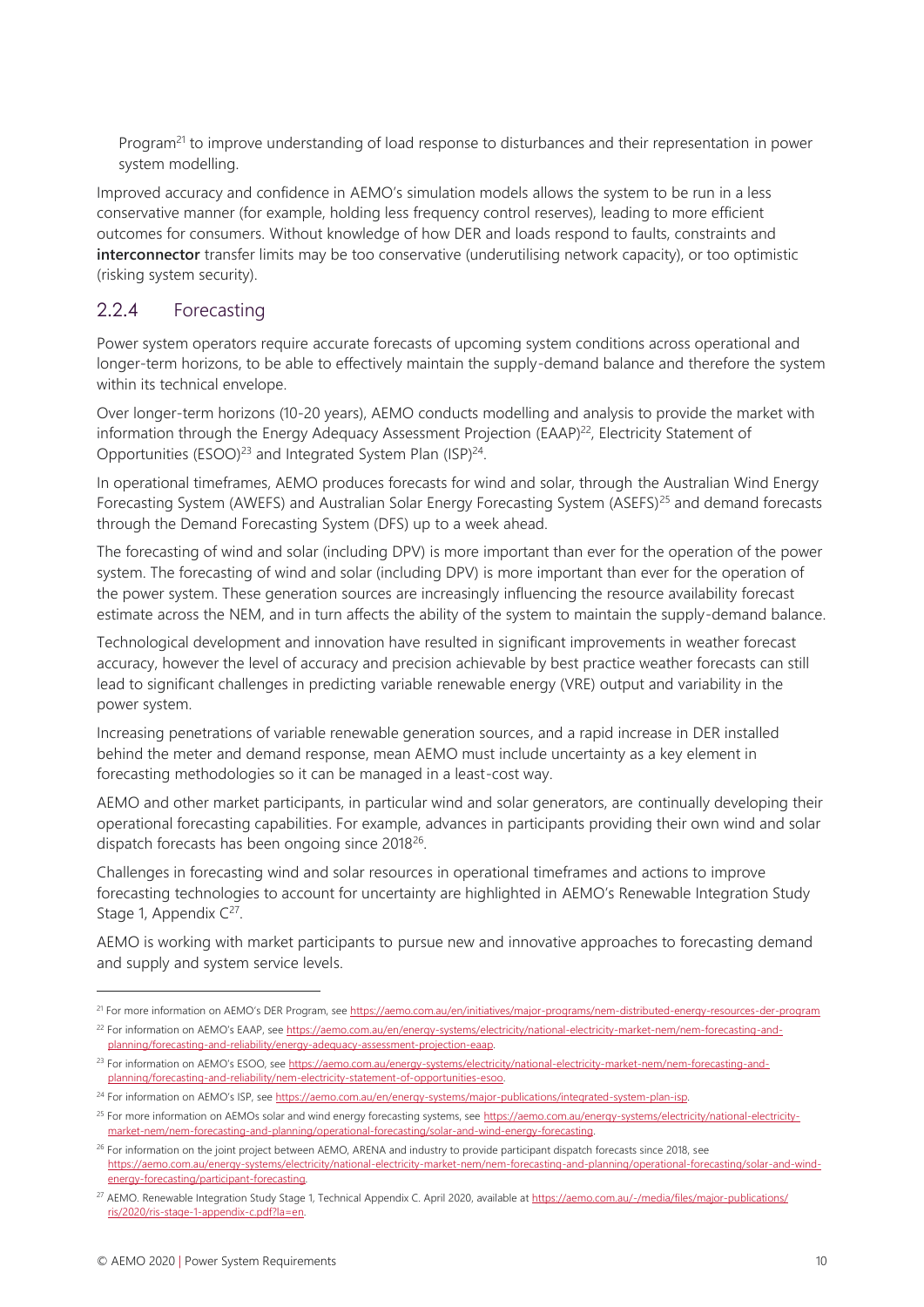## <span id="page-10-0"></span>**3. Technical attributes**

Technical attributes of the power system are the fundamental technical elements that must be maintained to ensure that the power system can delivery energy to consumers with a high degree of confidence (reliability) and with a safe and acceptable level of performance (security). This section summarises the fundamental 'technical attributes' of the power system. For each, a description of the attribute, services needed to meet the attribute requirement and current areas of focus are discussed. Table 2 lists these technical attributes and Figure 1 shows the timescale in which each service responds.

| <b>Technical attribute and section of report</b><br>where addressed                                                                                | <b>Requirement</b>                                                          | Service(s) needed to meet<br>requirement                                                                     |  |  |
|----------------------------------------------------------------------------------------------------------------------------------------------------|-----------------------------------------------------------------------------|--------------------------------------------------------------------------------------------------------------|--|--|
| <b>Resource adequacy and capability</b>                                                                                                            | Provision of sufficient supply to match<br>demand from consumers            | Bulk energy                                                                                                  |  |  |
| There is a sufficient overall portfolio of<br>energy resources to continuously                                                                     |                                                                             | <b>Strategic Reserves</b>                                                                                    |  |  |
| achieve the real-time balancing of<br>supply and demand. (See Section 3.1)                                                                         | Capability to respond to large continuing<br>changes in energy requirements | Operating reserves                                                                                           |  |  |
|                                                                                                                                                    | Network transport capability                                                | Transmission and distribution services                                                                       |  |  |
| <b>Frequency management</b><br>Ability to set and maintain system<br>frequency within acceptable limits.<br>(See Section 3.2)                      | Frequency within limits                                                     | Inertial response<br>Primary frequency response<br>Secondary frequency control<br>Tertiary frequency control |  |  |
| Voltage management<br>Ability to maintain voltages on the<br>network within acceptable limits. (See<br>Section 3.3)                                | Voltage within limits                                                       | Slow response voltage control<br>Fast response voltage control                                               |  |  |
| <b>System restoration</b><br>Ability to restart and restore the system<br>in the unlikely event of a major supply<br>disruption. (See Section 3.4) | Ability to restore the system                                               | System strength<br><b>Black start services</b><br>Restoration support services                               |  |  |

#### <span id="page-10-1"></span>**Table 2 Technical attributes, and services required to deliver them**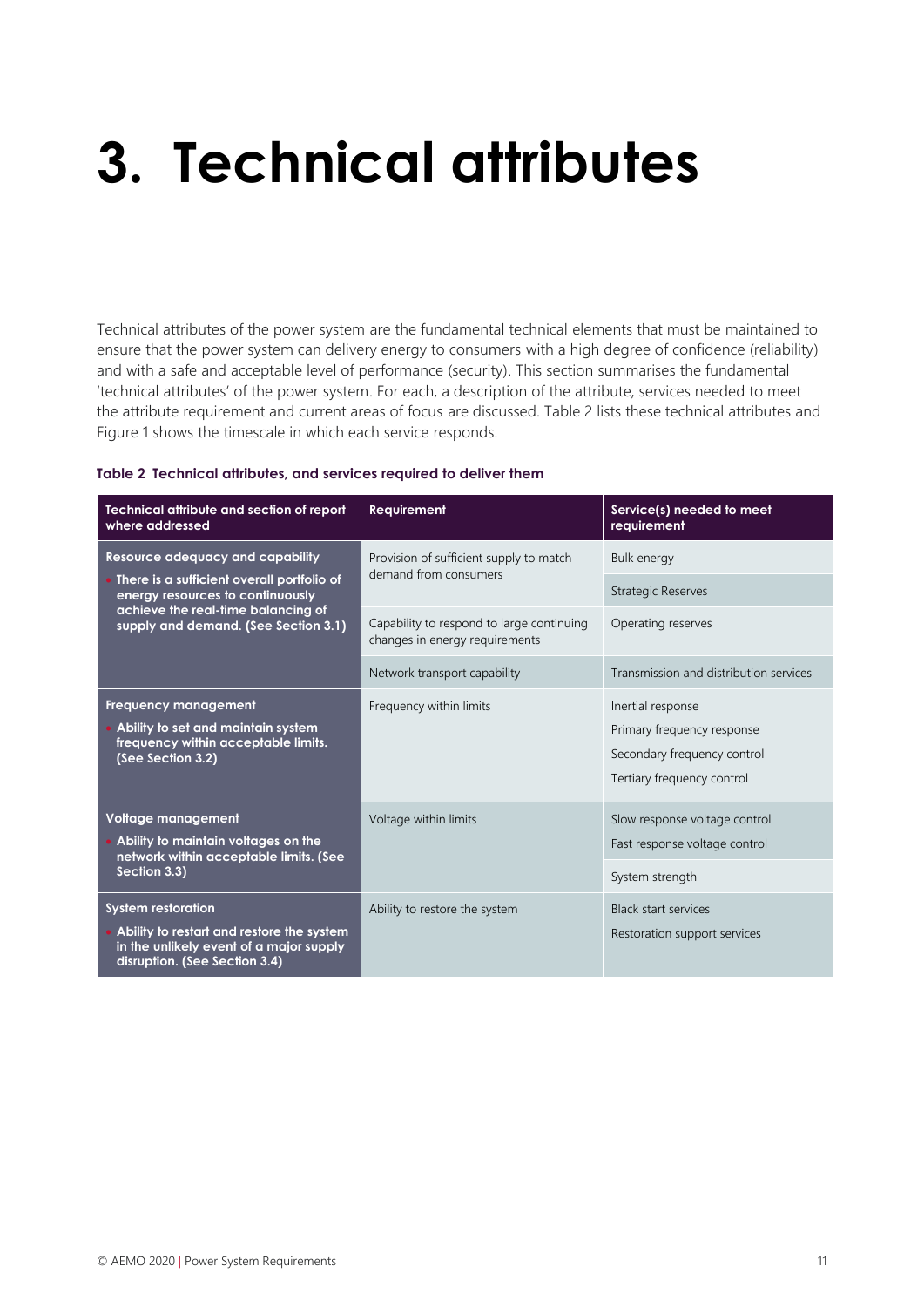<span id="page-11-1"></span>**Figure 1 Operation timescales for services needed**



While the services are detailed separately, it is important to note that there are many interrelationships between these services, and a deficiency in one service can lead to issues in several system attributes. This chapter provides an overview of each service and how it is currently sourced in the NEM. In some cases, there is no current framework for procuring the relevant service, as historically these services have been provided as a by-product of sufficient size of in-service synchronous generators. Frameworks for these services are being explored through the Energy Security Board's Post 2025 program, to develop advice on market frameworks to enable the provision of the full range of services to customers necessary to deliver a secure, reliable and lower emissions electricity system at least-cost<sup>28</sup>.

### <span id="page-11-0"></span>3.1 Resource adequacy and capability

Resource adequacy and capability relates to having a sufficient overall portfolio of energy resources to continuously achieve the real-time balancing of supply and demand. Achieving this balance is an intricate optimisation, operationally in real time and over longer-term planning timescales, of available energy resources – a diverse mix of centralised generation and DER, demand response, and network capacity. It is the capability of the overall, aggregated portfolio of available energy resources which is important in the realtime balancing of supply and demand.

To manage uncertainty, it is necessary to have enough spare capacity to manage the full range of reasonably foreseeable outcomes, in both investment timeframes and operational timeframes. Energy reserves refers to generating capacity (or demand response) that can be used when required, but is not actively engaged in supplying bulk energy. There are a range of different types of reserves, depending on the timeframe in which they are to be able to be called into use. At a high level, these can be classified as either strategic reserves or operating reserves<sup>29</sup>. Reserves may take a variety of forms, such as "headroom" in market participants' portfolios or an explicit service procured by the system operator.

The key components of resource adequacy and capability are summarised in Table 3.

<sup>&</sup>lt;sup>28</sup> For more information see http://www.coagenergycouncil.gov.au/energy-security-board/post-2025.

 $^{29}$  In very short timeframes – sub 5-minute to milliseconds – reserves take the form of frequency control services, which are discussed in Section 3.2.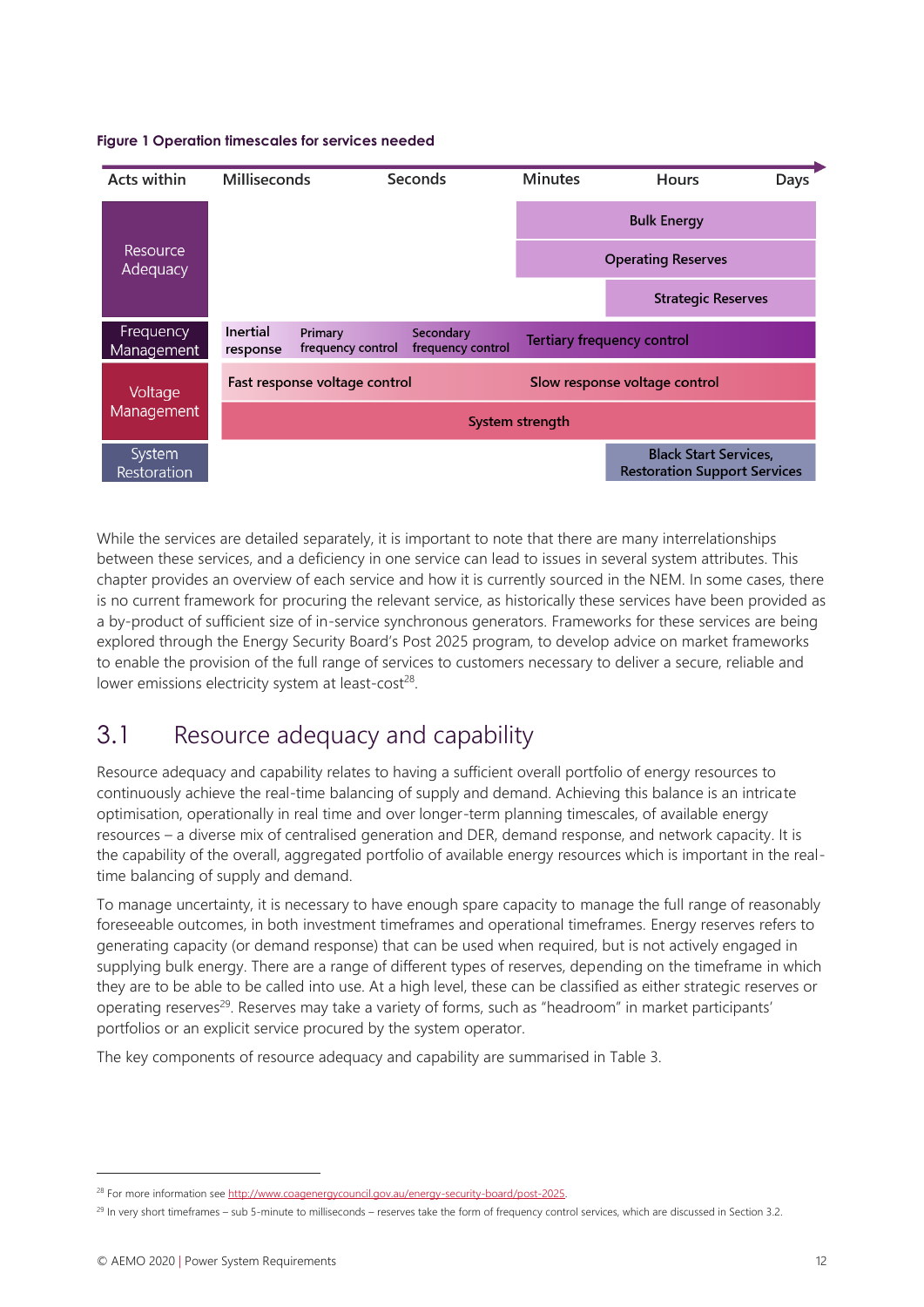| Requirement                                                                             | <b>Description</b>                                                                                                                                                                                                                                                                                                                                                                                                                                                                                                                                                                                                                                                                                                                   | Service and section of                            |
|-----------------------------------------------------------------------------------------|--------------------------------------------------------------------------------------------------------------------------------------------------------------------------------------------------------------------------------------------------------------------------------------------------------------------------------------------------------------------------------------------------------------------------------------------------------------------------------------------------------------------------------------------------------------------------------------------------------------------------------------------------------------------------------------------------------------------------------------|---------------------------------------------------|
|                                                                                         |                                                                                                                                                                                                                                                                                                                                                                                                                                                                                                                                                                                                                                                                                                                                      | report where addressed                            |
| <b>Provision of</b><br>sufficient supply<br>to match                                    | • Capacity adequacy - ability of the energy resource mix to achieve balance at a<br>single point in time. The most onerous requirements are typically:<br>- Maximum demand conditions - highest plausible system demand, even if it                                                                                                                                                                                                                                                                                                                                                                                                                                                                                                  | Bulk energy (3.1.1)                               |
| demand from<br>consumers                                                                | occurs infrequently <sup>30</sup> .<br>- Rare dispatch conditions - outside the norm for the given time of year and<br>time of day. Examples include: periods of low variable renewable generation<br>during a particularly warm or cold night, when demand is high; and periods<br>when a key energy resource is unavailable or has reduced capability, such as<br>the extended outage of an interconnection to a neighbouring region, or gas<br>supply disruptions.<br>• Energy adequacy - ability of the energy resource mix to achieve balance over a<br>period of time. This includes fuel source adequacy (having enough capacity to<br>meet energy balancing needs over the longer term, typically over a season or<br>year). | Strategic reserves (3.1.2)                        |
| Capability to<br>respond to large<br>continuing<br>changes in<br>energy<br>requirements | The overall generation supply mix must have sufficient flexibility to ensure the<br>power system can respond to significant changes in energy requirements over a<br>wide range of time periods. Sufficient flexible capability is necessary to continue<br>to balance supply and demand over these periods.                                                                                                                                                                                                                                                                                                                                                                                                                         | Operating reserves (3.1.3)                        |
| <b>Network</b><br>transport<br>capability                                               | The ability to deliver sufficient power to consumers when and where it is<br>required. This includes provision of sufficient network services. Well-planned<br>transmission networks <sup>31</sup> contribute to resource adequacy by enabling the<br>dispatch of a geographically diverse range of energy sources, allowing:                                                                                                                                                                                                                                                                                                                                                                                                        | Transmission and<br>distribution services (3.1.4) |
|                                                                                         | • Access to the best quality fuel resources and economic dispatch of low-cost<br>resources, which can be constrained by network congestion.                                                                                                                                                                                                                                                                                                                                                                                                                                                                                                                                                                                          |                                                   |
|                                                                                         | • Guarding against disruptions that might impact the price or availability of any<br>one resource, especially critical during long-term, unplanned outages of large<br>generation units.                                                                                                                                                                                                                                                                                                                                                                                                                                                                                                                                             |                                                   |
|                                                                                         | • Firming of the overall, aggregated output of disperse variable resources,<br>reducing dependence on potentially more expensive generators with firm and<br>flexible capabilities.                                                                                                                                                                                                                                                                                                                                                                                                                                                                                                                                                  |                                                   |
|                                                                                         | Power transfer across the network must be within the secure technical envelope<br>of the system. Flows can be constrained to maintain power system security.<br>Provision of security services can, therefore, improve network transport capability.                                                                                                                                                                                                                                                                                                                                                                                                                                                                                 |                                                   |

#### <span id="page-12-0"></span>**Table 3 Overview of resource adequacy and capability requirements and services**

Under current NEM frameworks, the reliability standard is the primary criterion used to evaluate whether the power system has sufficient supply resources to meet future consumer demand.

<sup>30</sup> In our long-term, 20-year demand forecasts, AEMO forecasts the maximum demand which could be expected at any one time each year, for:

<sup>•</sup> A summer of average weather – based on weather patterns likely to occur one in every two years, these are called 50% probability of exceedance (POE) forecasts.

<sup>•</sup> A summer of extreme weather – based on weather patterns that have a one in 10 year chance of occurring, these are called 10% POE forecasts. The actual maximum demand can be highly variable from year to year.

For more information, see AEMO's Electricity Statement of Opportunities, a[t https://aemo.com.au/energy-systems/electricity/national-electricity-market](https://aemo.com.au/energy-systems/electricity/national-electricity-market-nem/nem-forecasting-and-planning/forecasting-and-reliability/nem-electricity-statement-of-opportunities-esoo)[nem/nem-forecasting-and-planning/forecasting-and-reliability/nem-electricity-statement-of-opportunities-esoo.](https://aemo.com.au/energy-systems/electricity/national-electricity-market-nem/nem-forecasting-and-planning/forecasting-and-reliability/nem-electricity-statement-of-opportunities-esoo)

<sup>&</sup>lt;sup>31</sup> Modernisation of distribution networks can also help with resource adequacy by allowing demand response and DER to more dynamically contribute to achieving supply-demand balance in a more coordinated fashion. This would result in greatly enhanced controllability of decentralised resources located behind the meter (on consumers' premises), allowing AEMO and network operators to better mobilise this capacity and co-optimise with secure system operation.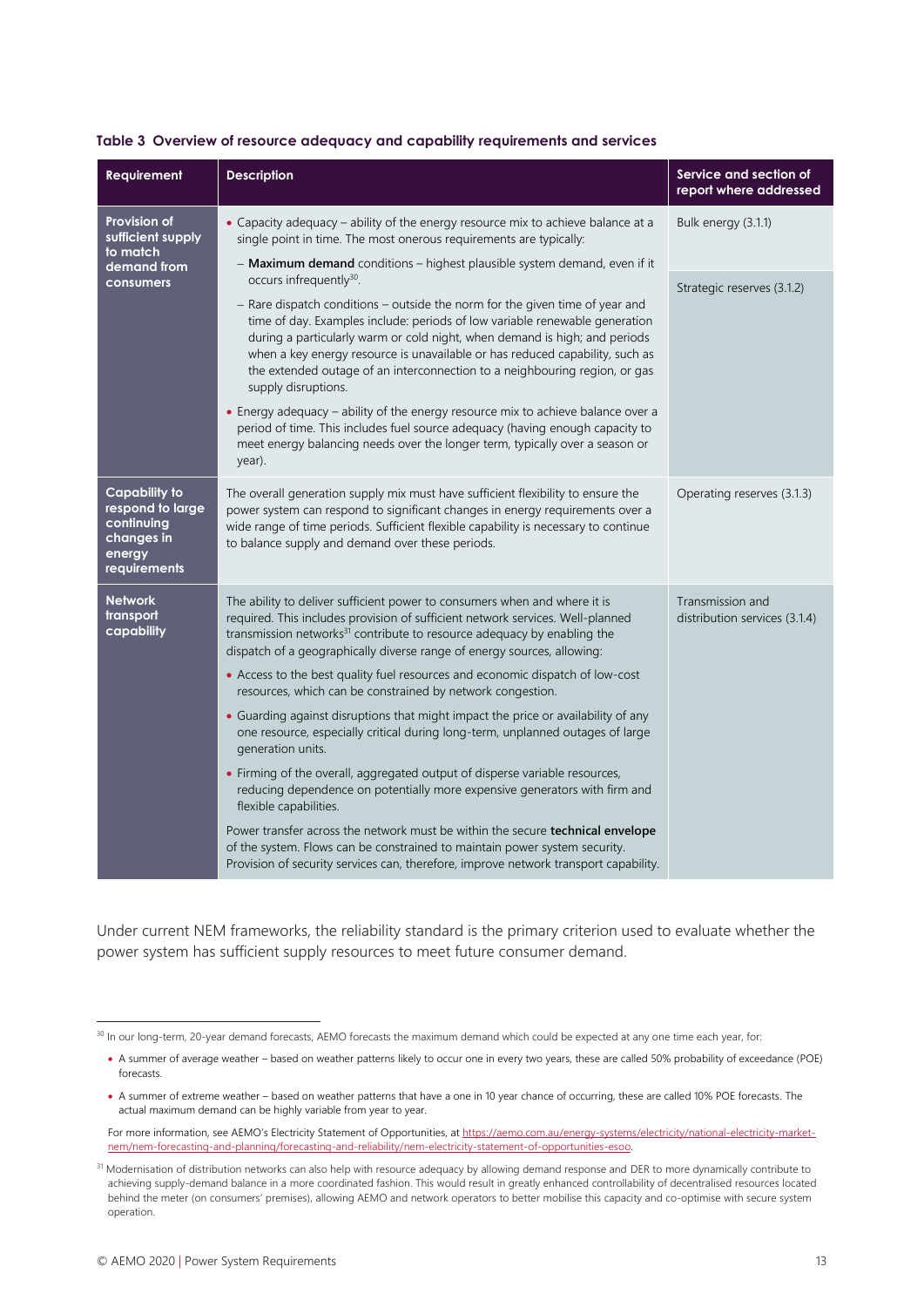AEMO uses the reliability standard to assess and report on whether there is sufficient generation capacity to meet forecast demand. As a driver of investment decisions, it is relevant in investment timeframes. At present, the NEM framework does not indicate how the reliability standard should apply in operating timeframes.

The key reliability metric is the maximum expected unserved energy (USE), or the amount of demand which the power system is forecast to be unable to meet. The reliability standard accepts that up to 0.002% of demand might not be met in a region each financial year due to insufficient energy resources. In addition, not all instances of energy shortfalls are counted when applying the standard.

Since the reliability standard intends that at least 99.998% of all demand is met and not all energy shortfalls are counted, it accepts some energy shortfalls. This approach is based on a probabilistic analysis, and was developed when there was significantly less variability in supply and demand than there is today. The changing demand profiles experienced today would suggest there is merit in discussing whether this mechanism remains sufficient for the future.

AEMO continually assesses supply adequacy and the status of available energy reserves. The Projected Assessment of System Adequacy (PASA) and other processes identify low or lack of reserve (LOR) conditions for each NEM region based on specific threshold triggers. LOR conditions indicate the system may not have enough spare energy if something major and unexpected happened, like the loss of a generator or interconnector. The lowest notice, LOR1, tells the market more reserves are needed to cover a major contingency – the highest, LOR3, indicates the balance of supply and demand is so tight that load shedding is imminent or has begun. LOR conditions are created by variations in both supply and demand.

#### 3.1.1 Bulk energy

Bulk energy is the core product supplied by the power system. The NEM's performance in meeting the reliability standard is measured in terms of whether there is a shortfall in the supply of bulk energy.

This service represents the provision of electricity from generators to match demand from consumers, at least cost. It relates to the overall energy adequacy of the aggregated portfolio of available energy resources. Traditionally, bulk energy has been provided from large **synchronous generators**, procured through the wholesale spot market.

Longer-term contracts between generators and retailers reduce risks associated with spot market volatility and often underpin investment in generation that ultimately provides the bulk energy.

Over the last decade the NEM has seen significant growth in DPV, such that in South Australia, we are experiencing world-leading levels. Due to DPV generation offsetting demand, penetrations of DPV are seen as a reduction in the overall energy required to be dispatched (called **operational demand**). Current projections indicate that operational demand in South Australia may be negative by 2023. The ongoing reduction in daytime demand as DPV growth continues will impact system operation, including impacting areas such as the provision of essential system services from the remaining online synchronous fleet (such as inertia and **system strength**), reduced effectiveness of system restoration, and voltage control challenges. More information on reduced operational demand can be found in AEMO's Renewable Integration Study Stage 1 report Appendix A<sup>32</sup> and AEMO's Minimum Operational Demand Thresholds in South Australia report<sup>33</sup>.

Operationally, AEMO's pre-dispatch process assesses if adequate supply resources are available to meet demand forecasts and real-time requirements. It estimates 5-minute targets from one hour prior to dispatch, and 30-minute targets up to 40 hours prior. The centrally-coordinated dispatch process is then conducted every five minutes according to current bids, offers, rebids, and any network constraints.

<sup>&</sup>lt;sup>32</sup> AEMO. Renewable Integration Study Stage 1, Appendix A. April 2020, available a[t https://aemo.com.au/-/media/files/major-publications/ris/2020/ris](https://aemo.com.au/-/media/files/major-publications/ris/2020/ris-stage-1-appendix-a.pdf?la=en)[stage-1-appendix-a.pdf?la=en.](https://aemo.com.au/-/media/files/major-publications/ris/2020/ris-stage-1-appendix-a.pdf?la=en)

<sup>33</sup> AEMO. Minimum Operational Demand Thresholds in South Australia, June 2020, available a[t https://aemo.com.au/-/media/files/electricity/nem/](https://aemo.com.au/-/media/files/electricity/nem/planning_and_forecasting/sa_advisory/2020/minimum-operational-demand-thresholds-in-south-australia-review.pdf?la=en) [planning\\_and\\_forecasting/sa\\_advisory/2020/minimum-operational-demand-thresholds-in-south-australia-review.pdf?la=en.](https://aemo.com.au/-/media/files/electricity/nem/planning_and_forecasting/sa_advisory/2020/minimum-operational-demand-thresholds-in-south-australia-review.pdf?la=en)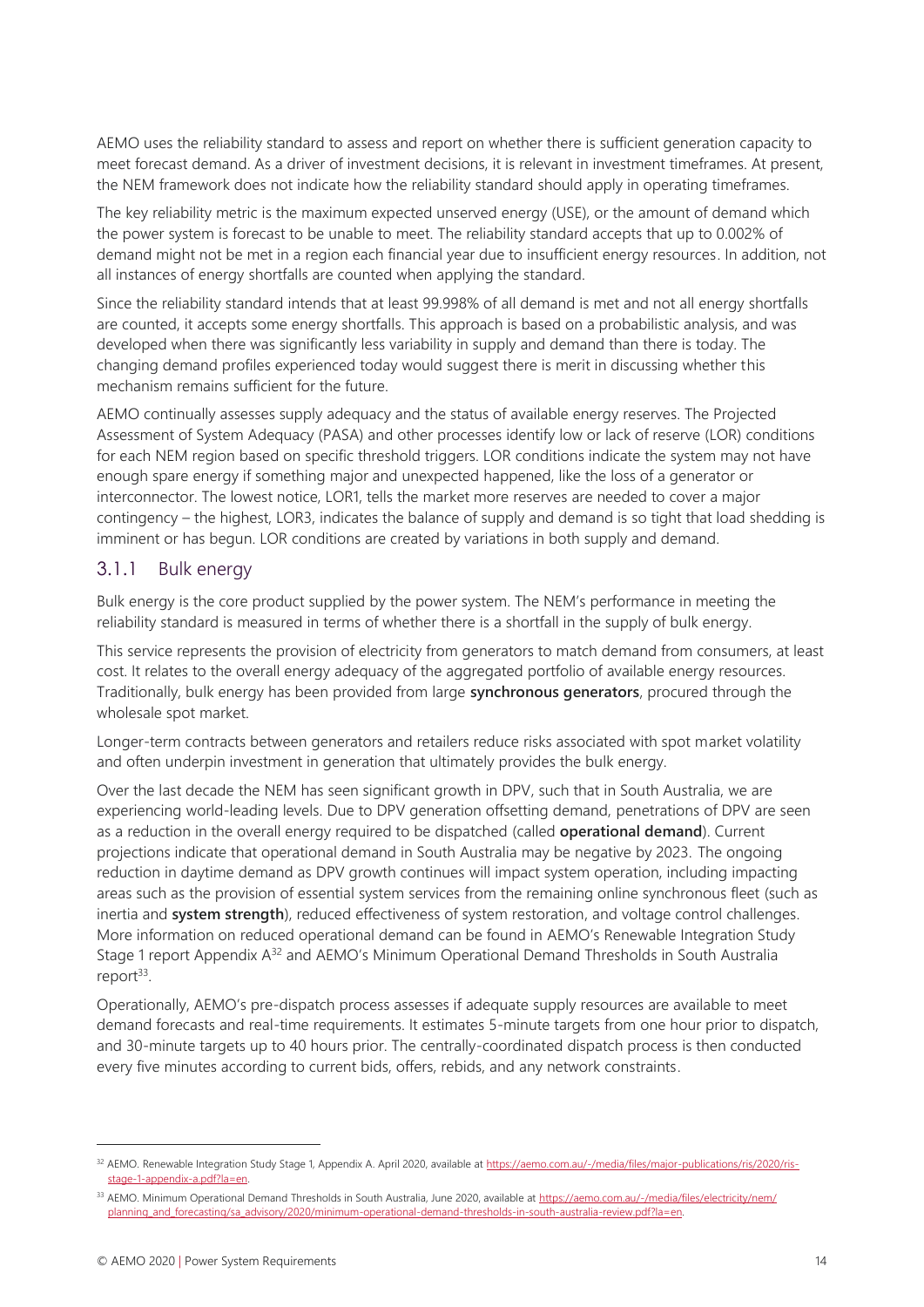#### 3.1.2 Strategic reserves

Strategic reserves refers to reserve capacity that sits outside the market to procure additional bulk energy services as insurance against unexpected demand growth and/or reductions in supply. At present, the NEM does not include a strategic reserve mechanism for generation. Instead, market participants may make a commercial decision to maintain reserves within their portfolios to ensure they can meet their contractual obligations.

If in place, strategic reserves could be called on in the event of an anticipated supply shortfall, providing insurance against supply interruptions as a result of generator closures or unavailability due to plant failures or fuel shortages, or unexpectedly high demand.

Where required to meet the reliability standard, AEMO may elect to contract for reserves through the Reliability and Emergency Reserve Trader (RERT) provisions in the NER. This occurs during periods where risks of supply disruptions have been indicated. Under the RERT, AEMO can maintain a panel of providers which can provide short notice (between three hours and seven days) and medium notice (between seven days and 10 weeks) reserve if required. If the market is unsuccessful in alleviating a LOR condition, AEMO will intervene by exercising the RERT mechanism where available or issuing a direction.

#### 3.1.3 Operating reserves

Generators can require many hours' notice before they can start generating; similarly, demand response may require numerous hours' notice. To ensure the system operates in real time with high technical integrity, it is necessary to have operating reserves available, to ensure the system is able to cope with unexpected variations in supply and demand.

The NEM currently has no specific mechanism apart from system operator intervention to ensure that operating reserves are available, although alternative approaches are being considered.

Traditionally, operating reserves have taken the form of the unused capacity of synchronous generators which are generating below the full capacity they have made available to the market. In contrast, since their fuel source is free, wind and solar generators are generally dispatched to their full potential output given the prevailing wind/sun conditions. With fewer synchronous generators in the supply mix<sup>34</sup>, operating reserve margins are declining.

At the same time, variability is increasing, and hence the amount of headroom required to prudently manage the power system is increasing.

If slower response generators are unable to come online quickly enough to meet a need for increased generation, and wind and solar plant are already fully dispatched, it becomes increasingly necessary to rely on more expensive fast start generation such as open cycle gas turbines.

A key characteristic to be considered when assessing the power systems' need for operating reserves is flexibility (see Section Error! Reference source not found.).

For more information on the increase in variability in the NEM and the ability of the system to respond flexibly, see AEMO's Renewable Integration Study Stage 1, Appendix  $C^{35}$ .

Most electricity markets around the world mobilise operating reserves in a range of different timeframes, to ensure the most efficient combination of resources is able to be dispatched when needed. For instance, operating reserves could be triggered on a day-ahead, hour-ahead, or 15-minutes ahead basis.

<sup>&</sup>lt;sup>34</sup> The reduction in synchronous generators in the supply mix may be due to a range of factors including retirements and displacement of online synchronous generators during periods of high wind and solar penetrations.

<sup>&</sup>lt;sup>35</sup> AEMO. Renewable Integration Study Stage 1, Technical Appendix C. April 2020, available a[t https://aemo.com.au/-/media/files/major-publications/](https://aemo.com.au/-/media/files/major-publications/ris/2020/ris-stage-1-appendix-c.pdf?la=en) [ris/2020/ris-stage-1-appendix-c.pdf?la=en.](https://aemo.com.au/-/media/files/major-publications/ris/2020/ris-stage-1-appendix-c.pdf?la=en)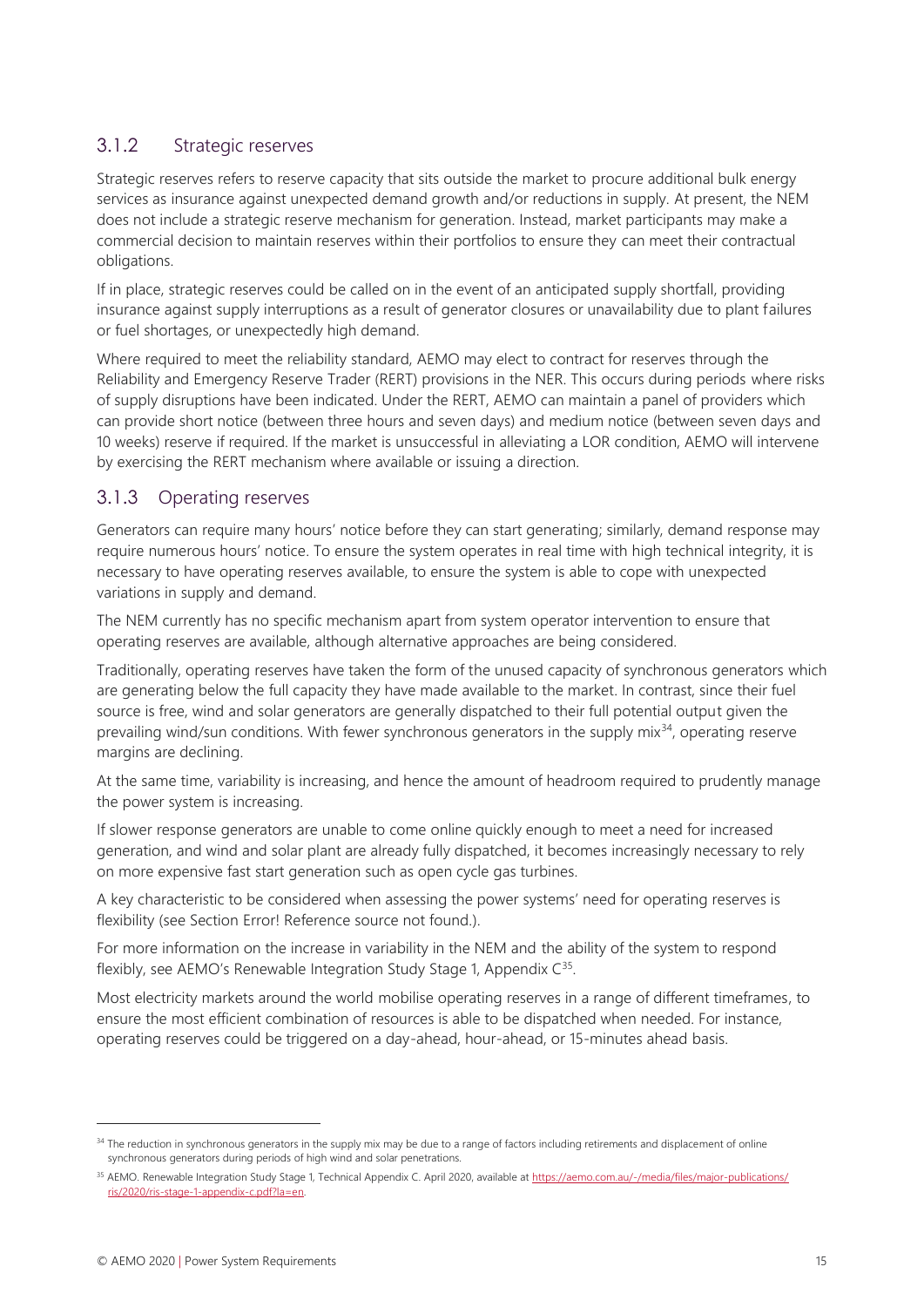The NEM relies on spot market prices (which can rise as high as the Market Price Cap, set at \$15,000 a megawatt hour (MWh) for the 2020-21 financial year<sup>36</sup>) to provide an incentive for market participants to ensure their generating capacity is available when needed, even though they are only paid if they are actually dispatched.

As variability and uncertainty increases, AEMO and the industry are focused on assessing mechanisms to provide sufficient flexibility, other than market intervention<sup>37</sup>.

#### 3.1.4 Transmission and distribution services

To ensure a reliable power supply to end use customers, network infrastructure capable of transporting the electricity from generation to load must be in place. Transmission and distribution infrastructure requirements are driven by the need to meet demand during peak periods for each part of the network.

Investment in network capacity within or between regions can facilitate the entry of new generation, allow additional generation to be dispatched, or allow the transfer of energy between regions (which is becoming increasingly important due to variability in supply).

Any expansion in network capacity can also help to deliver energy reserves and flexibility.

In the absence of sufficient transmission capacity to transport electricity, generators are unable to get their products to market.

The NEM is an unusually long, sparse power system. Broadly, it is a grouping of several historically selfsufficient power systems via relatively low capacity interconnectors. Power transfers across these interconnectors are subject to constraints of various kinds.

As synchronous generation is displaced by variable renewable generation, transmission capacity has an important role in promoting diversity, so power can be transferred, for example, from a region where the wind is blowing to a region where it is not blowing.

The changing generation mix also has consequences for AEMO's ability to ensure that all parts of the power system are able to access critical services such as frequency control. There may be benefits for the broader resilience of the power system in having frequency control services broadly dispersed throughout the power system.

The NEM is moving away from a situation where regions of the NEM were mostly self-sufficient, towards a situation where interconnectors have an increasing role in providing reliability and security services.

Network infrastructure investments typically have high upfront costs, long lead times, and very long asset lives (around 50 years). Network investments are currently coordinated by the regulated networks, with input from AEMO under its National Planning function. Network services providers in the NEM are required to invest at levels that enable them to meet service performance obligations and reliability standards (set by state and territory agencies).

Currently, there are approximately 66 GW of transmission and sub-transmission-connected generating systems, with 17 GW being wind and solar capacity, including DPV. There is approximately an additional 7.4 GW of transmission and sub-transmission-connected generating systems proposed across the NEM, with 5.2 GW of this being wind and solar projects $38$ .

<sup>&</sup>lt;sup>36</sup> See the AEMC schedule of reliability settings a[t https://www.aemc.gov.au/sites/default/files/2020-02/Schedule%20of%20reliability%20settings%20-](https://www.aemc.gov.au/sites/default/files/2020-02/Schedule%20of%20reliability%20settings%20-%20Calculation%202020-21%20financial%20year_0.pdf) [%20Calculation%202020-21%20financial%20year\\_0.pdf.](https://www.aemc.gov.au/sites/default/files/2020-02/Schedule%20of%20reliability%20settings%20-%20Calculation%202020-21%20financial%20year_0.pdf)

<sup>37</sup> For more information on current work in this area, see Energy Security Board, *System* Services and Ahead Markets, April 2020, available a[t https://prod](https://prod-energycouncil.energy.slicedtech.com.au/sites/prod.energycouncil/files/System%20services%20and%20ahead%20markets%20paper%20-%20COAG%20April%202020.pdf)[energycouncil.energy.slicedtech.com.au/sites/prod.energycouncil/files/System%20services%20and%20ahead%20markets%20paper%20-%20COAG%20](https://prod-energycouncil.energy.slicedtech.com.au/sites/prod.energycouncil/files/System%20services%20and%20ahead%20markets%20paper%20-%20COAG%20April%202020.pdf) [April%202020.pdf.](https://prod-energycouncil.energy.slicedtech.com.au/sites/prod.energycouncil/files/System%20services%20and%20ahead%20markets%20paper%20-%20COAG%20April%202020.pdf)

<sup>38</sup> Figures sourced from AEMO's *Draft 2020 Integrated System Plan, 2019 Input and Assumptions workbook v1.3,* available a[t https://aemo.com.au/energy](https://aemo.com.au/energy-systems/major-publications/integrated-system-plan-isp/2020-integrated-system-plan-isp)[systems/major-publications/integrated-system-plan-isp/2020-integrated-system-plan-isp.](https://aemo.com.au/energy-systems/major-publications/integrated-system-plan-isp/2020-integrated-system-plan-isp)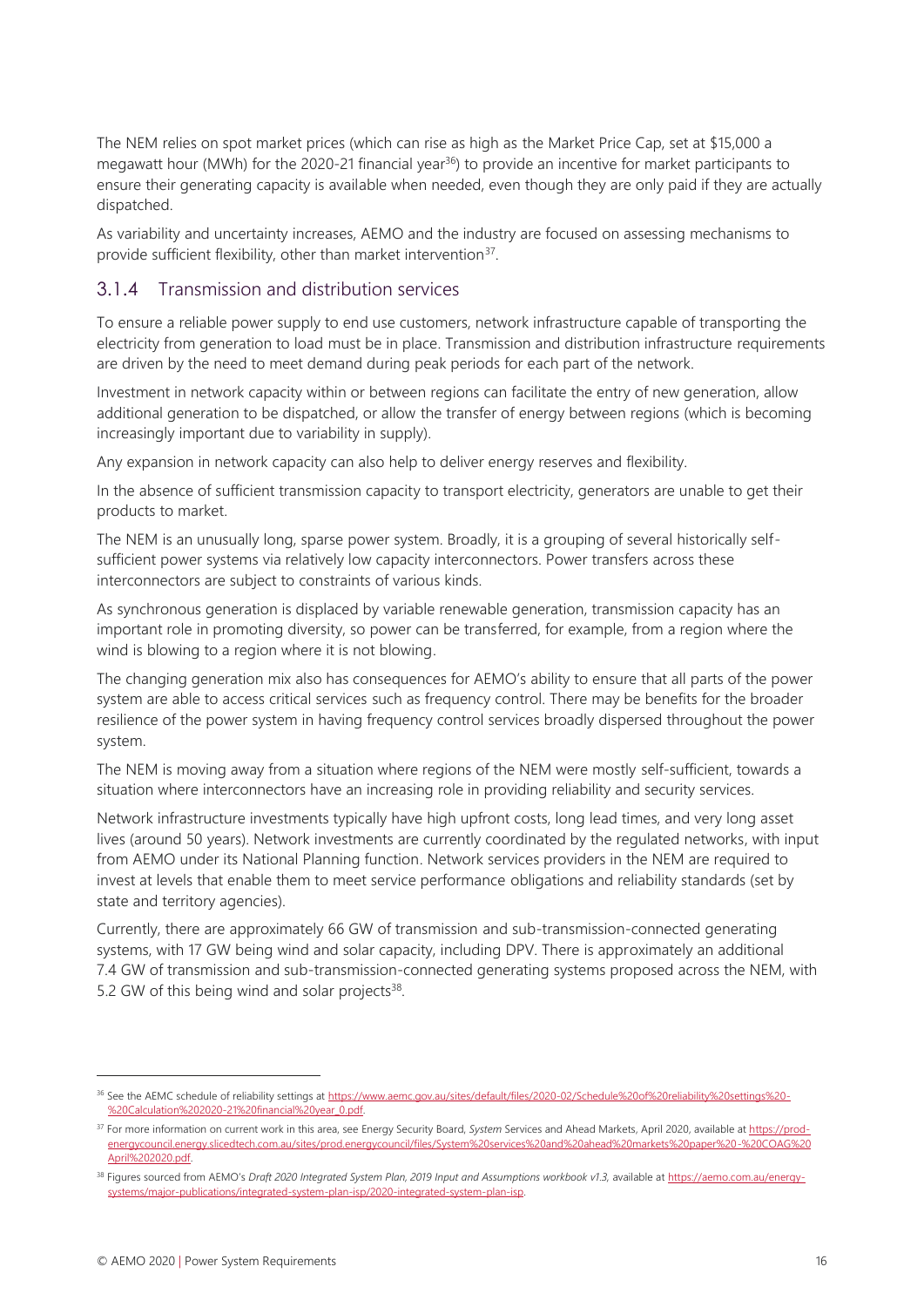These renewable energy sources are proposed in predominantly remote and weak<sup>39</sup> locations without adequate transmission capacity. Generators located in congested parts of the network may be partially or fully constrained off.

These trends entail significant changes for power system flows and transmission infrastructure needs. In this period of change and uncertainty, AEMO's ISP – which provides a strategic, NEM-wide plan for infrastructure development which is actionable and can be implemented effectively – is critical.

The ISP, which is published every two years, is a whole-of-system plan that provides an integrated roadmap for the efficient development of the NEM out to 20 years. It assesses the most efficient combination of network and generation assets to achieve a secure and reliable energy system under a range of scenarios<sup>40</sup>.

### <span id="page-16-0"></span>3.2 Frequency management

To operate, the system must have the ability to set and maintain frequency<sup>41,42</sup>.

Power system frequency is controlled by the constant balancing of electricity supply and demand. If electricity supply exceeds demand at an instant in time, power system frequency will increase. If electricity demand exceeds supply at an instant in time, power system frequency will decrease.

To maintain this balance, AEMO relies on frequency control services, which are mostly designed to inject or remove power from the grid to restore the balance of supply and demand. The services which maintain frequency must collectively provide a continuous response to arrest any deviation in frequency, and then return it to desired levels.

Historically, these services have typically been defined as a series of cascading services with different active operation times and functions.

Table 4 provides an overview of the services currently used to set and maintain frequency. Figure 2 shows how frequency control services contribute to restoring power system frequency after a disruption.

| Service                           | <b>Description</b>                                                                                                                                                                                                                                       |
|-----------------------------------|----------------------------------------------------------------------------------------------------------------------------------------------------------------------------------------------------------------------------------------------------------|
| Inertial response                 | A rapid and automatic injection of energy to suppress rapid frequency deviations, slowing<br>the rate of change of frequency.                                                                                                                            |
| <b>Primary frequency response</b> | <b>Active power</b> <sup>8</sup> controls act in a proportional manner to respond quickly to measured<br>changes in local frequency and arrest deviations.                                                                                               |
| Secondary frequency control       | Automatic generation controls and manual dispatch commands act to restore frequency to<br>50 Hz and relieve providers of primary frequency response.                                                                                                     |
| <b>Tertiary frequency control</b> | Active power controls, such as the start-up of new units or set point changes on already<br>operating units, act to replace depleted secondary frequency control resources to ensure<br>the system continues to remain within its normal operating band. |

#### <span id="page-16-1"></span>**Table 4 Overview of frequency management services<sup>A</sup>**

A. Grid formation has been removed as a frequency management service in this version of the power system requirement paper. In a large power system, such as the NEM, during stable operation there is no one source that sets and maintains frequency, however the ability of a source to provide frequency control for stable operation is considered a useful restoration support service (see Section 3.4). B. Instantaneous rate at which electrical energy is consumed, generated, or transmitted.

<sup>&</sup>lt;sup>39</sup> Parts of the system lacking system strength (see Section 3.3.3).

<sup>40</sup> More information about the ISP is available at https://aemo.com.au/energy-systems/major-publications/integrated-system-plan-isp.

<sup>41</sup> Further background information about frequency control can be found in AEMO's Frequency Control factsheet, available at [https://www.aemo.com.au/-](https://www.aemo.com.au/-/media/Files/Electricity/NEM/Security_and_Reliability/Reports/2016/AEMO-Fact-Sheet_Frequency-Control---Final.pdf) [/media/Files/Electricity/NEM/Security\\_and\\_Reliability/Reports/2016/AEMO-Fact-Sheet\\_Frequency-Control---Final.pdf.](https://www.aemo.com.au/-/media/Files/Electricity/NEM/Security_and_Reliability/Reports/2016/AEMO-Fact-Sheet_Frequency-Control---Final.pdf)

<sup>42</sup> Further background information on the history of frequency control in the NEM and the roles of different frequency control services can be found in AEMO's Mandatory Primary Frequency Response Rule Change Proposal to the AEMO, available a[t https://www.aemc.gov.au/sites/default/files/2019-](https://www.aemc.gov.au/sites/default/files/2019-08/Rule%20Change%20Proposal%20-%20Mandatory%20Frequency%20Response.pdf) [08/Rule%20Change%20Proposal%20-%20Mandatory%20Frequency%20Response.pdf.](https://www.aemc.gov.au/sites/default/files/2019-08/Rule%20Change%20Proposal%20-%20Mandatory%20Frequency%20Response.pdf)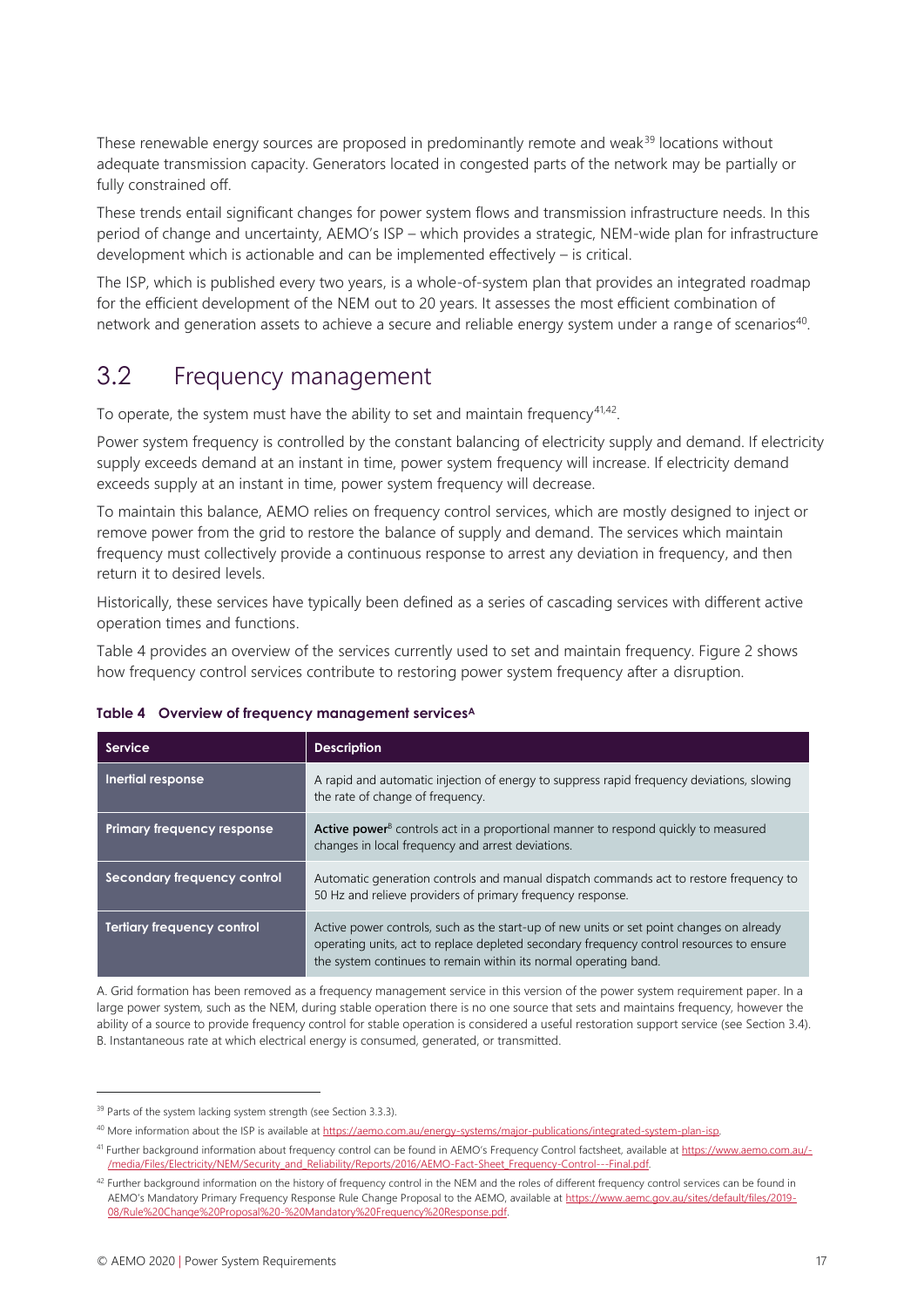

#### <span id="page-17-0"></span>**Figure 2 Frequency control services acting to restore power system frequency after a disturbance**



From Table 4, tertiary frequency control services are not shown, because they are used once frequency has been stabilised back to 50 Hz.

There is also an emerging opportunity for resources with **fast frequency response (FFR)**<sup>43</sup> capabilities to provide frequency control services. FFR is a class of Primary Frequency Response that provides system benefits at low levels of synchronous inertia. AEMO has published a paper<sup>44</sup> which seeks to provide a common language for discussion across industry on FFR and provide early guidance on FFR services which may be valuable to assist in the efficient management of power system frequency. Further work has also been done to evidence the need for faster frequency response in a lower inertia system to ensure the Frequency Operating Standard continues to be met in the NEM. This work is available in AEMO's Renewable Integration Study Stage 1, Appendix B<sup>45</sup>.

The forecast reduction in inertia out to 2025, combined with the decline in load relief, will mean that more, and/or faster, frequency sensitive reserve will be needed to ensure the FOS continues to be met for all credible events.

In the event of a large disturbance causing an extreme frequency change which is beyond the capability of frequency control services, emergency frequency control schemes are used as a last resort to try and arrest the frequency disturbance. Emergency frequency control schemes involve the automatic disconnection of generation or load in an attempt to rapidly rebalance the system. As more DPV is installed across the power system, these emergency mechanisms are impacted, for more details refer to AEMO's Renewable Integration Study Stage 1, Appendix A<sup>46</sup>.

#### 3.2.1 Inertial response

Inertial responses provide a rapid and automatic injection of energy to suppress rapid frequency deviations, slowing the rate of change of frequency (RoCoF), as shown in Figure 2. This response has predominantly been

<sup>&</sup>lt;sup>43</sup> A very rapid response to re-balance megawatts on the power system. May be automatic in response to frequency, or a centrally controlled response (that is, a control scheme to shed load).

<sup>44</sup> AEMO. *Fast Frequency Response in the NEM – Working Paper*, August 2017, available at [https://www.aemo.com.au/-/media/Files/Electricity/NEM/](https://www.aemo.com.au/-/media/Files/Electricity/NEM/Security_and_Reliability/Reports/2017/FFR-Working-Paper---Final.pdf) [Security\\_and\\_Reliability/Reports/2017/FFR-Working-Paper---Final.pdf.](https://www.aemo.com.au/-/media/Files/Electricity/NEM/Security_and_Reliability/Reports/2017/FFR-Working-Paper---Final.pdf)

<sup>45</sup> AEMO. *Renewable Integration Study Stage 1 Report, Appendix B.* April 2020, available a[t https://aemo.com.au/-/media/files/major-publications/ris/2020/ris](https://aemo.com.au/-/media/files/major-publications/ris/2020/ris-stage-1-appendix-b.pdf?la=en)[stage-1-appendix-b.pdf?la=en.](https://aemo.com.au/-/media/files/major-publications/ris/2020/ris-stage-1-appendix-b.pdf?la=en)

<sup>46</sup> AEMO. *Renewable Integration Study Stage 1 Report, Appendix A,* April 2020, available a[t https://aemo.com.au/-/media/files/major-publications/ris/2020/ris](https://aemo.com.au/-/media/files/major-publications/ris/2020/ris-stage-1-appendix-a.pdf?la=en)[stage-1-appendix-a.pdf?la=en.](https://aemo.com.au/-/media/files/major-publications/ris/2020/ris-stage-1-appendix-a.pdf?la=en)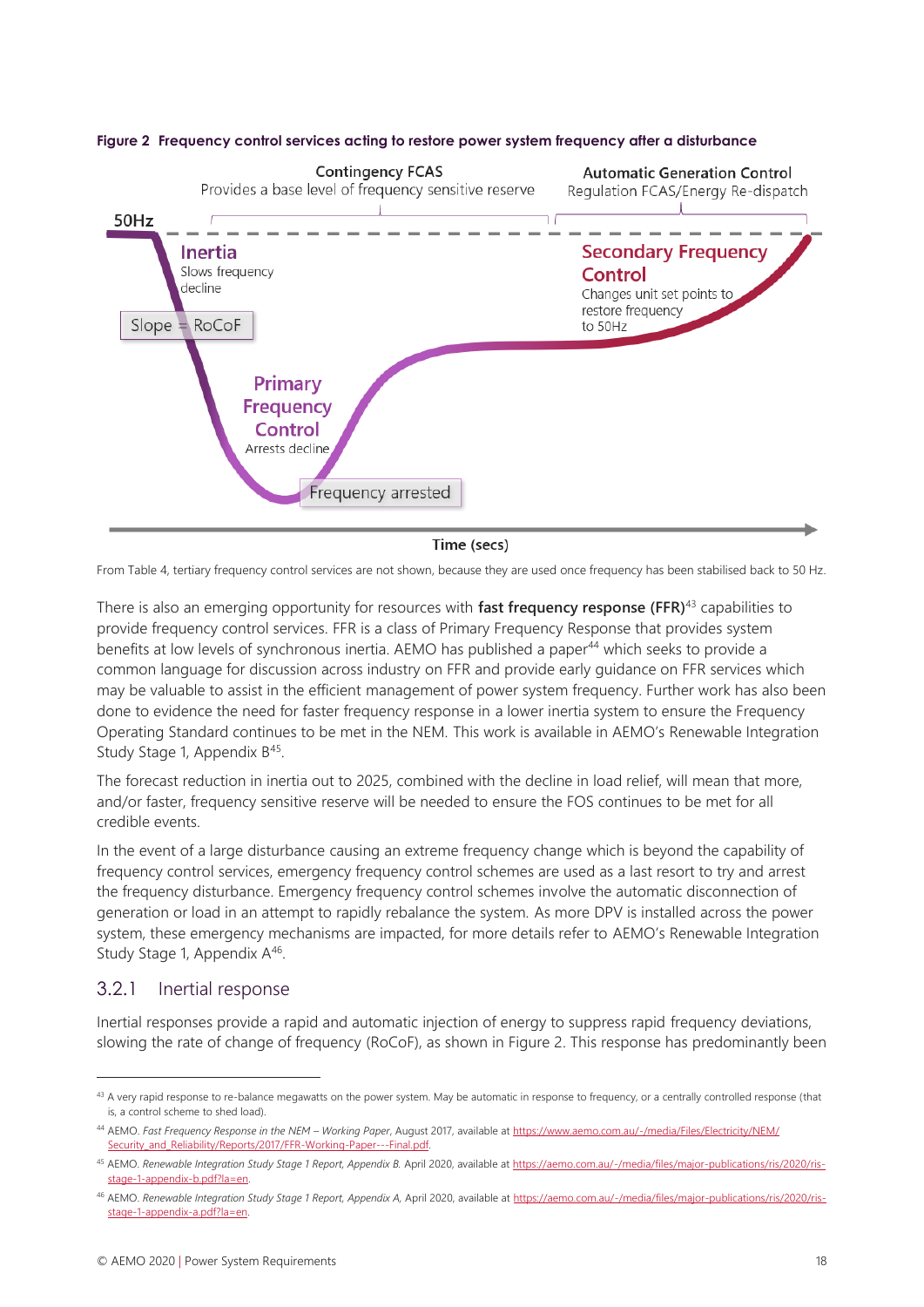provided in the NEM by the inherent electromechanical inertial response of large synchronous generators, as a by-product of energy production. It arises because the rotating parts of synchronous generating units (such as the turbine and rotor) connected to an AC power system spin in lock step with the system frequency. The response is provided by the physical properties of the machine, and does not require control system interaction.

This inertial response was historically abundant in many parts of the network. This is, however, no longer the case in certain parts of the network that have high levels of inverter-based resources (IBR). A lack of inertial response can present risks to system security in the event that these regions become separated from the rest of the NEM.

AEMO is required to calculate the minimum inertia requirements of each inertia sub-network (region) in the NEM and determine if an inertia shortfall is likely to exist now or in the future, according to the Inertia Requirements and Shortfalls Methodology<sup>47</sup>.

The inertia outlook for each NEM inertia sub-region is listed in the  $ISP^{48}$ . Following declaration of a shortfall, transmission network service providers (TNSPs) are required to provide inertia network services to address the shortfall. AEMO has so far declared inertia shortfalls in South Australia and Tasmania.

Currently, inertia thresholds are calculated for a region with a credible or protected risk of separation and for an islanded region following separation for a credible trip of the largest credible risk within the islanded region. There are currently no formal requirements for minimum inertia during system intact under normal conditions.

AEMO's Renewable Integration Study Stage 1, Appendix B*<sup>49</sup>* report recommends consideration of an inertia safety net for system intact, that can be progressively lowered to facilitate a staged approach. The proposed inertia safety net for system intact would operate in parallel with the existing regional inertia requirements that are in place when there is a credible risk of islanding, or a region has been islanded.

#### 3.2.2 Primary frequency response

Primary frequency response (PFR) is the first stage of frequency control in a power system. It is the response of generating systems and loads to arrest and correct locally detected changes in frequency by providing a proportionate change in their active power output or consumption, as shown in [Figure 2.](#page-17-0) PFR is automatic; it is not driven by a centralised system of control and begins immediately after a frequency change beyond a specified level is detected.

In the NEM, the normal operating frequency band (NOFB) is currently set between 49.85 Hz and 50.15 Hz<sup>50</sup>. PFR provides a continuum of response and is relevant both outside and within the NOFB.

Outside of the NOFB, a minimum amount of headroom and footroom for PFR to respond is procured through the contingency frequency control ancillary services (FCAS) markets (fast, slow, and delayed).

Contingency events, such as the sudden failure and disconnection of a generator or load, can cause a sudden imbalance in supply and demand, leading to a rapid frequency change which can shift frequency outside its NOFB.

Contingency FCAS acts to contain these significant deviations and co-operate with regulation FCAS to restore the frequency back to normal levels. In the NEM, these contingency raise or lower services are currently specified such that they must act within 6 seconds for the fast service, 60 seconds for the slow service, and 5 minutes for the delayed service. The fast service arrests the deviation in frequency and the slow and delayed

<sup>47</sup> AEMO. *Inertia Requirements Methodology,* July 2018, available a[t https://www.aemo.com.au/-/media/Files/Electricity/NEM/Security\\_and\\_Reliability/System-](https://www.aemo.com.au/-/media/Files/Electricity/NEM/Security_and_Reliability/System-Security-Market-Frameworks-Review/2018/Inertia_Requirements_Methodology_PUBLISHED.pdf)[Security-Market-Frameworks-Review/2018/Inertia\\_Requirements\\_Methodology\\_PUBLISHED.pdf.](https://www.aemo.com.au/-/media/Files/Electricity/NEM/Security_and_Reliability/System-Security-Market-Frameworks-Review/2018/Inertia_Requirements_Methodology_PUBLISHED.pdf)

<sup>48</sup> AEMO's ISP documentation is available at [https://aemo.com.au/energy-systems/major-publications/integrated-system-plan-isp.](https://aemo.com.au/energy-systems/major-publications/integrated-system-plan-isp)

<sup>49</sup> AEMO. *Renewable Integration Study Stage 1, Appendix B,* April 2020, available a[t https://aemo.com.au/-/media/files/major-publications/ris/2020/ris-stage-](https://aemo.com.au/-/media/files/major-publications/ris/2020/ris-stage-1-appendix-b.pdf?la=en)[1-appendix-b.pdf?la=en.](https://aemo.com.au/-/media/files/major-publications/ris/2020/ris-stage-1-appendix-b.pdf?la=en)

<sup>50</sup> Reliability Panel, *Frequency Operating Standard*, November 2017, available a[t https://www.aemc.gov.au/sites/default/files/content/c2716a96-e099-441d-](https://www.aemc.gov.au/sites/default/files/content/c2716a96-e099-441d-9e46-8ac05d36f5a7/REL0065-The-Frequency-Operating-Standard-stage-one-final-for-publi.pdf)[9e46-8ac05d36f5a7/REL0065-The-Frequency-Operating-Standard-stage-one-final-for-publi.pdf](https://www.aemc.gov.au/sites/default/files/content/c2716a96-e099-441d-9e46-8ac05d36f5a7/REL0065-The-Frequency-Operating-Standard-stage-one-final-for-publi.pdf)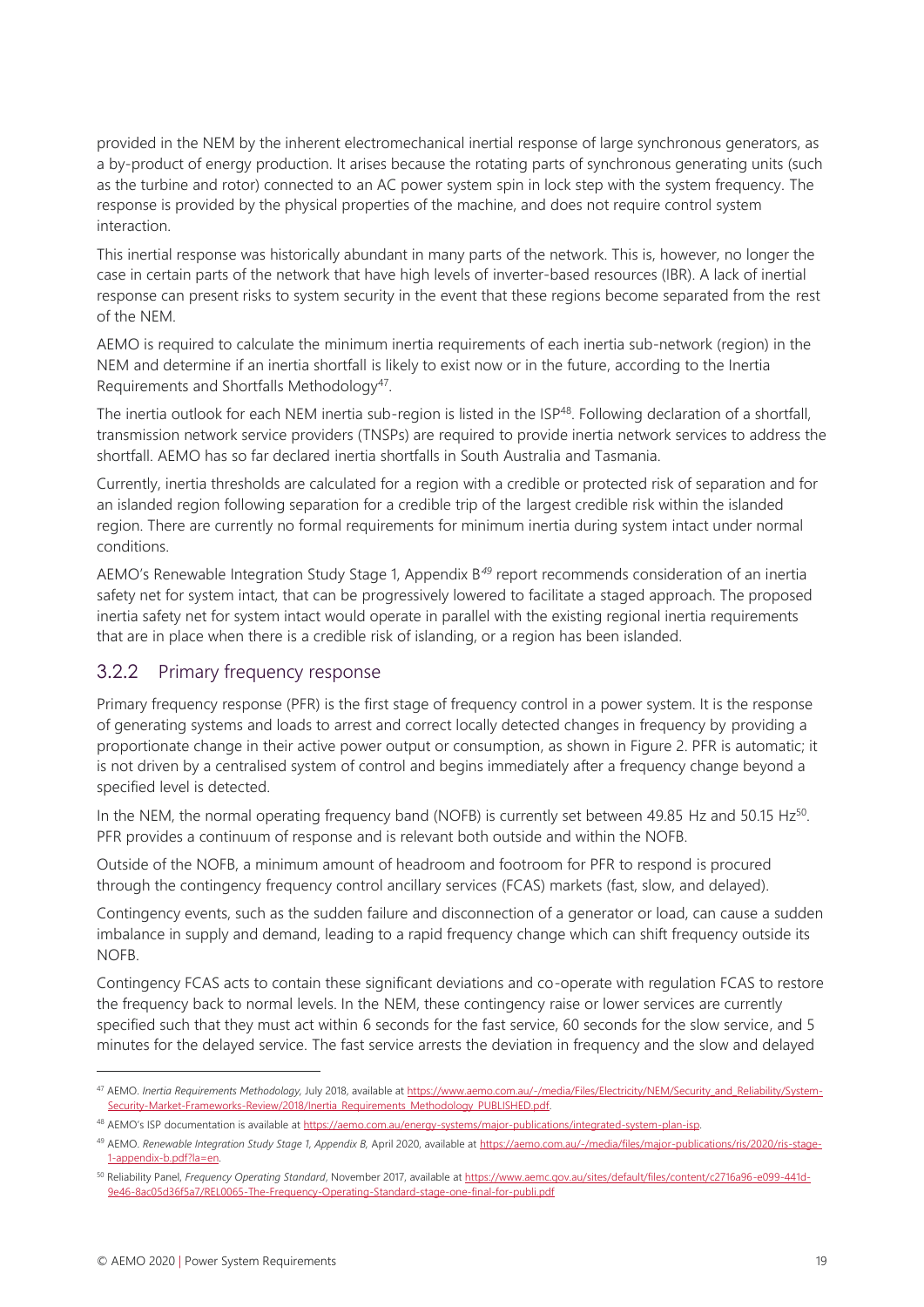services replace the fast service to contain frequency for the full five minutes and may also provide some assistance in stabilisation. A simplified contingency response profile, displaying the trade-off between services, is shown in Figure 3, for an FCAS provider that ramps in a perfectly linear manner to a maximum of 10 megawatts (MW).

Further information on the specification of these services is available in AEMO's Market Ancillary Services Specification (MASS)<sup>51</sup>.



#### <span id="page-19-0"></span>**Figure 3 Simplified contingency response profile**

Source: AEMC (2018), Frequency Control Frameworks Review, p.206, available a[t https://www.aemc.gov.au/sites/default/files/2018-07/Final%20report.pdf.](https://www.aemc.gov.au/sites/default/files/2018-07/Final%20report.pdf)

**Within the NOFB**, until recently there was no requirement for any generator to provide PFR. However, a recent rule change by the Australian Energy Market Commission (AEMC) on Mandatory Primary Frequency Response*<sup>52</sup>* now places obligations on all scheduled and semi-scheduled generators in the NEM to operate their plant in accordance with the *primary frequency response requirements*<sup>53</sup> .

PFR can be sourced from many different types of devices:

- PFR was historically sourced from synchronous generators governor response, load response (motors), and other devices that provide immediate response based on local control that is sensitive to frequency change.
- Today, utility-scale batteries, wind farms, solar farms, and VPPs can contribute to supporting frequency through PFR. Batteries, wind farms, and VPPs now make up a portion of the FCAS provider pool. AS/NZS 4777.2 (the standard for small-scale inverters) already specifies a frequency response from DER. Expansion of the frequency response requirements on these small-scale devices is currently under review.
- Fast switched loads, such as distributed and large industrial loads, are also able to provide PFR (usually to raise frequency) when combined with frequency responsive relays. These switched loads are tripped when local frequency at the connection point breaches their under-frequency trip setting. In the NEM there is an increasing number of intervals where switched reserve is providing a high proportion of overall FCAS, trending to an average proportion of 30%. More information on switched reserve is available in AEMO's Renewable Integration Study Stage 1, Appendix B Report<sup>54</sup>.

<sup>51</sup> AEMO, Market Ancillary Services Specification*,* available a[t https://aemo.com.au/en/energy-systems/electricity/national-electricity-market-nem/system](https://aemo.com.au/en/energy-systems/electricity/national-electricity-market-nem/system-operations/ancillary-services/market-ancillary-services-specification-and-fcas-verification-tool)[operations/ancillary-services/market-ancillary-services-specification-and-fcas-verification-tool.](https://aemo.com.au/en/energy-systems/electricity/national-electricity-market-nem/system-operations/ancillary-services/market-ancillary-services-specification-and-fcas-verification-tool)

<sup>&</sup>lt;sup>52</sup> For more information and documents relating to this Rule Change, see https://www.aemc.gov.au/rule-changes/mandatory-primary-frequency-response.

<sup>53</sup> For more information on AEMO's Primary Frequency Response Requirements, se[e https://aemo.com.au/en/initiatives/major-programs/primary-frequency](https://aemo.com.au/en/initiatives/major-programs/primary-frequency-response)[response.](https://aemo.com.au/en/initiatives/major-programs/primary-frequency-response)

<sup>54</sup> AEMO, Renewable Integration Study Stage 1, Appendix B, April 2020, available at [https://aemo.com.au/-/media/files/major-publications/ris/2020/ris](https://aemo.com.au/-/media/files/major-publications/ris/2020/ris-stage-1-appendix-b.pdf?la=en)[stage-1-appendix-b.pdf?la=en.](https://aemo.com.au/-/media/files/major-publications/ris/2020/ris-stage-1-appendix-b.pdf?la=en)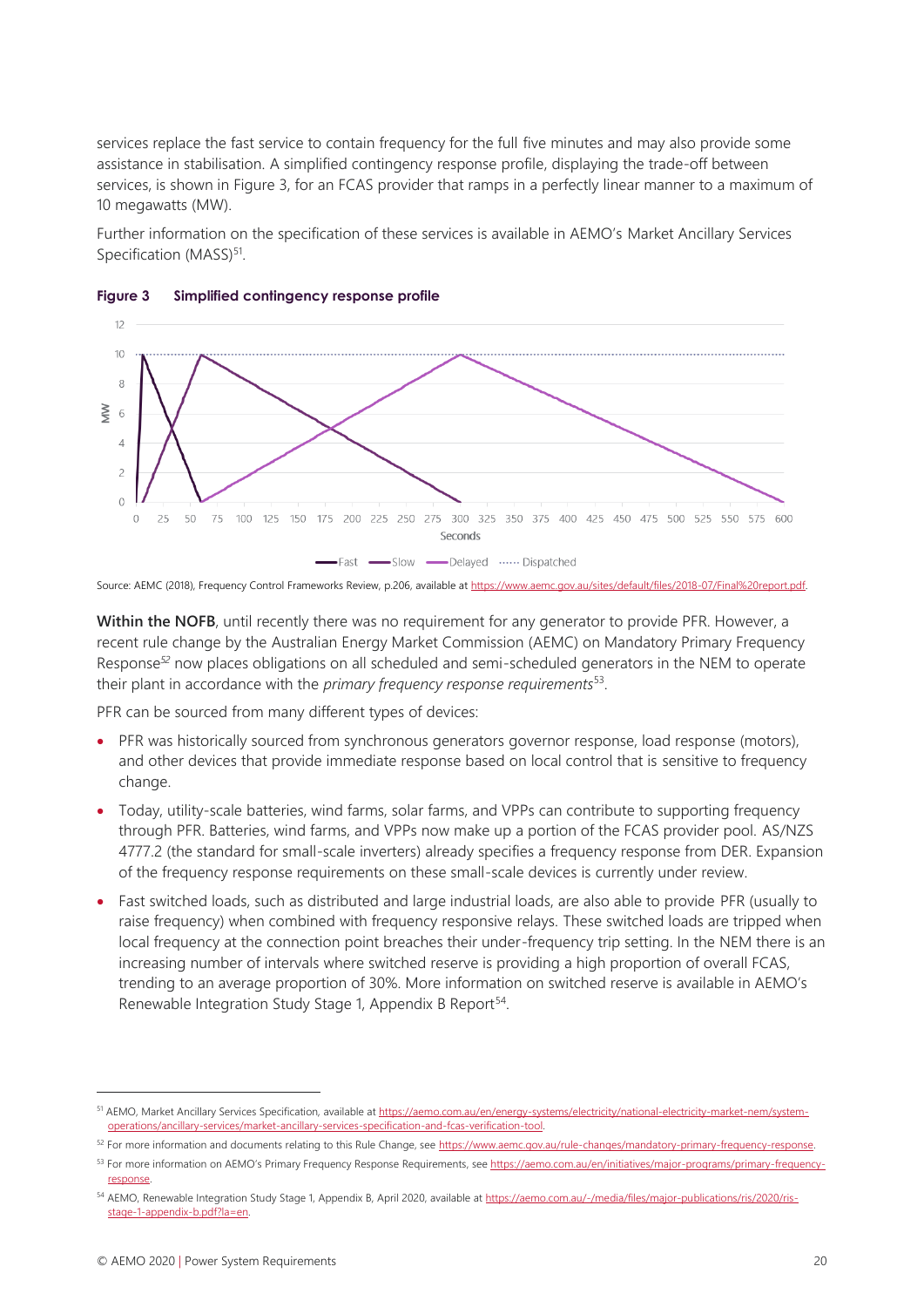#### 3.2.3 Secondary frequency control

After PFR services initially arrest frequency, secondary frequency control services provide an injection or removal of power from the grid, in response to a remote signal, to bring the system frequency back to 50 Hz. Secondary frequency control is currently managed in the NEM through the use of regulation FCAS services and energy re-dispatch. During normal system operation, regulation frequency control services respond to an external signal from AEMO which fine-tunes their dispatch targets (set points) to correct deviations in frequency within the NOFB.

Regulation FCAS bids and offers are co-optimised with energy as part of security-constrained economic dispatch.

In the NEM, regulation FCAS is delivered by generators controlled by AEMO's automatic generation control system (AGC).

The AGC calculates how much additional generation is required, or how much generation needs to be reduced, to correct deviations in frequency. The AGC will then change the electricity production target for the generators enabled for regulation FCAS to correct the frequency deviation.

#### 3.2.4 Tertiary frequency control

Because the NEM has a relatively short dispatch interval of five minutes, tertiary frequency control, which acts to relieve sources of primary and secondary frequency control, is effectively achieved through the central energy re-dispatch process which re-balances the system every five minutes.

In other power systems around the globe, especially where much longer dispatch intervals exist, a tertiary frequency control product may be a separately procured service used to manage imbalance between dispatch cycles.

### <span id="page-20-0"></span>3.3 Voltage management

Voltage control in the power system acts to maintain voltages at different points in the network within acceptable ranges during normal operation, and to enable recovery to acceptable levels following a disturbance. Acceptable voltage ranges are defined in the NER<sup>55</sup>.

Voltage control is managed through balancing the production or absorption of reactive power<sup>56</sup>. Reactive power does not 'travel' far, meaning it is generally more effective to address reactive power imbalances locally, close to where it is required. Adequate reactive power reserves are maintained to ensure the security of the transmission system in the event of a credible contingency.

AEMO operates the power system to maintain voltage levels across **connection points** in the transmission network within limits set by NSPs and to a target voltage range. This involves the coordination of available reactive power resources in the network and from generators.

If voltages still remain outside their technical limits, other tools available to system operators include:

- Network reconfiguration operational switching of transmission elements in and out of service to redirect network flows.
- Contracts with TNSPs and generators agreements for specific reactive support under specific circumstances.
- Load shedding automatic or manual load shedding as an emergency last resort.

NSPs are responsible for planning, designing, and operating their networks so that voltages at connection points are within technical limits. Reactive power support and other associated costs are recovered through

<sup>55</sup> AEMC. Schedule 5.1a of the NER, available at [http://www.aemc.gov.au/Energy-Rules/National-electricity-rules/Current-Rules.](http://www.aemc.gov.au/Energy-Rules/National-electricity-rules/Current-Rules)

<sup>56</sup> The rate at which reactive energy is transferred. Reactive power, which is different to active power, is a necessary component of alternating current (AC) electricity. Management of reactive power is necessary to ensure network voltage levels remains within required limits, which is in turn essential for maintaining power system security and reliability.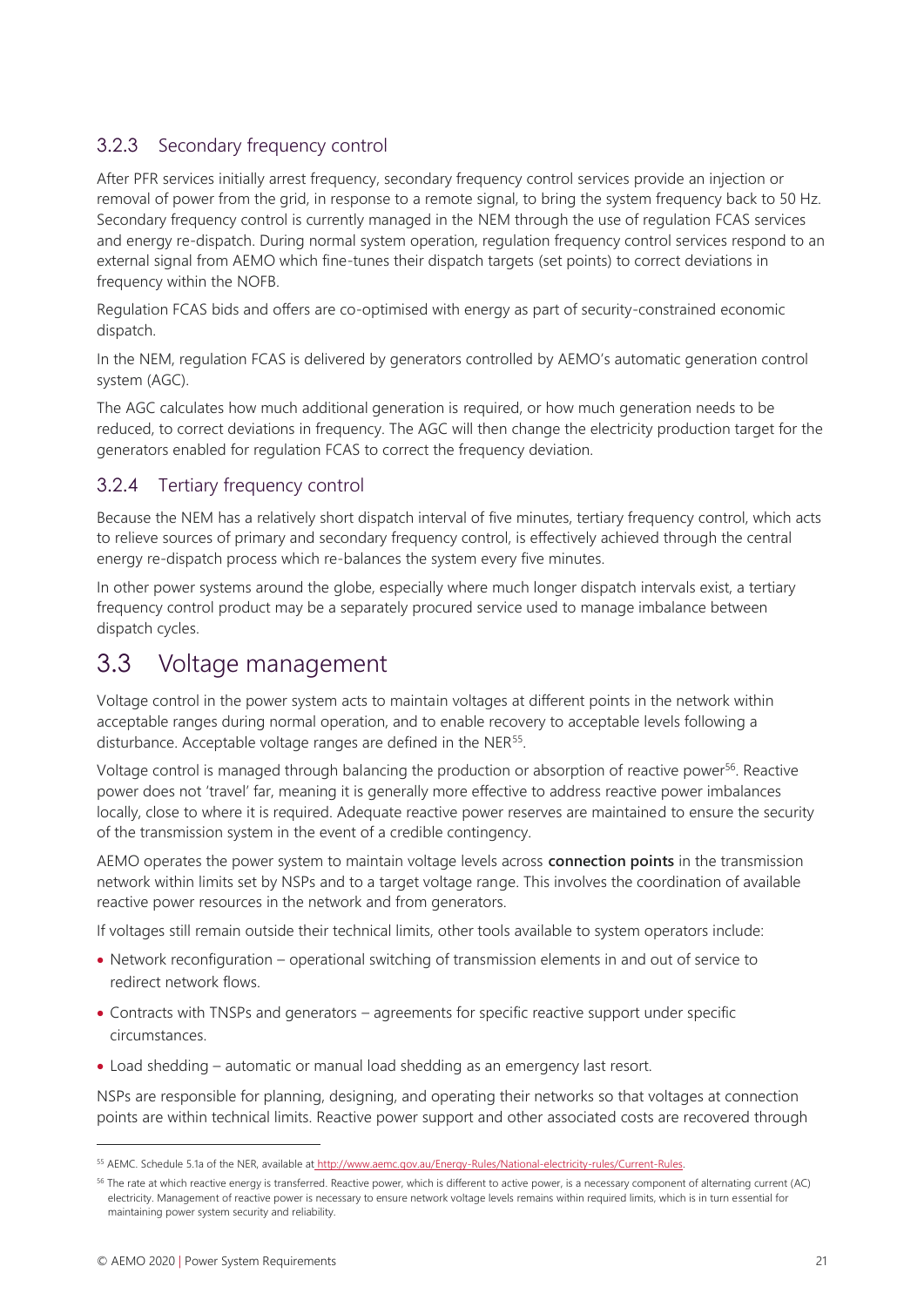the network regulation process. Generators' responsibility for providing voltage support at their connection points is determined as part of the generation connection application process and set out in the generator performance standards. AEMO undertakes a further annual review to identify any potential gaps in voltage management from a system-wide perspective as part of the Network Support and Control Ancillary Services (NSCAS) process.

#### 3.3.1 Fast response voltage control

Fast response voltage control provides rapid adjustments in reactive power to support voltage stability during and after system disturbances. Adequate reactive reserves also need to be maintained to ensure the security of the transmission system.

Equipment that provides fast dynamic voltage control includes:

- Automatic voltage regulation from synchronous generators acting to maintain planned voltage levels.
- Active compensation fast acting equipment<sup>57</sup> using power electronics to control power flow and compensate reactive power as needed in the system. These include **static VAR compensators (SVCs)**, synchronous condensers, and **static synchronous compensators (STATCOMS)**.
- IBR, such as wind turbines and solar inverters.

Fast response voltage control is related to voltage stability and hence system strength. Further discussion on system strength is available in Section 3.3.3.

#### 3.3.2 Slow response voltage control

Slow response voltage control relates to managing small adjustments to reactive power during normal operation as demand and generation varies, in timescales within seconds or minutes.

Slow response voltage control is primarily provided locally by:

- Voltage regulators control voltages farther from the substation and installed at substations and along **distribution system** feeders.
- Transformer<sup>58</sup> load tap changes to increase and decrease voltages as needed.
- Passive reactive power compensation from capacitors and **reactors** within substations, providing base level voltage and reactive support.

#### 3.3.3 System strength

System strength is a complex concept, and an area of emerging understanding internationally<sup>59</sup>. Definitions vary across jurisdictions and continue to evolve as the international power system community's collective understanding of power system phenomena continues to grow.

AEMO sees system strength as the ability of the power system to maintain and control the voltage waveform at any given location in the power system, both during steady state operation and following a disturbance. System strength can be related to the available fault current at a specified location in the power system, with

<sup>&</sup>lt;sup>57</sup> Collectively known as flexible AC transmission systems (FACTS) devices.

<sup>58</sup> A transformer is a device that reduces or increases the voltage of alternating current. Where a tap changer is fitted to a transformer, each tap position represents a change in voltage ratio of the transformer which can be manually or automatically adjusted to change the transformer output voltage. The tap position is used as a reference for the output voltage of the transformer. This process is known as "transformer tap changing".

<sup>59</sup> AEMO, RIS International Review, October 2019, a[t https://www.aemo.com.au/-/media/files/electricity/nem/security\\_and\\_reliability/future-energy](https://www.aemo.com.au/-/media/files/electricity/nem/security_and_reliability/future-energy-systems/2019/aemo-ris-international-review-oct-19.pdf?la=en)[systems/2019/aemo-ris-international-review-oct-19.pdf?la=en.](https://www.aemo.com.au/-/media/files/electricity/nem/security_and_reliability/future-energy-systems/2019/aemo-ris-international-review-oct-19.pdf?la=en)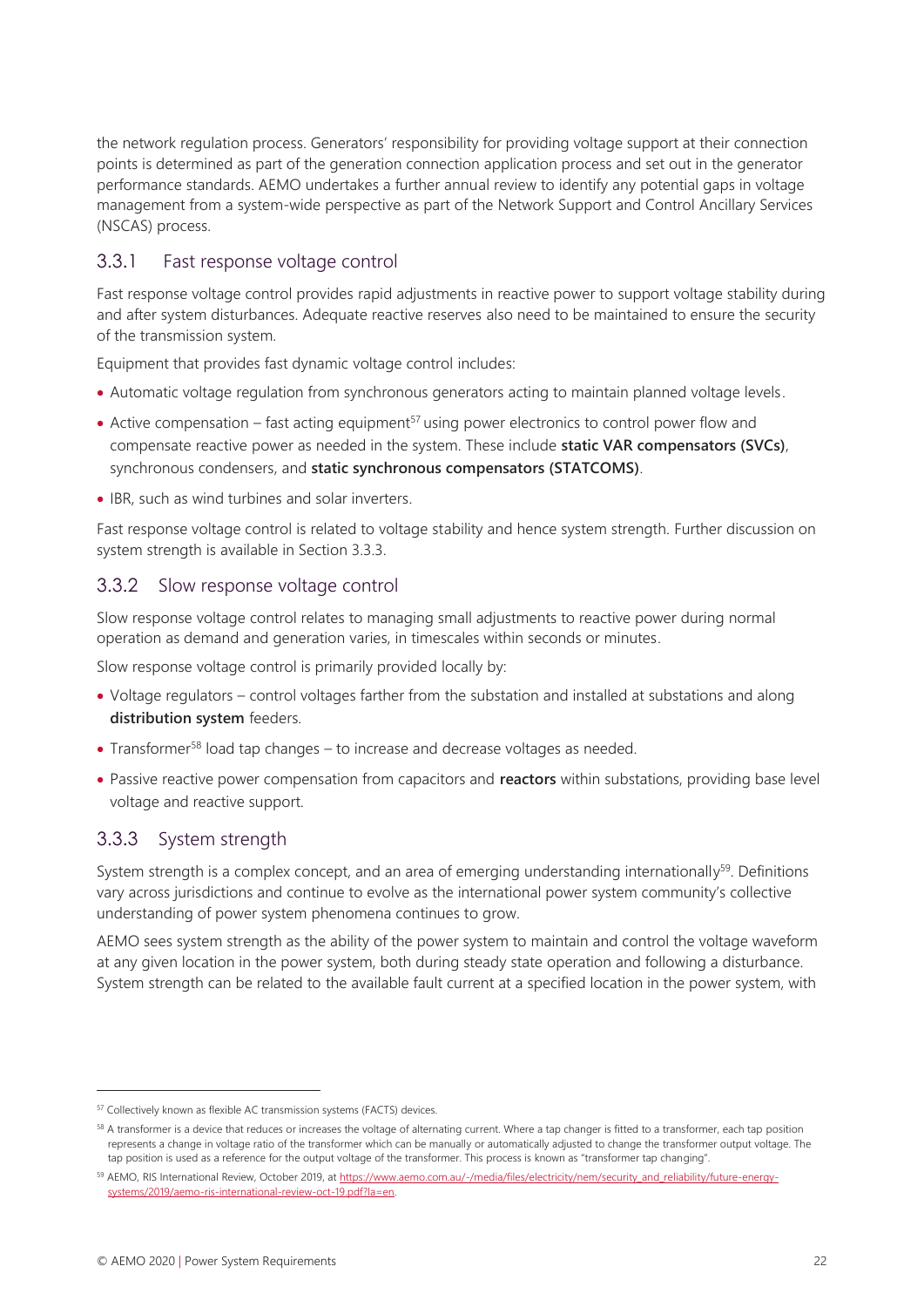higher fault current indicating higher system strength with greater ability to maintain the voltage waveform<sup>60,61</sup>.

System strength in the NEM has predominantly been provided as a by-product when energy is produced by large synchronous generators and was historically abundant in many parts of the network.

System strength affects the stability and dynamics of generating systems' control systems, and the ability of the power system to both remain stable under normal conditions, and to return to steady-state conditions following a disturbance, as set out in Table 5.

| <b>Issue</b>                                 | <b>Description</b>                                                                                                                                                                                                                                                                                                 |
|----------------------------------------------|--------------------------------------------------------------------------------------------------------------------------------------------------------------------------------------------------------------------------------------------------------------------------------------------------------------------|
| Inverter-<br>based<br>resources<br>stability | IBR require a minimum system strength to remain stable and maintain continuous uninterrupted operation. Different<br>types of converters use different strategies to match their output to the frequency of the system while maintaining<br>voltage levels and power flows. In a weak AC system, this can lead to: |
|                                              | • Disconnections of plant following credible faults, in particular in remote parts of the network.                                                                                                                                                                                                                 |
|                                              | • Adverse interactions with other inverter-based plant (instabilities/oscillations have been observed in practice in<br>the NEM).                                                                                                                                                                                  |
|                                              | • Failure to provide sufficient active and reactive power support following fault clearance.                                                                                                                                                                                                                       |
| Synchronous<br>machines<br>stability         | Low system strength can affect the ability of remote or small synchronous machines to operate correctly, resulting in<br>their disconnection during credible contingencies.                                                                                                                                        |
| <b>Operation of</b><br>protection            | Protection equipment within power systems work to clear faults on only the effected equipment, prevent damage to<br>network assets and mitigate risk to public safety. In weak systems:                                                                                                                            |
| equipment                                    | • Some protection equipment have a higher likelihood of maloperation.                                                                                                                                                                                                                                              |
|                                              | • Some protection equipment may fail to operate, resulting in uncleared faults and/or cascaded tripping of<br>transmission elements due to eventual clearance of the fault by an out-of-zone protection resulting in excessive<br>disconnection of transmission lines and associated generation.                   |
| Voltage<br>management                        | Strong power systems exhibit better voltage control in response to small and large system disturbances. Weak systems<br>are more susceptible to voltage instability or collapse.                                                                                                                                   |

<span id="page-22-0"></span>**Table 5 Summary of main issues associated with low system strength**

System strength is an area of particular focus as operation of wind and solar IBR increases and some regions may be regularly be pushed into unfamiliar territory, including periods with:

- Low number of large synchronous machines online (decreasing the region's underlying system strength).
- Very high levels of IBR online (decreasing the system strength in the vicinity of these resources).
- Both low numbers of large synchronous machines and high IBR online, including DPV.

There are currently two categories of regulations that are used to ensure sufficient system strength is maintained in the system:

• **Bulk power system** – AEMO is required to determine the fault level requirements across the NEM and identify whether a fault level shortfall is likely to exist now or in the future. The projected fault levels for

<sup>60</sup> AEMO's System strength in the NEM explained document is available a[t https://aemo.com.au/-/media/files/electricity/nem/system-strength](https://aemo.com.au/-/media/files/electricity/nem/system-strength-explained.pdf?la=en#:~:text=AEMO%20sees%20system%20strength%20as,operation%20and%20following%20a%20disturbance.)[explained.pdf?la=en#:~:text=AEMO%20sees%20system%20strength%20as,operation%20and%20following%20a%20disturbance.](https://aemo.com.au/-/media/files/electricity/nem/system-strength-explained.pdf?la=en#:~:text=AEMO%20sees%20system%20strength%20as,operation%20and%20following%20a%20disturbance.)

<sup>&</sup>lt;sup>61</sup> See AEMO's Renewable Integration Study Stage 1 report, which includes a review on system strength, available a[t https://aemo.com.au/-](https://aemo.com.au/-/media/files/major-publications/ris/2020/renewable-integration-study-stage-1.pdf?la=en&hash=BEF358122FD1FAD93C9511F1DD8A15F2) [/media/files/major-publications/ris/2020/renewable-integration-study-stage-1.pdf?la=en&hash=BEF358122FD1FAD93C9511F1DD8A15F2.](https://aemo.com.au/-/media/files/major-publications/ris/2020/renewable-integration-study-stage-1.pdf?la=en&hash=BEF358122FD1FAD93C9511F1DD8A15F2)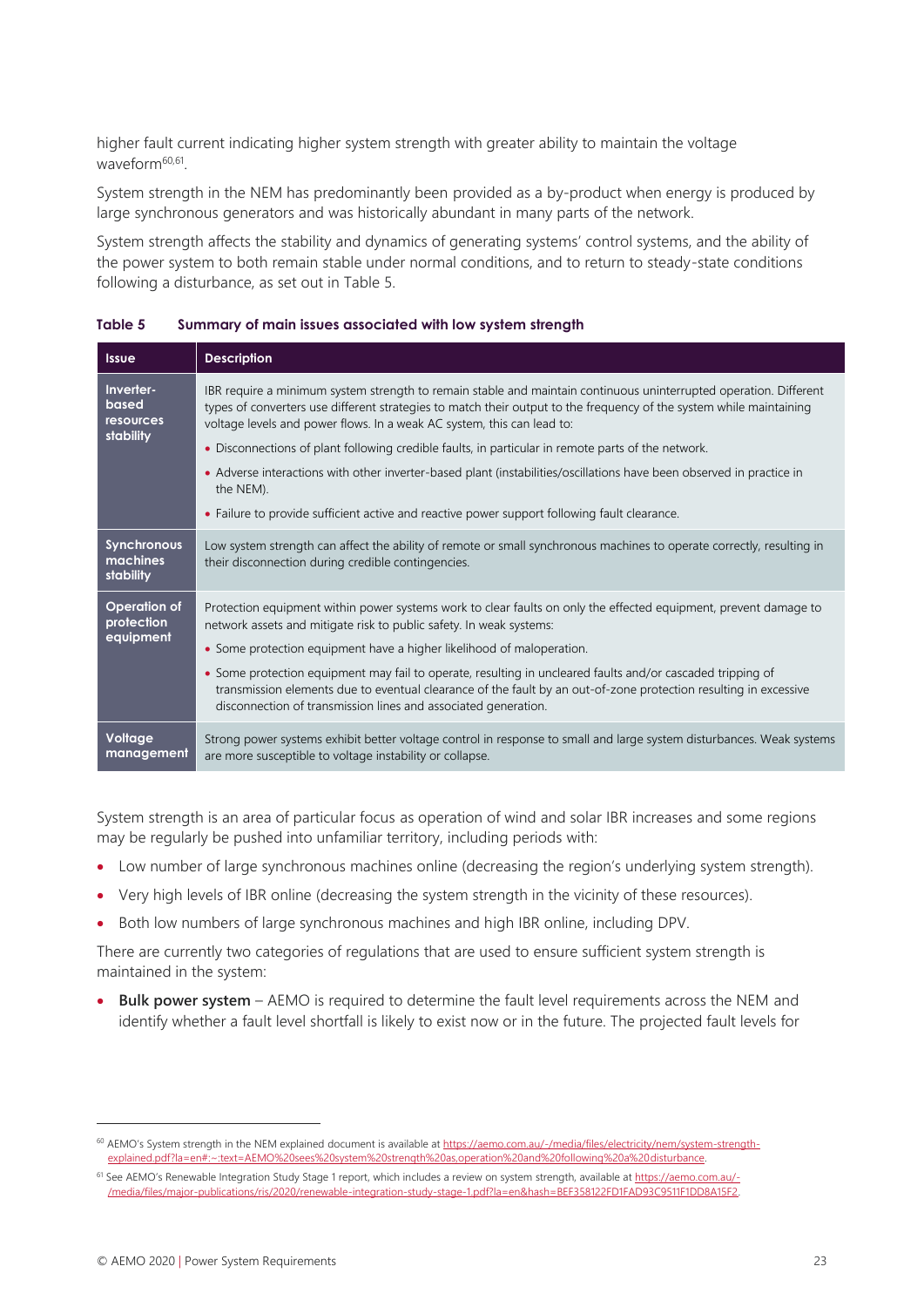each node are listed in the ISP<sup>62</sup>. The System Strength Requirements Methodology defines the process AEMO must apply to determine the system strength requirement at each node $63$ .

- Following the declaration of a fault level shortfall, TNSPs are required to provide system strength services to address the shortfall<sup>64</sup>. AEMO has so far declared system strength gaps and worked with local TNSPs to address low system strength in South Australia, Tasmania, Victoria, and Queensland.
- Detailed EMT studies are also being used to define the minimum unit combinations of synchronous generators for operating the current system.
- Failure to predict a shortfall with sufficient advance notice for the TNSP to procure an efficient system strength service necessitates interventions (directions) as an interim measure.
- **Generator obligations** in 2017, the AEMC established some of the first regulations to ensure new generator connections in areas with low system strength do not adversely impact stable operation of the NEM<sup>65</sup>. Generators connecting in the areas with low system strength conditions are required to demonstrate that they do not adversely impact system operation. If a new generator is assessed as having an adverse system strength impact, they are required to take mitigation measures, either through system strength connection works or remediation schemes. AEMO's Power System Model Guidelines<sup>66</sup> and System Strength Impact Assessment Guidelines<sup>67</sup> set out the modelling and assessment that is required to:
	- Allow accurate investigation and management of new and emerging power system phenomena.
	- Understand and mitigate (if necessary) the impact of new or modified generation and market network service connections on system strength.

### <span id="page-23-0"></span>3.4 System restoration

While AEMO endeavours to manage the system in a secure and reliable state, major disturbances (such as sudden equipment failure, multiple equipment failures in close succession, or extreme weather events) can sometimes lead to cascading failures across the system, resulting in a black system<sup>68</sup> or other major supply disruption<sup>69</sup>.

Black system events occur rarely in the NEM (South Australia in 2016, northern Queensland in 2009, and New South Wales in 1964). While these events are rare, system operators must have resources available to restart and restore the system to a secure and reliable operating state as safely and quickly as possible in the event of a major supply disruption. In the NEM these are called system restart ancillary services (SRAS)<sup>70,71</sup>.

<sup>&</sup>lt;sup>62</sup> AEMO's ISP documentation is available at [https://aemo.com.au/energy-systems/major-publications/integrated-system-plan-isp.](https://aemo.com.au/energy-systems/major-publications/integrated-system-plan-isp)

<sup>63</sup> See AEMO's System strength requirements methodology for more information a[t https://aemo.com.au/-/media/files/electricity/nem/](https://aemo.com.au/-/media/files/electricity/nem/security_and_reliability/system-security-market-frameworks-review/2018/system_strength_requirements_methodology_published.pdf?la=en&hash=9748847CDF423A9C8829BD1932D7D2A4) [security\\_and\\_reliability/system-security-market-frameworks-review/2018/system\\_strength\\_requirements\\_methodology\\_published.pdf?la=en&hash=](https://aemo.com.au/-/media/files/electricity/nem/security_and_reliability/system-security-market-frameworks-review/2018/system_strength_requirements_methodology_published.pdf?la=en&hash=9748847CDF423A9C8829BD1932D7D2A4) [9748847CDF423A9C8829BD1932D7D2A4.](https://aemo.com.au/-/media/files/electricity/nem/security_and_reliability/system-security-market-frameworks-review/2018/system_strength_requirements_methodology_published.pdf?la=en&hash=9748847CDF423A9C8829BD1932D7D2A4)

<sup>64</sup> See NER clause 5.20B.3 and 5.20B.4.

<sup>65</sup> Se[e https://www.aemc.gov.au/rule-changes/managing-power-system-fault-levels](https://www.aemc.gov.au/rule-changes/managing-power-system-fault-levels)

<sup>66</sup> AEMO, Power System Model Guidelines, June 2018, available a[t https://www.aemo.com.au/-/media/files/electricity/nem/security\\_and\\_reliability/system](https://www.aemo.com.au/-/media/files/electricity/nem/security_and_reliability/system-security-market-frameworks-review/2018/power_systems_model_guidelines_published.pdf?la=en&hash=A3DDF450DBEE1E7C1D7E2E379461538A)[security-market-frameworks-review/2018/power\\_systems\\_model\\_guidelines\\_published.pdf?la=en&hash=A3DDF450DBEE1E7C1D7E2E379461538A](https://www.aemo.com.au/-/media/files/electricity/nem/security_and_reliability/system-security-market-frameworks-review/2018/power_systems_model_guidelines_published.pdf?la=en&hash=A3DDF450DBEE1E7C1D7E2E379461538A)

<sup>67</sup> AEMO, System Strength Impact Assessment Guidelines, July 2018, available a[t https://www.aemo.com.au/-/media/files/electricity/nem/](https://www.aemo.com.au/-/media/files/electricity/nem/security_and_reliability/system-security-market-frameworks-review/2018/system_strength_impact_assessment_guidelines_published.pdf?la=en&hash=771B8F6BC8B3D1787713C741F3A76F8B) [security\\_and\\_reliability/system-security-market-frameworks-review/2018/system\\_strength\\_impact\\_assessment\\_guidelines\\_published.pdf?la=en&hash=](https://www.aemo.com.au/-/media/files/electricity/nem/security_and_reliability/system-security-market-frameworks-review/2018/system_strength_impact_assessment_guidelines_published.pdf?la=en&hash=771B8F6BC8B3D1787713C741F3A76F8B) [771B8F6BC8B3D1787713C741F3A76F8B.](https://www.aemo.com.au/-/media/files/electricity/nem/security_and_reliability/system-security-market-frameworks-review/2018/system_strength_impact_assessment_guidelines_published.pdf?la=en&hash=771B8F6BC8B3D1787713C741F3A76F8B)

<sup>68</sup> Defined in the NER Chapter 10 as 'the absence of *voltage* on all or a significant part of the *transmission system* or within a *region* during a *major supply disruption* affecting a significant number of customers.'

<sup>69</sup> Defined in the NER Chapter 10 as 'the unplanned absence of *voltage* on a part of the *transmission system* affecting one or more *power stations* and which leads to a loss of *supply* to one or more *loads*.'

 $70$  In some cases, a disturbance event may lead to the loss of generation or load in the system, but the system is able to stabilise itself. In these cases, system restart is not required and SRAS are not deployed.

<sup>71</sup> AEMO. System Restart Ancillary Service Guideline, December 2017, available at [https://aemo.com.au/-/media/files/electricity/nem/security\\_and\\_reliability/](https://aemo.com.au/-/media/files/electricity/nem/security_and_reliability/ancillary_services/sras-guideline-2017.pdf?la=en&hash=D4D5FF68CB155BE97D8F61182B659F71) [ancillary\\_services/sras-guideline-2017.pdf?la=en&hash=D4D5FF68CB155BE97D8F61182B659F71.](https://aemo.com.au/-/media/files/electricity/nem/security_and_reliability/ancillary_services/sras-guideline-2017.pdf?la=en&hash=D4D5FF68CB155BE97D8F61182B659F71)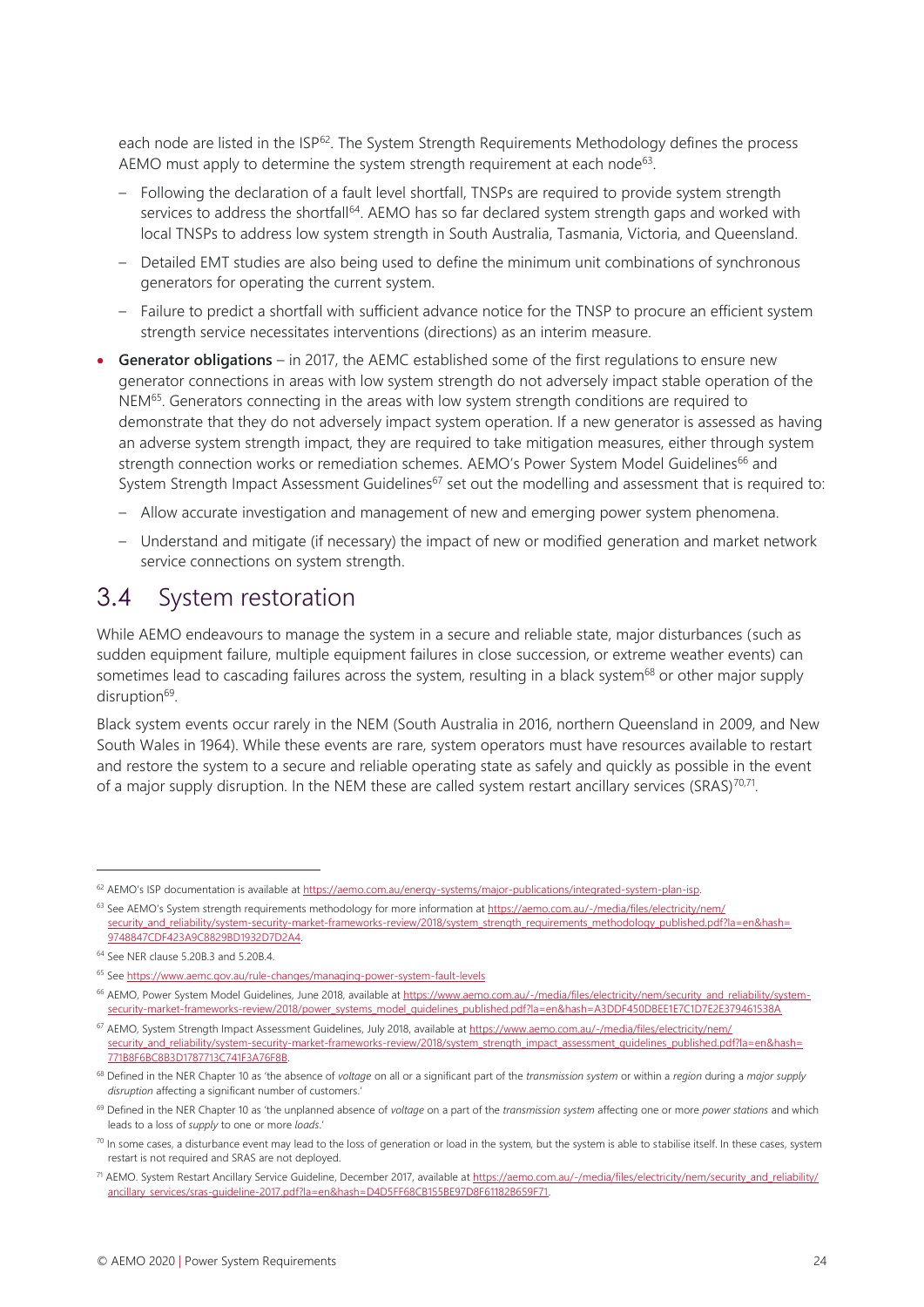To restore the power system after a major supply disruption, it is necessary for at least one SRAS source to start itself up to carry out initial energisation of a section of the system<sup>72,73</sup>. The energised part of the power system is then used to start up additional supply and restore power to more load so that power is gradually restored<sup>74</sup> .

SRAS is procured in each region according to the AEMC Reliability Panel's system restart standard (SRS)<sup>75</sup>. This process is designed to procure SRAS at the least-cost combination of sources, and considers a number of parameters, specifically aggregate reliability (which includes individual reliability, transmission reliability, strategic location, geographic location, and fuel diversity of SRAS) as well as principles AEMO needs to consider when developing boundaries of sub-networks.

SRAS is a service traditionally provided by generators with the ability to start, or remain online, without drawing electricity from the grid. However, there is increasing focus on the provision of SRAS from non-generation technologies and expanding the range of SRAS services that can be offered; for example, battery storage systems and new technologies utilising grid-forming inverters, which may be capable of providing this service<sup>76</sup>.

In the NEM, SRAS can be divided into black start services and restoration support services.

#### 3.4.1 Black start services

Black start capability is the capability to restart a disconnected facility and deliver power to the network using an energy source independent of the power system.

Currently, none of the existing installed IBR has black start capability sufficient to energise the adjacent transmission network and other generation. Almost all installed generation has a 'grid following' inverter type that cannot establish its own voltage source. However, 'grid forming' inverter technologies are currently being developed and deployed by some battery manufacturers. These devices exhibit similar performance to that of a synchronous generator from a system restoration perspective, and could be capable of restarting the power system<sup>77</sup>.

Black start capability has been demonstrated for a range of IBR, both domestically and internationally, including:

- Voltage source converter (VSC) HVDC in Ireland<sup>78</sup> and Denmark<sup>79</sup>.
- The use of grid forming inverters in black starting microgrids and islanded power systems, including in Australia<sup>80</sup>.

 $72$  Some synchronous generation technologies have the capability to start their main generating units using small auxiliary generating plant located on-site, without reliance on external electricity supplies. Some generating systems can continue running in isolation from the rest of network in the event of a major supply disruption, remaining available to support system restoration when requested.

<sup>73</sup> The System Restart Standard, set by the Reliability Panel requires AEMO to procure at least two black start sources in each electrical sub-network. See [https://www.aemc.gov.au/sites/default/files/content/a31030d9-46e3-4842-8735-e09cad092069/System-Restart-Standard.PDF.](https://www.aemc.gov.au/sites/default/files/content/a31030d9-46e3-4842-8735-e09cad092069/System-Restart-Standard.PDF) 

<sup>&</sup>lt;sup>74</sup> Restoration of load must be done in a controlled manner following a major supply disruption to ensure the system remains balanced at all times. This involves a staggered process of bringing on equivalent blocks of additional generation and load.

<sup>75</sup> For information and documents related to this AEMC review, see [https://www.aemc.gov.au/markets-reviews-advice/review-of-the-system-restart](https://www.aemc.gov.au/markets-reviews-advice/review-of-the-system-restart-standard)[standard.](https://www.aemc.gov.au/markets-reviews-advice/review-of-the-system-restart-standard)

<sup>&</sup>lt;sup>76</sup> AEMC, System restart services, standards and testing, Rule determination, April 2020, available a[t https://www.aemc.gov.au/sites/default/files/documents/](https://www.aemc.gov.au/sites/default/files/documents/system_restart_services_standards_and_testing_-_final_determination.pdf) system\_restart\_services\_standards\_and\_testing -\_final\_determination.pdf.

<sup>77</sup> AEMO, future system restart capability, Rule change proposal, July 2019, available a[t https://www.aemc.gov.au/sites/default/files/2019-08/ERC0278%20](https://www.aemc.gov.au/sites/default/files/2019-08/ERC0278%20Rule%20change%20request%20pending.pdf) [Rule%20change%20request%20pending.pdf.](https://www.aemc.gov.au/sites/default/files/2019-08/ERC0278%20Rule%20change%20request%20pending.pdf) 

<sup>78</sup> CIGRE Study Committee C2 – System operation and control, Power system restoration – World practices & future trends, CIGRE Science & Engineering No. 14, June 2019 p.6.

<sup>79</sup> J. B. Kwon, "A live Blackstart test of an HVAC network using soft start capability of a voltage source HVDC converter", presented at CIGRE Aalborg Symposium, June 2019.

<sup>80</sup> ABB public library, accessed at https://library.e.abb.com/public/68b1b939c6ce1cdf83257dc500370bf8/54-60%204m480\_EN\_72dpi.pdf.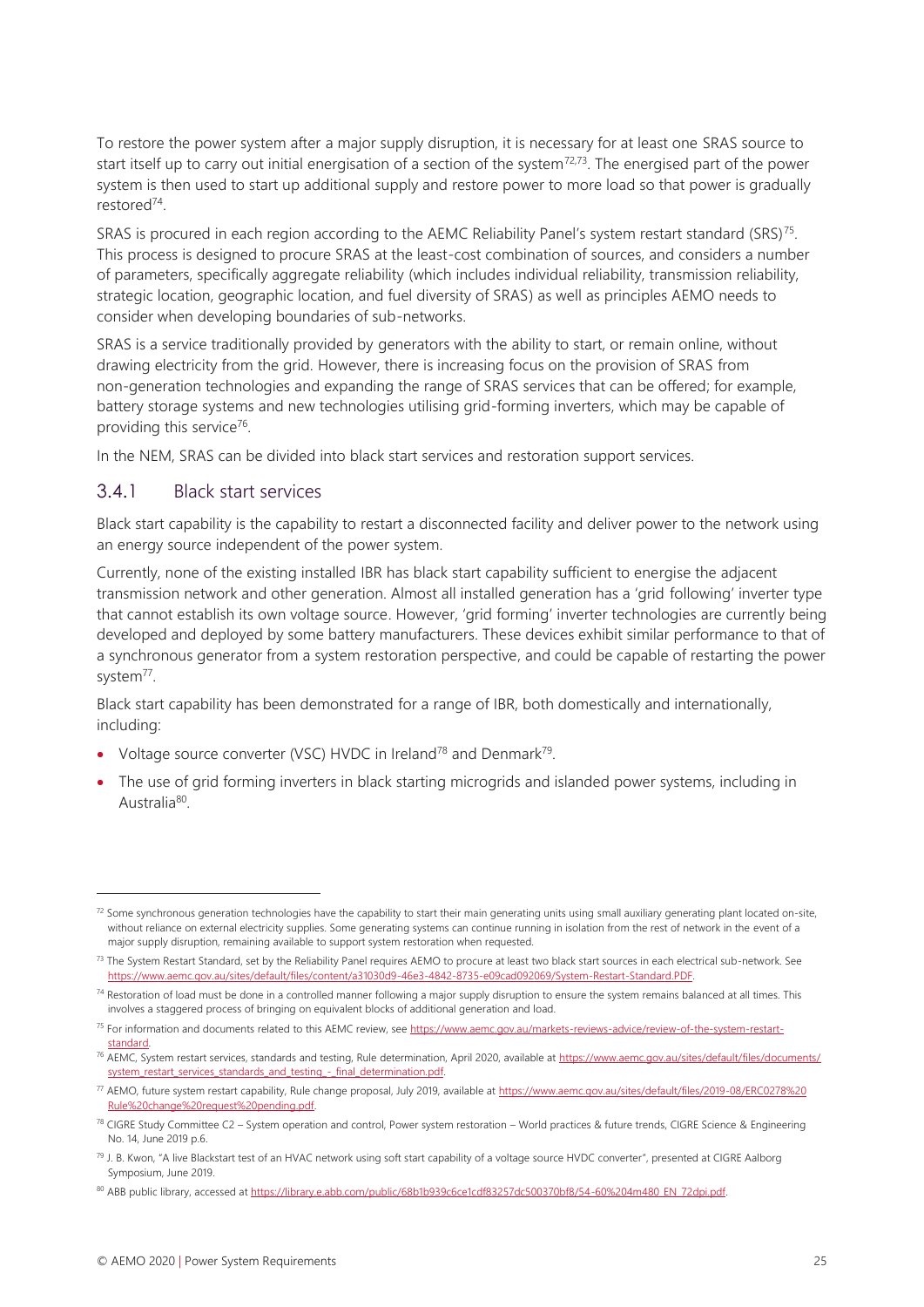• Several wind turbine, solar inverter and battery inverter manufacturers have successfully demonstrated black start capability, often requiring the use of diesel generators or batteries<sup>81</sup>.

#### 3.4.2 Restoration support services

Following initial energisation from black start services, restoration support services assist the progressive restoration of the power system<sup>82</sup>.

Synchronous generation is still the predominant source of restoration support. However, potential has been identified for some currently installed IBR to supply restoration support services; for example, by providing other services, such as voltage support (reactive power) or frequency control required for stable operation, even if they cannot initiate the restoration<sup>83</sup>.

<sup>81</sup> AEMO, future system restart capability, Rule change proposal, July 2019, p.5, available a[t https://www.aemc.gov.au/sites/default/files/2019-08/ERC0278%20](https://www.aemc.gov.au/sites/default/files/2019-08/ERC0278%20Rule%20change%20request%20pending.pdf) [Rule%20change%20request%20pending.pdf.](https://www.aemc.gov.au/sites/default/files/2019-08/ERC0278%20Rule%20change%20request%20pending.pdf)

<sup>82</sup> AEMC, System restart services, standards and testing, Rule determination, April 2020, available a[t https://www.aemc.gov.au/sites/default/files/documents/](https://www.aemc.gov.au/sites/default/files/documents/system_restart_services_standards_and_testing_-_final_determination.pdf) [system\\_restart\\_services\\_standards\\_and\\_testing\\_-\\_final\\_determination.pdf.](https://www.aemc.gov.au/sites/default/files/documents/system_restart_services_standards_and_testing_-_final_determination.pdf)

<sup>83</sup> AEMO, future system restart capability, Rule change proposal, July 2019, available a[t https://www.aemc.gov.au/sites/default/files/2019-08/ERC0278%20](https://www.aemc.gov.au/sites/default/files/2019-08/ERC0278%20Rule%20change%20request%20pending.pdf) [Rule%20change%20request%20pending.pdf.](https://www.aemc.gov.au/sites/default/files/2019-08/ERC0278%20Rule%20change%20request%20pending.pdf)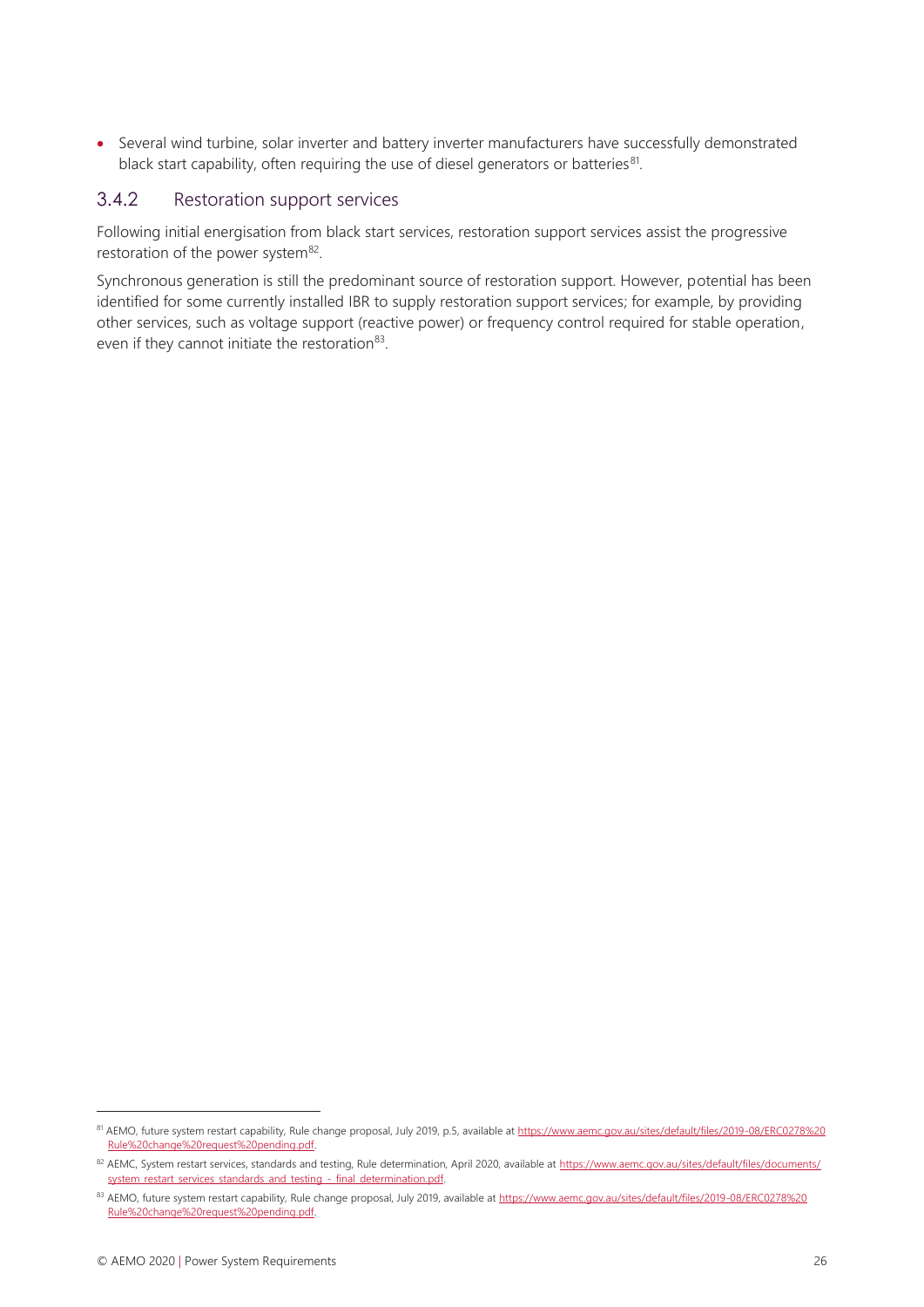## <span id="page-26-0"></span>**4. Meeting the technical and operational needs of the power system**

### <span id="page-26-1"></span>4.1 Ability of different technologies to provide services

The services described in Chapters 2-3 can be provided by a variety of existing technologies.

Figure 4 maps these services against the required power system technical attributes from Chapter 3 and provides a comparison of the known and emerging ability of different technologies to provide these services.

Technologies are grouped under the broad sub-categories of supply side, network, and demand side.

Figure 4 also includes:

- The "spatial level of need" differentiating between local service requirements (which must be sourced from within a region) and global services requirements (which can be sourced from anywhere in the NEM).
- The extent to which each technology is capable of providing the service, based on demonstrated capability in Australia or equivalent large power systems internationally, or by the results of large-scale technology trials. This level of demonstrated capability is represented by the filled, half-filled, and empty circles. The extent to which a network element can enable the delivery of the service from a different location in the power system (rather than a service necessarily having to be sourced locally) is represented by the filled and hollow arrows.
- Clarifying comments regarding specific technology capabilities, particularly where there are emerging capabilities.

AEMO expects the summary in Figure 4 to evolve over time, as technology providers continue to broaden the range of services their equipment provides.

### <span id="page-26-2"></span>4.2 The need for a portfolio of technical solutions

Efficient policy frameworks will take a portfolio approach to sourcing system services, making optimal use of the capabilities of all assets in the power system, which, when used in combination, should be capable of providing the same or better system performance than in the past.

There is a need to operate the system under a range of operating conditions, including normal, contingency, abnormal and extreme abnormal. A suite of products and technical solution need to be available to deliver an operable system across all these scenarios.

Figure 4 allows consideration of the many linkages and patterns between the different services, and between the various technologies that can provide these services. Some of these linkages and patterns include:

- Where there are current and emerging opportunities to provide services from more than one technology (such as for energy reserves and flexibility services) – indicating the potential value in enabling a portfolio of service providers.
- Where multiple services can be provided by common groups of technologies (such as bulk energy, primary frequency response, and secondary frequency control) – indicating opportunities for cooptimising services.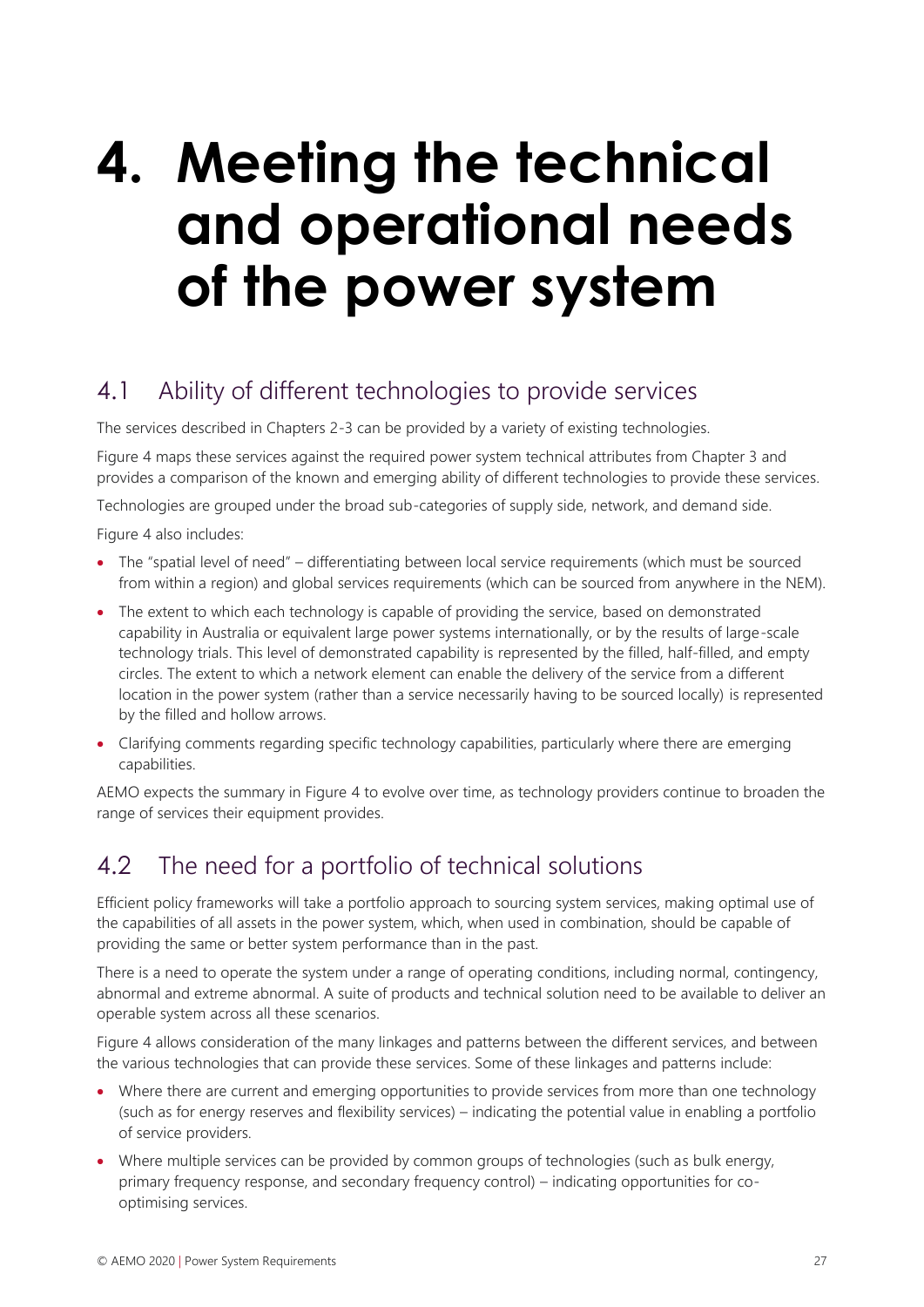• Where there are limited technologies capable of providing a service (such as for inertial response and system strength) – indicating that there may be economic efficiencies in decoupling the services from the provision of energy.

By considering these linkages, policy-makers can develop efficient policy frameworks that ensure availability of these services, drawing on complementary technologies whose collective capabilities can meet the needs of the power system.

### <span id="page-27-0"></span>4.3 Work programs to understand and address system needs

Building on previous work<sup>84</sup>, AEMO is exploring how the requirements for meeting the needs of the power system may change over time, including identifying potential alternative means of sourcing these services.

The three key vehicles AEMO is currently using to explore, communicate and engage with industry on are the:

- Integrated System Plan.
- Renewable Integration Study.
- DER Program.

This document provides a foundational resource for policymakers and stakeholders, establishing a common language for the technical and operational requirements of the power system.

As the energy transformation progresses, the theories and practices associated with power system operation are undergoing continuous review and development by power system operators internationally.

AEMO will continue to work with stakeholders to convey the most up-to-date information. As part of this, we will explore the opportunities and risks of how technical services may need to change over time.

We will also continue to enhance our ability to comprehensively model the power system and understand its technical limits, given changing operational dynamics and emerging technologies.

#### 4.3.1 Integrated System Plan

The ISP<sup>85</sup> is a whole-of-system plan that provides an integrated roadmap for the efficient development of the NEM over the next 20 years and beyond. Its objective is to maximise value to end consumers by designing the lowest cost, secure and reliable energy system capable under a range of scenarios.

This roadmap sets out the optimal development path and presents clear signposts for the actionable ISP projects and other initiatives that are needed immediately, shortly or in the future.

It utilises the opportunities provided by existing technologies and anticipated innovations, including emerging innovations in consumer owned DER, VPPs, large-scale generation, energy storage, networks, and coupled sectors such as gas, water, and the electrification of transport.

#### 4.3.2 Renewable Integration Study

The Renewable Integration study (RIS)<sup>86</sup> is a multi-year plan to maintain system security in a future NEM with a high share of renewable resources. It explores the operability and day-to-day experience of a future NEM.

The RIS forms a cycle with the ISP. The ISP forms inputs into the RIS and the RIS supplies insights into the ISP that can be explored as sensitivities to the central modelling work. AEMO is also looking at other ways in which the RIS insights can inform long-term work at AEMO.

The RIS provides a body of technical evidence on the changing physical needs of the power system, to feed across to the AEMC rule change process and other regulatory work, including the ESB in its Post 2025 project.

<sup>84</sup> AEMO's reports and analysis since 2013, related to future power system security, are available at [https://www.aemo.com.au/Electricity/National-Electricity-](https://www.aemo.com.au/Electricity/National-Electricity-Market-NEM/Security-and-reliability/FPSSP-Reports-and-Analysis)[Market-NEM/Security-and-reliability/FPSSP-Reports-and-Analysis.](https://www.aemo.com.au/Electricity/National-Electricity-Market-NEM/Security-and-reliability/FPSSP-Reports-and-Analysis)

<sup>85</sup> For more information on AEMO's ISP, see [https://aemo.com.au/energy-systems/major-publications/integrated-system-plan-isp.](https://aemo.com.au/energy-systems/major-publications/integrated-system-plan-isp)

<sup>86</sup> For more information on AEMO's RIS, se[e https://aemo.com.au/en/energy-systems/major-publications/renewable-integration-study-ris.](https://aemo.com.au/en/energy-systems/major-publications/renewable-integration-study-ris)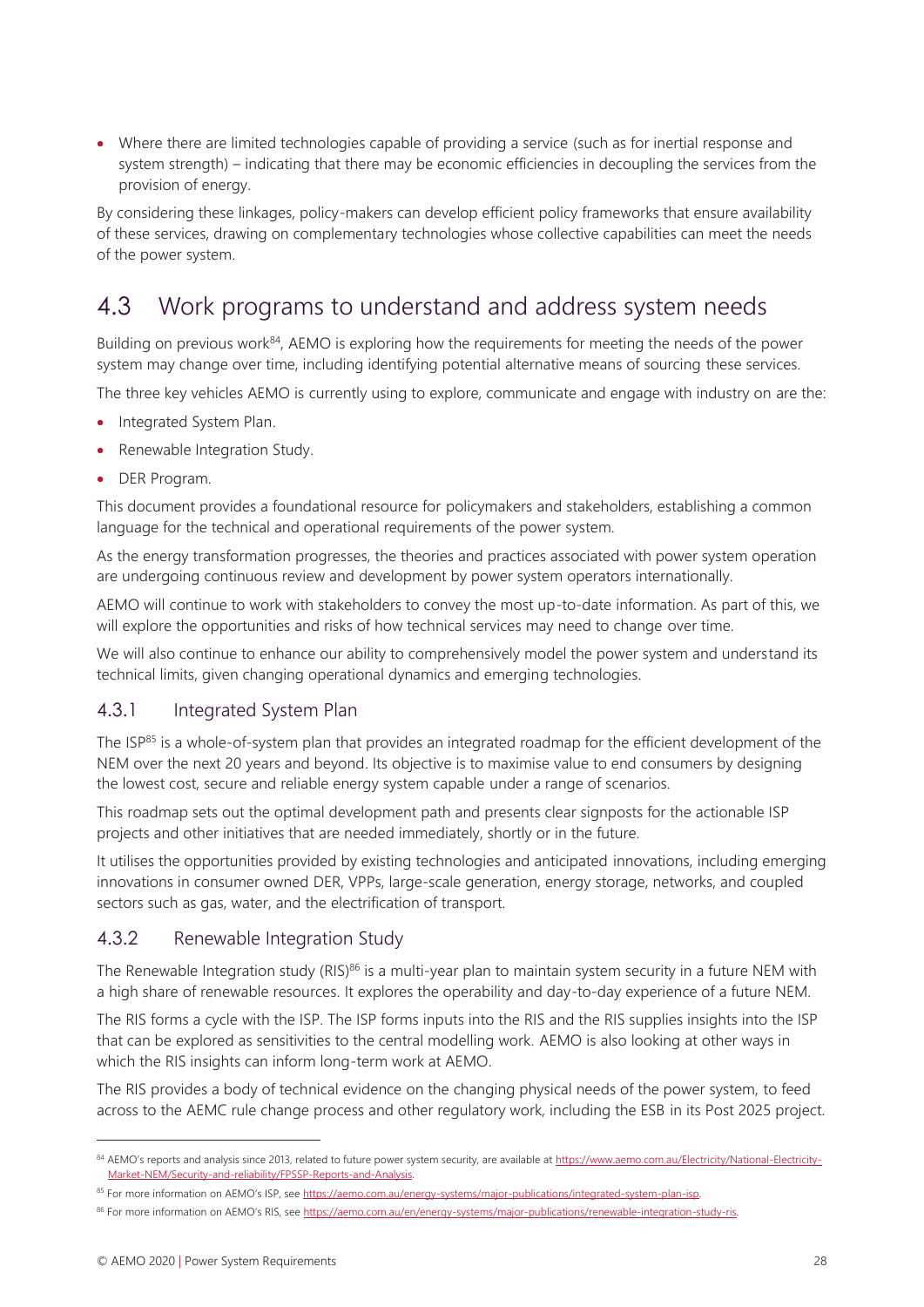This coordination between bodies allows issues to be addressed in a cohesive way, as well as addressing system security issues that are more urgent in nature.

#### 4.3.3 DER Program

The DER Program<sup>87</sup> seeks to address opportunities for new products and consumer services, and the technical and operational challenges that increasing amounts of DER are having on the NEM. The aim is to ensure a smooth transition from a one-way to a two-way supply chain.

The DER Program aims to deliver this transition across a range of workstreams, including markets and frameworks, pilots and trials, operations, data and visibility, standards and protocols and engagement and collaboration.

<sup>87</sup> For more information on the DER Program, see https://aemo.com.au/en/initiatives/major-programs/nem-distributed-energy-resources-der-program.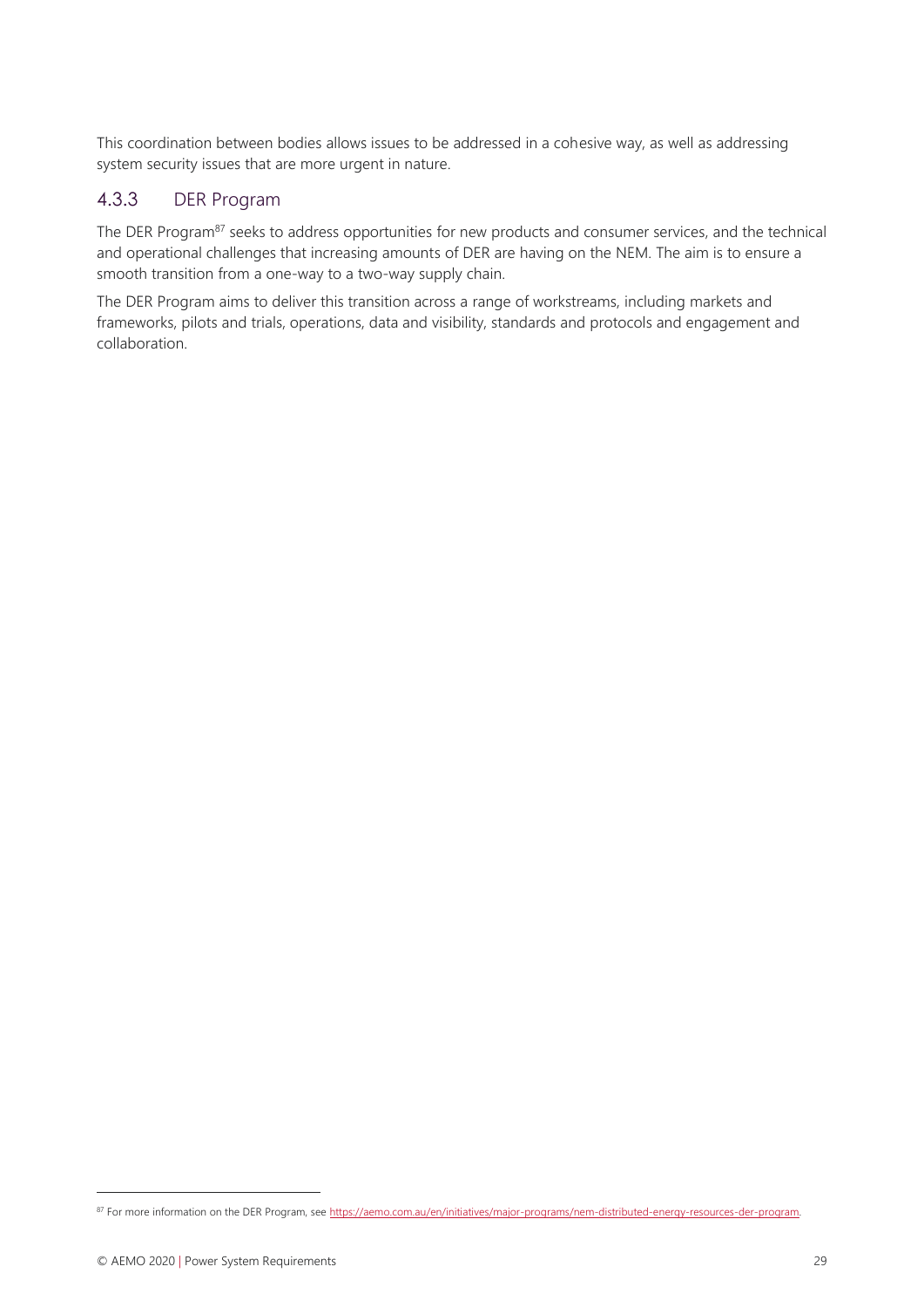|                       |                                                    |                                                    | Supply side            |                                               |                                 |                          | <b>Network</b>         |                                                        |                                                               |                                             | <b>Demand side</b>                    |                                                    |            |                                     |
|-----------------------|----------------------------------------------------|----------------------------------------------------|------------------------|-----------------------------------------------|---------------------------------|--------------------------|------------------------|--------------------------------------------------------|---------------------------------------------------------------|---------------------------------------------|---------------------------------------|----------------------------------------------------|------------|-------------------------------------|
| Service description   |                                                    |                                                    | Centralised generation |                                               |                                 | Transfer between regions |                        | <b>Stabilising devices</b><br>within regions           |                                                               | Load                                        |                                       | <b>Decentralised</b><br><b>resources</b>           |            |                                     |
| System<br>Attribute   | Requirement                                        | Service                                            | of need                | <b>Spatial level Synchronous</b><br>generator | Inverter-<br>based<br>resources | DC.<br>interconnection   | AC.<br>interconnection | <b>Transmission</b><br>and<br>distribution<br>networks | Grid reactor,<br>grid capacitor,<br>static VAR<br>compensator | <b>Static</b><br>synchronous<br>compensator | Synchronous<br>condenser <sup>1</sup> | Large<br>industrial,<br>residential,<br>commercial | <b>DPV</b> | <b>Battery</b><br>storage           |
|                       | Sufficient supply to match                         | <b>Bulk energy</b>                                 | System wide            |                                               |                                 |                          |                        |                                                        |                                                               |                                             |                                       |                                                    |            |                                     |
| Resource              | demand                                             | <b>Strategic Reserves</b>                          | System wide            |                                               | Зa<br>I)                        |                          |                        |                                                        |                                                               | $\mathcal{L}$                               |                                       |                                                    |            | $\bigcap^3$                         |
| Adequacy              | Respond to large changes<br>in energy requirements | Operating reserves                                 | Regional               | 2b                                            | . 3a<br>$\bullet$               |                          |                        |                                                        |                                                               |                                             |                                       |                                                    | 3b<br>D    | $\overline{\mathbf{O}}^{\text{3b}}$ |
|                       | <b>Transport energy</b><br>generated to customers  | <b>Transmission &amp;</b><br>distribution services | Local                  | ₫                                             |                                 |                          |                        |                                                        |                                                               |                                             |                                       | 4                                                  | D          | D                                   |
|                       | Maintain frequency withir<br>limits                | Inertial response                                  | Regional               |                                               | $\overline{D}^5$                | $\mathbf{O}^5$           |                        |                                                        |                                                               | $\overline{D}^6$                            |                                       |                                                    |            | $\mathbf{D}^{\mathsf{s}}$           |
| Frequency             |                                                    | <b>Primary frequency</b><br>control                | Regional               |                                               | 8                               |                          |                        |                                                        | e i                                                           | . .                                         |                                       |                                                    |            |                                     |
| Management            |                                                    | Secondary<br>frequency control                     | Regional               |                                               | 8                               |                          |                        |                                                        | r.                                                            |                                             | ◠                                     |                                                    |            | S,                                  |
|                       |                                                    | <b>Tertiary frequency</b><br>control               | Regional               |                                               |                                 |                          |                        |                                                        |                                                               |                                             |                                       |                                                    |            | 8,                                  |
|                       |                                                    | Fast response<br>voltage control                   | Local                  |                                               |                                 |                          |                        |                                                        |                                                               |                                             |                                       |                                                    |            |                                     |
| Voltage<br>Management | Maintain voltages within<br><b>limits</b>          | Slow response<br>voltage control                   | Local                  |                                               |                                 |                          |                        |                                                        |                                                               |                                             |                                       |                                                    |            |                                     |
|                       |                                                    | System strength                                    | Local                  |                                               |                                 |                          |                        |                                                        |                                                               |                                             |                                       |                                                    |            |                                     |
| System                | Ability to restore the                             | <b>Black Start Services</b>                        | Local                  |                                               | ۹.<br>D                         |                          |                        |                                                        | and the control                                               | Γ.                                          |                                       |                                                    |            | Ŋ                                   |
| restoration           | system                                             | <b>Restoration</b><br><b>Support Services</b>      | Local                  |                                               |                                 |                          |                        |                                                        |                                                               |                                             |                                       |                                                    |            |                                     |

#### **Figure 4 Summary of required system services, and capability of technologies to provide them**

<span id="page-29-0"></span>Note: Classifications are indicative of general ability of each technology type. The extent to which technologies can provide each service must be assessed on the specifics of each individual system

- This includes generators with ability to operate in synchronous condenser mode.  $\mathbf{1}$
- Za. While many synchronous generators can provide energy reserves, some less firm technologies (solar thermal or pumped hydro) will be limited by the amount of energy storage they include.
- 2b. There is a wide range of capabilities regarding synchronous generators ability to provide flexibility. Ultimately unit flexibility is a product of individual unit design and the economic circumstances around it's dispatch..
- 3a. Limited by duration for which service can be delivered.
- 3b. Limited by duration for which service can be delivered; existing controllability is limited.
- Einmeis of the state of the service sure of the state of the state of the state of the state of the provision of local voltage support in the provision of local voltage support from generators and loads can improve the net  $\mathbf{A}$
- 5. Some fast frequency response capabilities can be substituted for a portion of synchronous inertia, but are not considered equivalent.
- $6.$ Static synchronous compensators with energy storage devices are being trialled as an emergency provider of inertial response.
- Except for load relief.  $\overline{7}$
- 8. Includes fast frequency response capabilities.
- 9. Inverter-based resources can provide black start services, although none are currently contracted for SRAS.

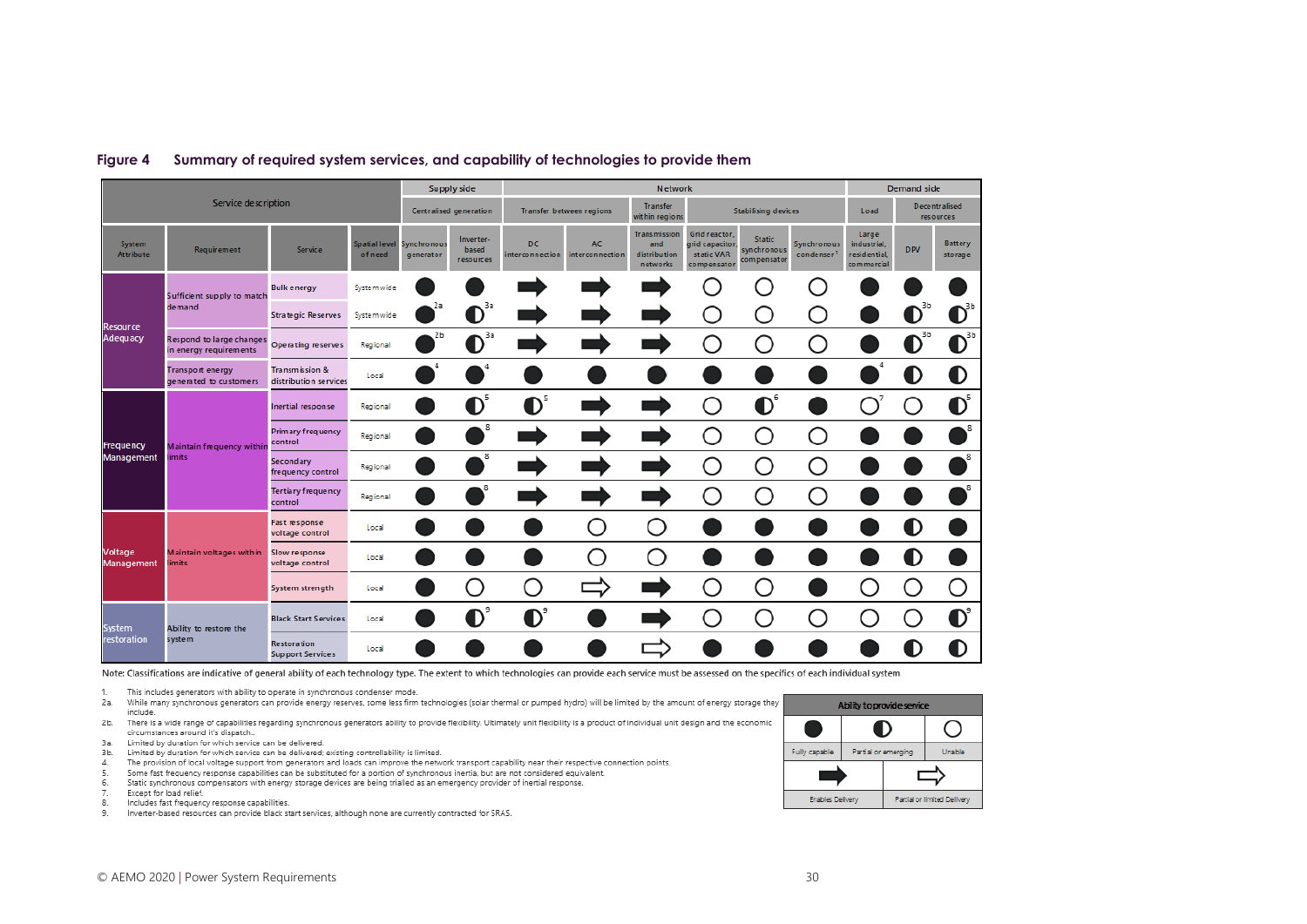## <span id="page-30-0"></span>**5. Reference resources**

AEMO has published other reports into the changing generation mix. A shortlist of relevant publications is provided in [Table 6.](#page-30-1)

| <b>Publication</b>                                                                                                                        | <b>Notes and location</b>                                                                                                                                                                                                                                                                                                                                                                                                                                                       |                                                                                                                                                                     |  |  |  |  |
|-------------------------------------------------------------------------------------------------------------------------------------------|---------------------------------------------------------------------------------------------------------------------------------------------------------------------------------------------------------------------------------------------------------------------------------------------------------------------------------------------------------------------------------------------------------------------------------------------------------------------------------|---------------------------------------------------------------------------------------------------------------------------------------------------------------------|--|--|--|--|
| Regular NEM-wide planning documents                                                                                                       |                                                                                                                                                                                                                                                                                                                                                                                                                                                                                 |                                                                                                                                                                     |  |  |  |  |
| <b>Integrated System Plan</b><br>(ISP)                                                                                                    | 2018 ISP - July 2018<br>2020 ISP - Draft<br>December 2019                                                                                                                                                                                                                                                                                                                                                                                                                       |                                                                                                                                                                     |  |  |  |  |
| <b>ISP Insights</b>                                                                                                                       | Published as required to provide a deep technical dive into select technologies<br>or projects and their potential impact on future NEM development. At<br>https://aemo.com.au/energy-systems/major-publications/integrated-system-<br>plan-isp/2020-integrated-system-plan-isp.                                                                                                                                                                                                |                                                                                                                                                                     |  |  |  |  |
| <b>Electricity Statement of</b><br>Opportunities (ESOO)                                                                                   | Provides forecasts and analysis of technical and market data for the NEM for<br>the next 10 years. At https://aemo.com.au/energy-systems/electricity/national-<br>electricity-market-nem/nem-forecasting-and-planning/forecasting-and-<br>reliability/nem-electricity-statement-of-opportunities-esoo.                                                                                                                                                                          | Annual                                                                                                                                                              |  |  |  |  |
| <b>Energy Adequacy</b><br><b>Assessment Projection</b><br>(EAAP)                                                                          | Quantifies the impact of potential energy constraints on expected levels of<br>unserved energy in the NEM for the next two years. At<br>https://www.aemo.com.au/energy-systems/electricity/national-electricity-<br>market-nem/nem-forecasting-and-planning/forecasting-and-reliability/energy-<br>adequacy-assessment-projection-eaap                                                                                                                                          | Annual (or as<br>required)                                                                                                                                          |  |  |  |  |
| <b>Short term and Medium</b><br><b>Term Projected</b><br><b>Assessment of System</b><br><b>Adequacy (ST PASA &amp;</b><br><b>MT PASA)</b> | Provides information on peak load forecasts, total available generation capacity,<br>demand-side management capacity, any identified capacity shortfall of ancillary<br>services, transmission outages, any security problems, fuel supply and logistics<br>and any facility testing. At https://aemo.com.au/en/energy-<br>systems/electricity/national-electricity-market-nem/data-nem/market-<br>management-system-mms-data/projected-assessment-of-system-adequacy-<br>pasa. | MT PASA -<br>published weekly<br>for each week in<br>the next two years<br>ST PASA-<br>published 2-hourly<br>for each half-hour<br>for the next six<br>trading days |  |  |  |  |
| <b>Network Support and</b><br><b>Control Ancillary</b><br><b>Services Report (NSCAS)</b>                                                  | Assesses any requirements for NSCAS for network loading, voltage control, and<br>transient and oscillatory stability ancillary services over the next five years that<br>are not currently being addressed by NSPs. At https://aemo.com.au/en/energy-<br>systems/electricity/national-electricity-market-nem/system-operations/ancillary-<br>services/network-support-and-control-ancillary-services-procedures-and-<br>guidelines.                                             | Annual                                                                                                                                                              |  |  |  |  |
| <b>Summer Readiness</b><br>report                                                                                                         | Provides information on AEMO's preparations for the forthcoming summer<br>period, designed to minimise the risk of customer supply disruption in the NEM.<br>At https://aemo.com.au/energy-systems/electricity/national-electricity-market-<br>nem/system-operations/summer-operations-report.                                                                                                                                                                                  | Annual                                                                                                                                                              |  |  |  |  |

#### <span id="page-30-1"></span>**Table 6 Relevant AEMO publications**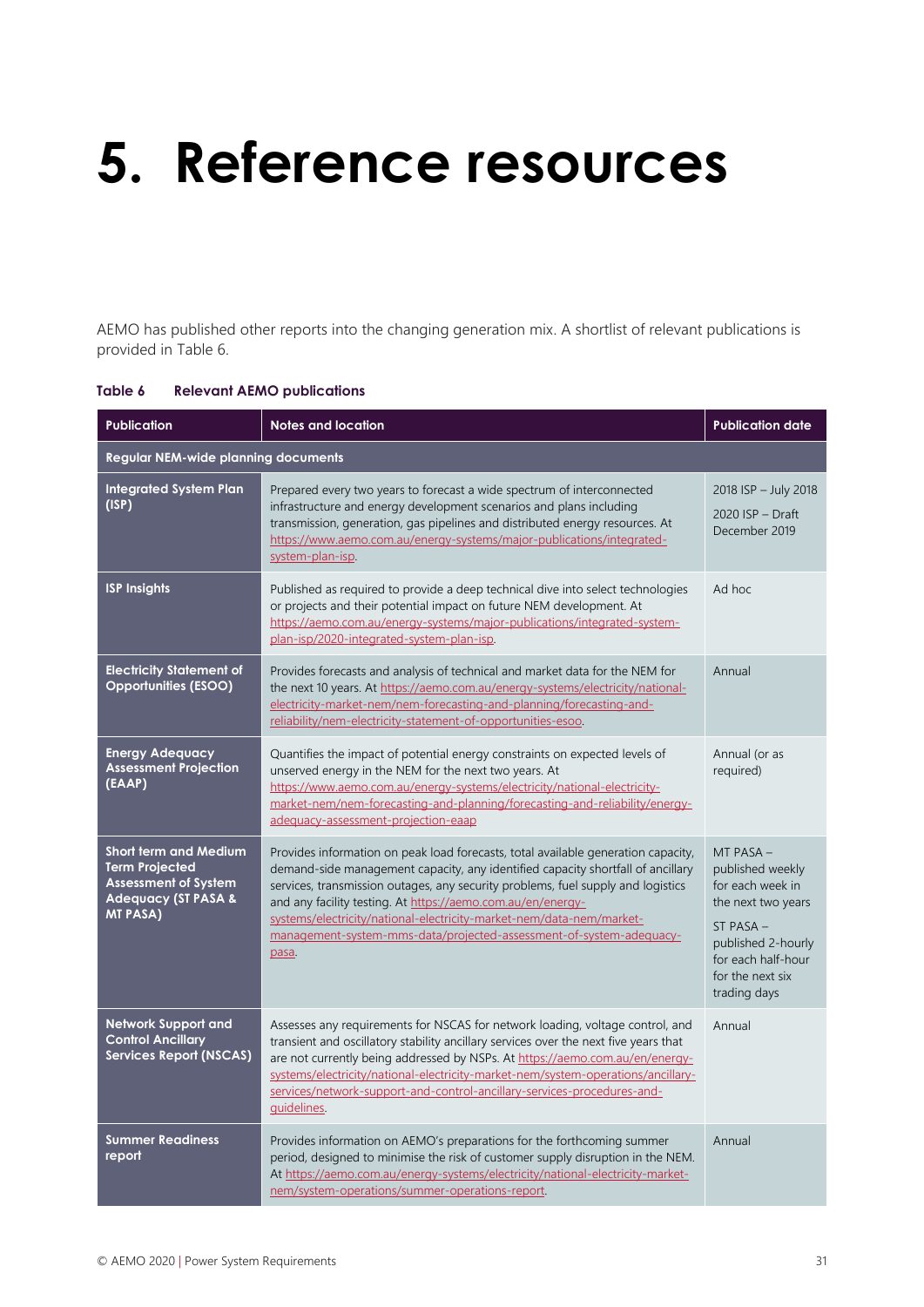| <b>Publication</b>                                                                                                                                                                                                   | <b>Notes and location</b>                                                                                                                                                                                |                  |  |  |  |  |
|----------------------------------------------------------------------------------------------------------------------------------------------------------------------------------------------------------------------|----------------------------------------------------------------------------------------------------------------------------------------------------------------------------------------------------------|------------------|--|--|--|--|
|                                                                                                                                                                                                                      | Publications related to power system operation and renewables                                                                                                                                            |                  |  |  |  |  |
| <b>Renewable Integration</b><br>Study                                                                                                                                                                                | At https://aemo.com.au/energy-systems/major-publications/renewable-<br>integration-study-ris.                                                                                                            | April 2020       |  |  |  |  |
| <b>RIS International Review:</b><br><b>Maintaining Power</b><br><b>System Security with</b><br><b>High Penetrations of</b><br><b>Wind and Solar</b><br>Generation-<br>International insights for<br><b>Australia</b> | At https://www.aemo.com.au/-/media/Files/Electricity/NEM/Security %<br>E2%80%8Cand Reliability%E2%80%8C/Future-Energy-Systems/2019/AEMO-<br>RIS-International-Review-Oct-19.pdf.                         | October 2019     |  |  |  |  |
| <b>WA Renewable</b><br><b>Integration report</b>                                                                                                                                                                     | At https://www.aemo.com.au/Electricity/Wholesale-Electricity-Market-<br>WEM/Security-and-reliability/Integrating-utility-scale-renewables.                                                               | March 2019       |  |  |  |  |
| <b>Distributed Energy</b><br><b>Resources (DER)</b><br>Program                                                                                                                                                       | Full program details at https://aemo.com.au/initiatives/major-programs/nem-<br>distributed-energy-resources-der-program.                                                                                 | April 2019       |  |  |  |  |
| <b>Power System</b><br><b>Requirements paper</b>                                                                                                                                                                     | At https://www.aemo.com.au/-/media/Files/Electricity/NEM/Security and<br>Reliability/Power-system-requirements.pdf.                                                                                      | May 2018         |  |  |  |  |
| <b>International Review of</b><br><b>Frequency Control</b><br><b>Adaptation</b>                                                                                                                                      | At https://www.aemo.com.au/-/media/files/electricity/nem/<br>security and reliability/reports/2016/fpss---international-review-of-frequency-<br>control.pdf?la=en&hash=52C6DB8F4D69BEFB42CAE9B44487438C. | October 2016     |  |  |  |  |
| <b>Minimum Operational</b><br><b>Demand Thresholds in</b><br><b>South Australia</b>                                                                                                                                  | At https://aemo.com.au/-/media/files/electricity/nem/<br>planning and forecasting/sa advisory/2020/minimum-operational-demand-<br>thresholds-in-south-australia-review.pdf?la=en.                        | June 2020        |  |  |  |  |
| <b>Technical Integration of</b><br><b>DER</b>                                                                                                                                                                        | At https://aemo.com.au/-/media/files/electricity/nem/der/2019/standards-<br>protocols/epri-activation-of-der-in-the-energy-market-report.pdf?la=en.                                                      | April 2019       |  |  |  |  |
| <b>International Review of</b><br>Opportunities to<br><b>Activate DER</b>                                                                                                                                            | At https://aemo.com.au/-/media/files/electricity/nem/der/2019/standards-<br>protocols/epri-activation-of-der-in-the-energy-market-report.pdf?la=en.                                                      | October 2019     |  |  |  |  |
| <b>International Review of</b><br><b>PV Feed-in</b><br>Management                                                                                                                                                    | At https://aemo.com.au/-/media/files/electricity/nem/der/2019/standards-<br>protocols/epri-py-feed-in-management-report.pdf?la=en.                                                                       | October 2019     |  |  |  |  |
| System Strength: System<br><b>Strength in the NEM</b><br><b>Explained</b>                                                                                                                                            | At https://aemo.com.au/-/media/files/electricity/nem/system-strength-<br>explained.pdf?la=en.                                                                                                            | March 2020       |  |  |  |  |
| <b>System Strength Impact</b><br><b>Assessment Guidelines</b>                                                                                                                                                        | At http://aemo.com.au/-/media/Files/Electricity/NEM/Security and Reliability/<br>System-Security-Market-Frameworks-Review/2018/System Strength Impact<br>Assessment Guidelines PUBLISHED.pdf.            | <b>July 2018</b> |  |  |  |  |
| <b>System Strength</b><br><b>Requirements</b><br>Methodology                                                                                                                                                         | At http://aemo.com.au/-/media/Files/Electricity/NEM/Security and Reliability/<br>System-Security-Market-Frameworks-<br>Review/2018/System Strength Requirements Methodology PUBLISHED.pdf.               | <b>July 2018</b> |  |  |  |  |
| <b>Inertia Requirements</b><br>Methodology                                                                                                                                                                           | At http://aemo.com.au/-/media/Files/Electricity/NEM/Security and Reliability/<br>System-Security-Market-Frameworks-Review/2018/Inertia Requirements<br>Methodology PUBLISHED.pdf.                        | June 2018        |  |  |  |  |
| ISP Insights - Building<br>power system resilience<br>with pumped hydro<br>energy storage                                                                                                                            | At https://www.aemo.com.au/-/media/Files/Electricity/NEM/Planning and<br>Forecasting/ISP/2019/ISP-Insights---Building-power-system-resilience-with-<br>pumped-hydro-energy-storage.pdf.                  | <b>July 2019</b> |  |  |  |  |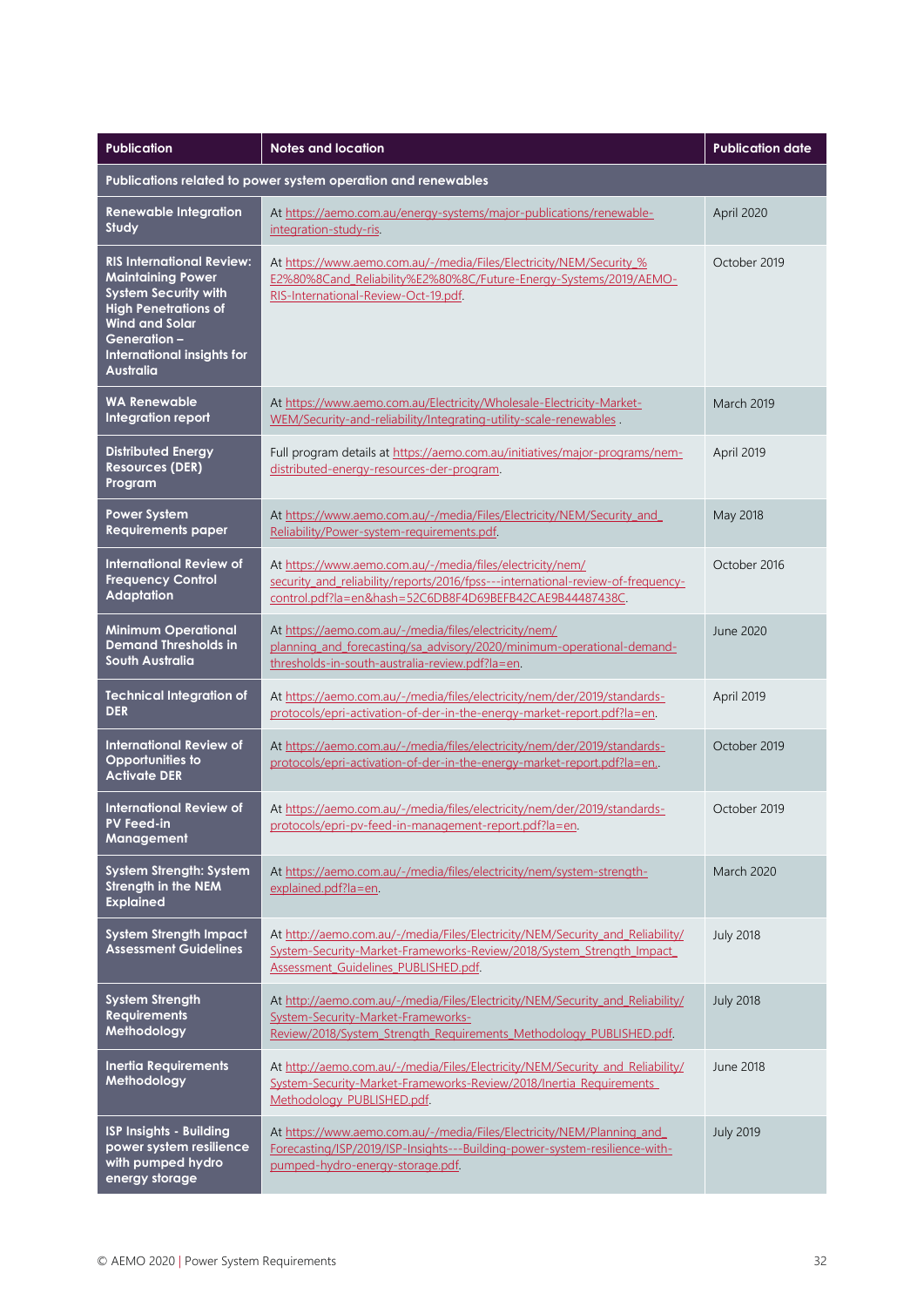| <b>Publication</b>                                                                 | <b>Notes and location</b>                                                                                                                                                                                                                                                                                                 | <b>Publication date</b> |
|------------------------------------------------------------------------------------|---------------------------------------------------------------------------------------------------------------------------------------------------------------------------------------------------------------------------------------------------------------------------------------------------------------------------|-------------------------|
| <b>Rule Change Proposal -</b><br><b>Generator Technical</b><br><b>Requirements</b> | At https://www.aemo.com.au/-/media/Files/Electricity/NEM/Security and<br>Reliability/Reports/2017/AEMO-GTR-RCP-110817.pdf. Details of the AEMC's final<br>Rule determination, plus consultation papers and AEMO submissions are at<br>https://www.aemc.gov.au/rule-changes/generator-technical-performance-<br>standards. | August 2017             |
| <b>Working Paper - Fast</b><br>Frequency Response in<br>the NEM                    | At https://aemo.com.au/-/media/files/electricity/nem/security and reliability/<br>reports/2017/ffr-working-paper---final.pdf.                                                                                                                                                                                             | August 2017             |
| <b>Technology Capabilities</b><br>for Fast Frequency<br>Response                   | At https://aemo.com.au/-/media/files/electricity/nem/security and reliability/<br>reports/2017/2017-03-10-ge-ffr-advisory-report-final---2017-3-<br>9.pdf?la=en&hash=468D48C40DBFF572166766F2B8A180C4.                                                                                                                    | March 2017              |
| <b>Visibility of DER</b>                                                           | At https://aemo.com.au/-/media/files/electricity/nem/security and reliability/<br>reports/2017/2017-03-10-ge-ffr-advisory-report-final---2017-3-<br>9.pdf?la=en&hash=468D48C40DBFF572166766F2B8A180C4.                                                                                                                    | January 2017            |
| <b>Update to renewable</b><br>energy integration in<br><b>South Australia</b>      | At https://www.aemo.com.au/-/media/Files/PDF/Joint-AEMO-ElectraNet-<br>Report 19-February-2016.pdf.                                                                                                                                                                                                                       | February 2016           |
| <b>South Australian Wind</b><br><b>Study Report</b>                                | At https://www.aemo.com.au/-/media/Files/PDF/2015 SAWSR.pdf.                                                                                                                                                                                                                                                              | October 2015            |
| <b>Renewable Energy</b><br><b>Integration in South</b><br><b>Australia</b>         | At https://www.aemo.com.au/-/media/files/pdf/renewable energy integration<br>in south australia aemo electranet report oct 2014.pdf.                                                                                                                                                                                      | October 2014            |
| <b>Wind Turbine Plant</b><br><b>Capabilities Report</b>                            | At https://www.aemo.com.au/-/media/Files/PDF/Wind Turbine Plant<br>Capabilities Report.pdf.                                                                                                                                                                                                                               | 2013                    |
| <b>Wind Integration Studies</b><br>Report                                          | At https://www.aemo.com.au/-/media/Files/PDF/Integrating-Renewable-<br>Energy--Wind-Integration-Studies-Report-2013pdf.pdf.                                                                                                                                                                                               | 2013                    |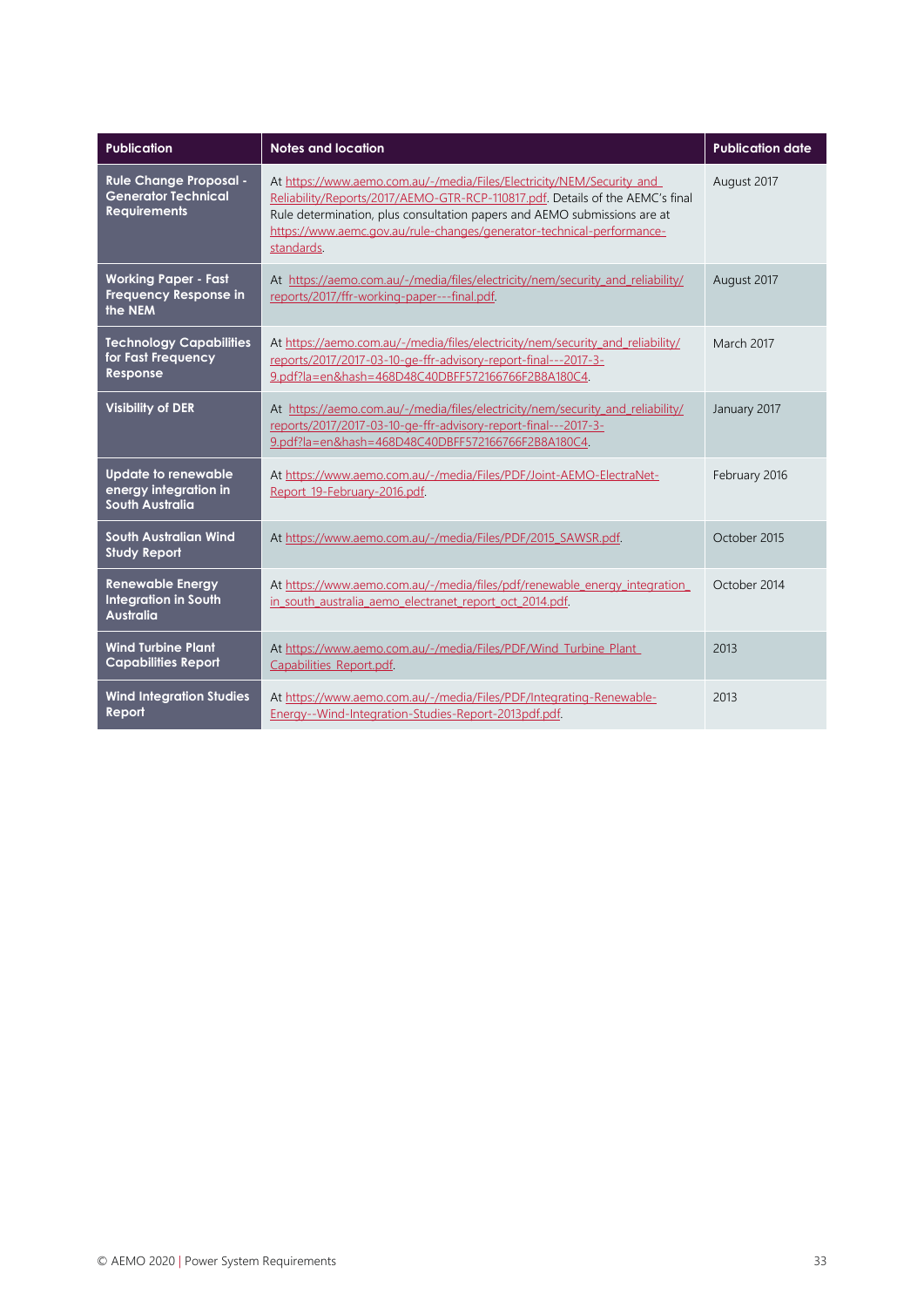## <span id="page-33-0"></span>**Measures, abbreviations, and glossary**

#### **Units of measure**

| Abbreviation | Unit of measure                                                                                                           |
|--------------|---------------------------------------------------------------------------------------------------------------------------|
| GW           | Gigawatt (equivalent to 1,000,000,000 Watts, or 1,000 MW)                                                                 |
| мw           | Megawatt (equivalent to 1,000,000 Watts, or 1,000 kilowatts)                                                              |
| W            | Watt – a standard unit of power. 1 watt = 1 joule per second, and can be used to quantify the rate of<br>energy transfer. |

#### **Abbreviations**

| <b>Abbreviation</b> | Expanded name                         |
|---------------------|---------------------------------------|
| <b>AC</b>           | Alternating current                   |
| <b>AEMC</b>         | Australian Energy Market Commission   |
| <b>AEMO</b>         | Australian Energy Market Operator     |
| <b>DC</b>           | Direct current                        |
| <b>DPV</b>          | Distributed photovoltaic              |
| <b>FCAS</b>         | Frequency control ancillary services  |
| <b>HVAC</b>         | High voltage, alternating current     |
| <b>HVDC</b>         | High voltage, direct current          |
| <b>IBR</b>          | Inverter-based resources              |
| <b>NEM</b>          | National Electricity Market           |
| <b>NER</b>          | National Electricity Rules            |
| <b>NSP</b>          | Network service provider              |
| <b>PV</b>           | Photovoltaic                          |
| <b>TNSP</b>         | Transmission network service provider |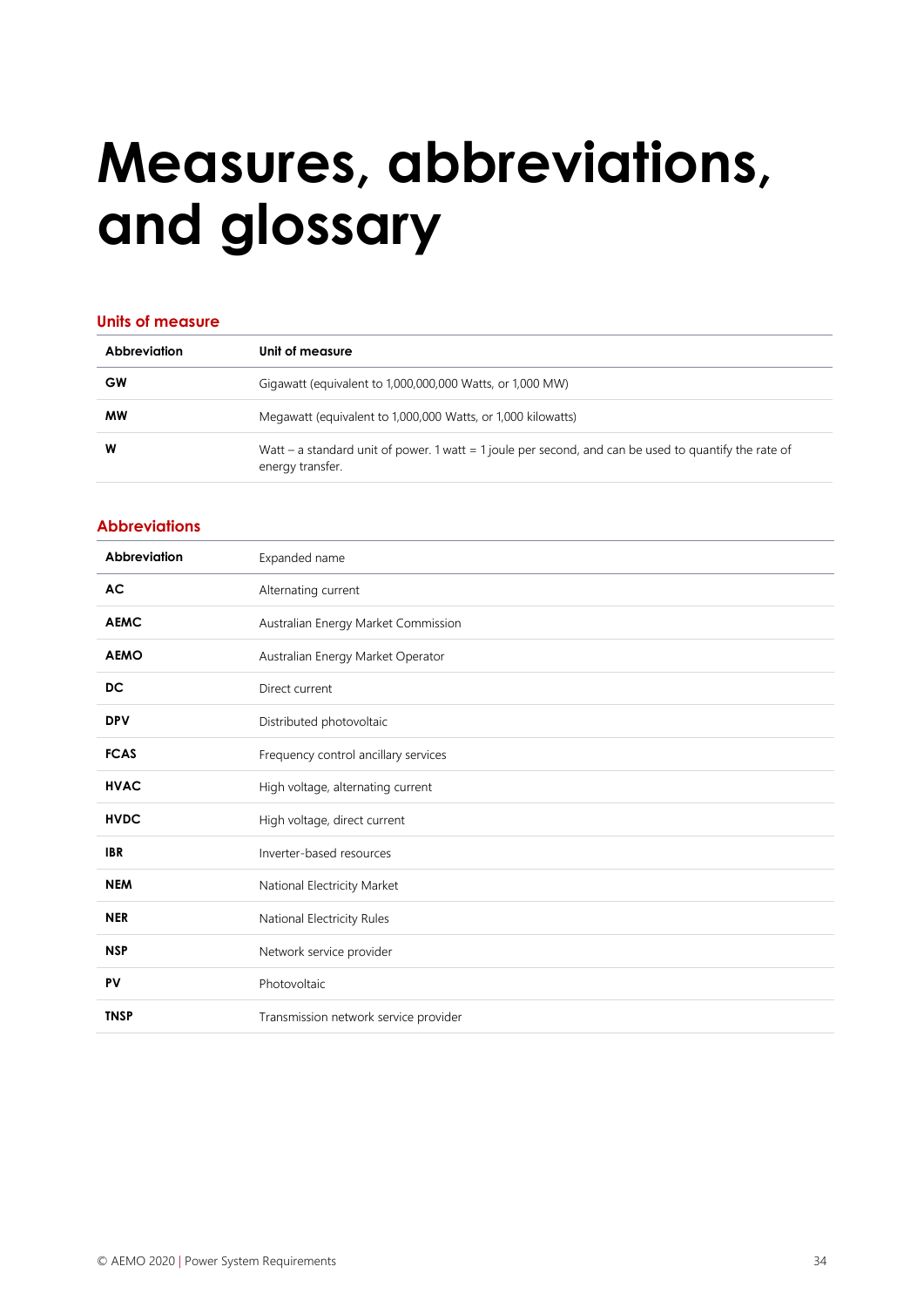#### **Glossary**

This document uses many terms that have meanings defined in the National Electricity Rules (NER). The NER meanings are adopted unless otherwise specified.

| Term                                           | Meaning                                                                                                                                                                                                                                                                                                                                                                                                                                                                                                                                                                 |
|------------------------------------------------|-------------------------------------------------------------------------------------------------------------------------------------------------------------------------------------------------------------------------------------------------------------------------------------------------------------------------------------------------------------------------------------------------------------------------------------------------------------------------------------------------------------------------------------------------------------------------|
| Active power                                   | Instantaneous rate at which electrical energy is consumed, generated or transmitted (see also 'Power').                                                                                                                                                                                                                                                                                                                                                                                                                                                                 |
| Central dispatch<br>process                    | This process maintains energy balance in the system through the centrally-coordinated matching of<br>supply and demand, with the aim to maximise efficiency by optimising the contribution of available<br>resources while maintaining system security. AEMO conducts this process in accordance with clause 3.8 of<br>the National Electricity Rules (NER).                                                                                                                                                                                                            |
| <b>Connection point</b>                        | The agreed point of electrical connection established between network service provider(s) and a generator<br>or consumer.                                                                                                                                                                                                                                                                                                                                                                                                                                               |
| Constraint                                     | A physical system limitation or requirement that must be considered by the central dispatch algorithm<br>when determining the optimum economic dispatch outcome.                                                                                                                                                                                                                                                                                                                                                                                                        |
| Consumer                                       | A person or organisation who engages in the activity of purchasing electricity supplied through a<br>transmission or distribution system to a connection point.                                                                                                                                                                                                                                                                                                                                                                                                         |
| Contingency                                    | An event affecting the power system which is likely to involve an electricity generating unit's or<br>transmission element's failure or removal from service.                                                                                                                                                                                                                                                                                                                                                                                                           |
| Demand                                         | The total amount of electricity consumed at any given time. Demand sub-definitions are used for technical<br>purposes and are outlined in AEMO's Demand Terms in EMMS Data Model, available at<br>https://www.aemo.com.au/-/media/files/electricity/nem/security and reliability/dispatch/<br>policy and process/2020/demand-terms-in-emms-data-model.pdf?la=en.                                                                                                                                                                                                        |
| <b>Demand response</b>                         | The ability of consumers to vary electricity consumption in response to a change in market conditions,<br>such as a change in the spot price.                                                                                                                                                                                                                                                                                                                                                                                                                           |
| <b>Dispatch</b>                                | The act of initiating or enabling all or part of an offer by a scheduled generating unit, semi-scheduled<br>generating unit, scheduled load, scheduled network service, or ancillary service provider. AEMO conducts<br>dispatch in accordance with NER clause 3.8.                                                                                                                                                                                                                                                                                                     |
| <b>Dispatch schedule</b>                       | Dispatch instructions AEMO issues to generators (in the central dispatch process) at 5-minute intervals<br>throughout each day, based on offers submitted in the bidding process.                                                                                                                                                                                                                                                                                                                                                                                       |
| <b>Dispatchability</b>                         | Extent to which the output of an energy resource or portfolio of resources can be relied on to 'follow a<br>target' and adhere to a dispatch schedule at some time in the future.                                                                                                                                                                                                                                                                                                                                                                                       |
| Distributed energy<br>resources (DER)          | Resources embedded within the distribution network and behind the meter which can be used individually<br>or in aggregate to help balance supply and demand or provide system services. Examples include<br>residential or commercial installations of distributed photovoltaic (DPV), wind turbines, energy storage,<br>demand management systems, electric vehicles (EVs), combustion generators, variable speed motor<br>drives, and cogeneration units. The capabilities of DER depend on the specific technology. AEMO currently<br>has limited visibility of DER. |
| <b>Distributed</b><br>photovoltaic (DPV)       | Includes both residential and commercial solar panel installations, typically located on consumers'<br>rooftops.                                                                                                                                                                                                                                                                                                                                                                                                                                                        |
| Distribution system                            | Poles and wires, and other equipment transporting power from the transmission network to end users.                                                                                                                                                                                                                                                                                                                                                                                                                                                                     |
| <b>Disturbance</b>                             | Unexpected events affecting power system operation. Large disturbances include loss of a major<br>transmission line or a large generator or load. Small disturbances arise due to switching on or off small<br>loads, tripping of less significant lines and small generators.                                                                                                                                                                                                                                                                                          |
| <b>Fast Frequency</b><br><b>Response (FFR)</b> | A very rapid response to re-balance megawatts on the power system. May be automatic in response to<br>frequency, or a centrally controlled response (that is, a control scheme to shed load).                                                                                                                                                                                                                                                                                                                                                                           |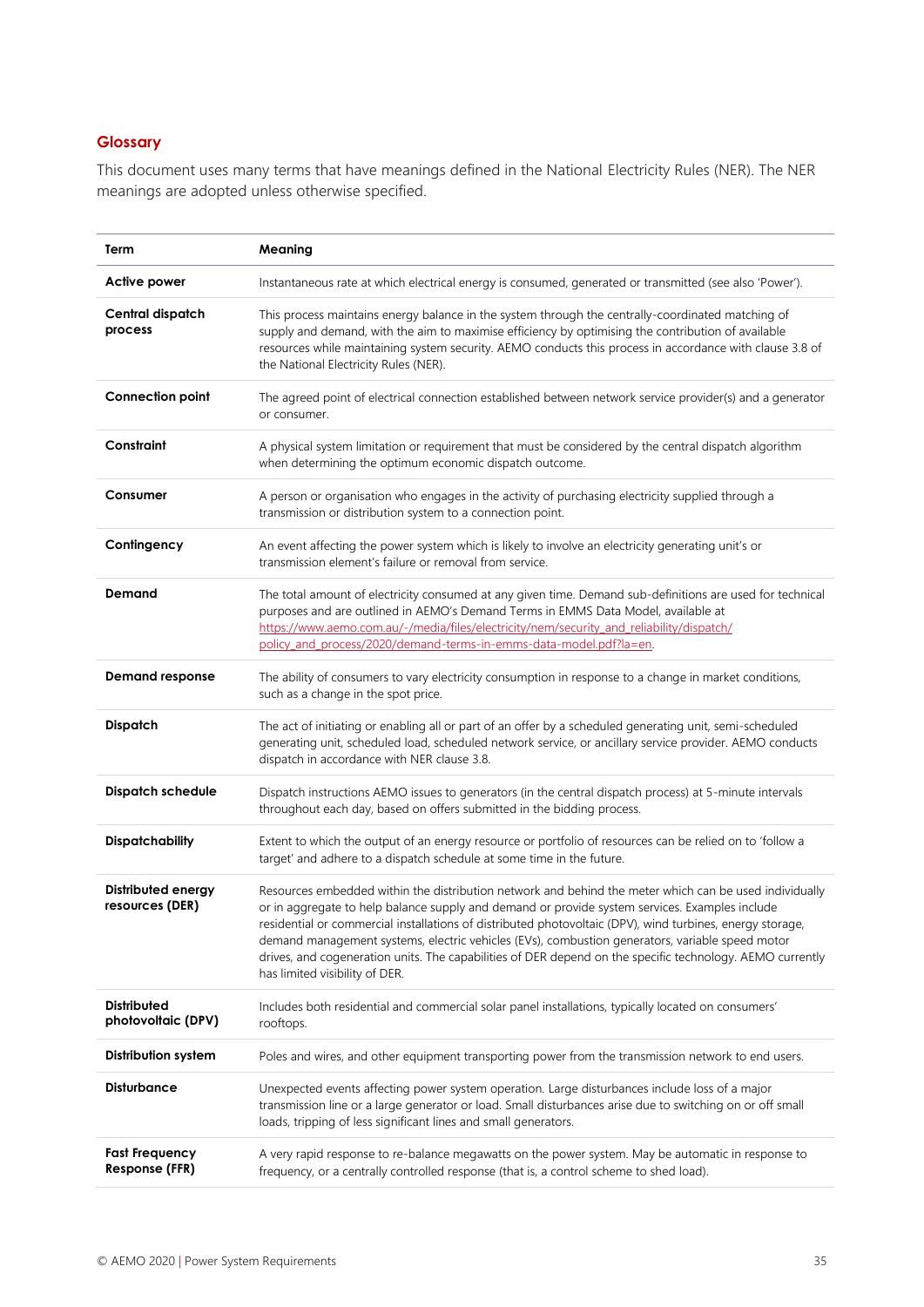| Term                                        | Meaning                                                                                                                                                                                                                                                                                                                                                                                                                                    |
|---------------------------------------------|--------------------------------------------------------------------------------------------------------------------------------------------------------------------------------------------------------------------------------------------------------------------------------------------------------------------------------------------------------------------------------------------------------------------------------------------|
| Frequency                                   | For alternating current (AC) electricity, the number of cycles occurring in each second, measured in Hertz<br>$(Hz)$ .                                                                                                                                                                                                                                                                                                                     |
| Generation                                  | The production of electrical power by converting another form of energy in a generating unit.                                                                                                                                                                                                                                                                                                                                              |
| <b>Generation capacity</b>                  | The amount (in megawatts) of electricity that a generating unit can produce under nominated conditions.<br>The capacity of a generating unit may vary due to a range of factors (for example, the capacity of many<br>thermal generating units is higher in winter than in summer).                                                                                                                                                        |
| <b>Grid formation</b>                       | Grid formation refers to the ability of the power system to set and maintain frequency. If frequency can be<br>thought of as the heartbeat of the power system, grid formation is like its pacemaker.                                                                                                                                                                                                                                      |
| Interconnector                              | A transmission line or group of transmission lines that connects transmission networks in adjacent regions.<br>Can facilitate AC or DC power flow.                                                                                                                                                                                                                                                                                         |
| Inverter-based<br>resources (IBR)           | IBR include wind farms, solar PV generators, and batteries that export power to the grid. They do not have<br>moving parts rotating in synchronism with the grid frequency, but instead are interfaced to the power<br>system via power electronic converters which electronically replicate grid frequency.                                                                                                                               |
| Load                                        | A connection point or defined set of connection points at which electrical power is delivered to a person<br>or to another network or the amount of electrical power delivered at a defined instant at a connection<br>point, or aggregated over a defined set of connection points. The term also refers to devices at the end<br>user's location drawing electrical energy from the network and converting it to some other useful form. |
| Maximum demand                              | The highest amount of electrical power delivered, or forecast to be delivered, over a defined period (day,<br>week, month, season, or year), either at a connection point or simultaneously at a defined set of<br>connection points.                                                                                                                                                                                                      |
| <b>National Electricity</b><br>Market (NEM) | The wholesale exchange of electricity operated by AEMO under the NER. NEM regions are New South<br>Wales, Queensland, South Australia, Tasmania, and Victoria.                                                                                                                                                                                                                                                                             |
| Non-synchronous<br>generator                | See 'Inverter-based resources'.                                                                                                                                                                                                                                                                                                                                                                                                            |
| <b>Operational demand</b>                   | Operational demand in a region is demand that is met by local scheduled generation, semi-scheduled<br>generation and non-scheduled wind/solar generation of aggregate capacity ≥ 30 MW, and by generation<br>imports to the region, excluding the demand of local scheduled loads.                                                                                                                                                         |
|                                             | See 'Demand'.                                                                                                                                                                                                                                                                                                                                                                                                                              |
| Power                                       | Rate at which energy is transferred through an electrical system. Power is comprised of two components:<br>active power and reactive power. Discussions on energy balance (the balance of supply and demand) are<br>related to active power, while reactive power affects voltages in the system (see also 'Active power' and<br>'Reactive power').                                                                                        |
| Power system                                | The NEM's entire electricity infrastructure (including associated generation, transmission, and distribution<br>networks) for the supply of electricity, operated as an integrated arrangement.                                                                                                                                                                                                                                            |
| Power system<br>reliability                 | The ability of the power system to supply adequate power to satisfy consumer demand, allowing for<br>credible generation and transmission network contingencies.                                                                                                                                                                                                                                                                           |
| Power system security                       | Power system security arises when the power system is operating within defined technical limits, and is<br>likely to return within those technical limits after a disruptive event occurs, such as the disconnection of a<br>major power system element (such as a power station or major powerline).                                                                                                                                      |
| Power system stability                      | Ability of the power system to return to stable operating conditions following a physical disturbance.                                                                                                                                                                                                                                                                                                                                     |
| <b>Reactive power</b>                       | Reactive power, which is different to active power, is a necessary component of alternating current<br>electricity (see also 'Power'). Management of reactive power is necessary to ensure network voltage levels<br>remains within required limits, which is in turn essential for maintaining power system security and<br>reliability.                                                                                                  |